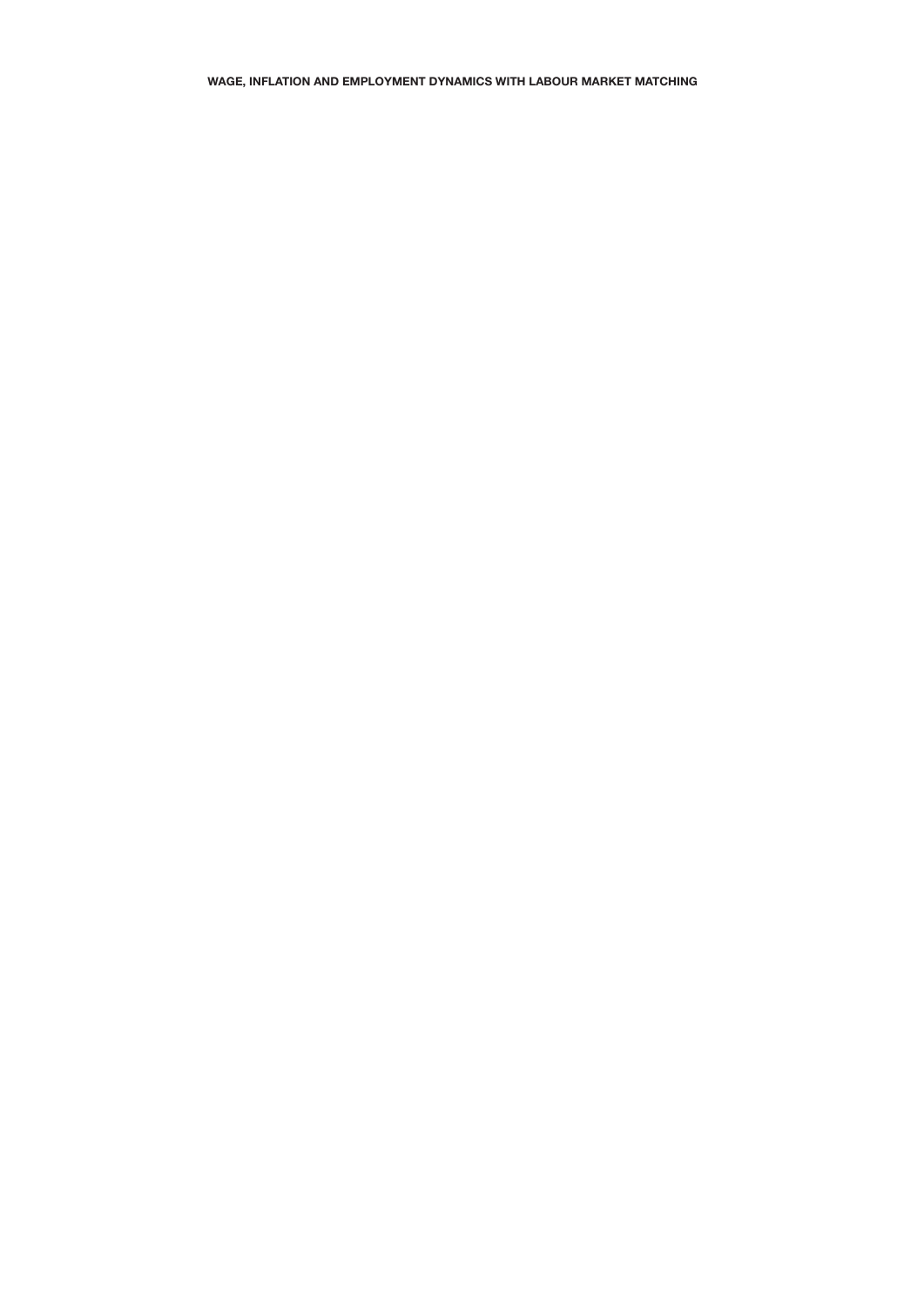## WAGE, INFLATION AND EMPLOYMENT DYNAMICS WITH LABOUR MARKET MATCHING(\*)

## Kai Christoffel

EUROPEAN CENTRAL BANK

## James Costain

BANCO DE ESPAÑA

## Gregory de Walque

BANQUE NATIONALE DE BELGIQUE

## Keith Kuester

FEDERAL RESERVE BANK OF PHILADELPHIA

## Tobias Linzert

EUROPEAN CENTRAL BANK

## Stephen Millard

BANK OF ENGLAND

## Olivier Pierrard

BANQUE CENTRALE DU LUXEMBOURG

(\*) Corresponding author: Kuester, keith.kuester@phil.frb.org, Christoffel: kai.christoffel@ecb.int, Costain: james.costain@bde.es, de Walque: gregory.dewalque@nbb.be, Linzert: tobias.linzert@ecb.int, Millard: stephen.millard@bankofengland.co.uk, Pierrard: Olivier.Pierrard@bcl.lu. We would like to thank Raf Wouters and seminar participants of the Eurosystem Wage Dynamics Network, the ESSIM 2008, the North American Summer Meeting of the Econometric Society 2009, and at Norges Bank for helpful comments. The views expressed in this paper are those of the authors and do not necessarily reflect the views held by the European Central Bank, any other central bank in the Eurosystem, the Bank of England, the Federal Reserve Bank of Philadelphia or the Federal Reserve System.

Documentos de Trabajo. N.º 0918 2009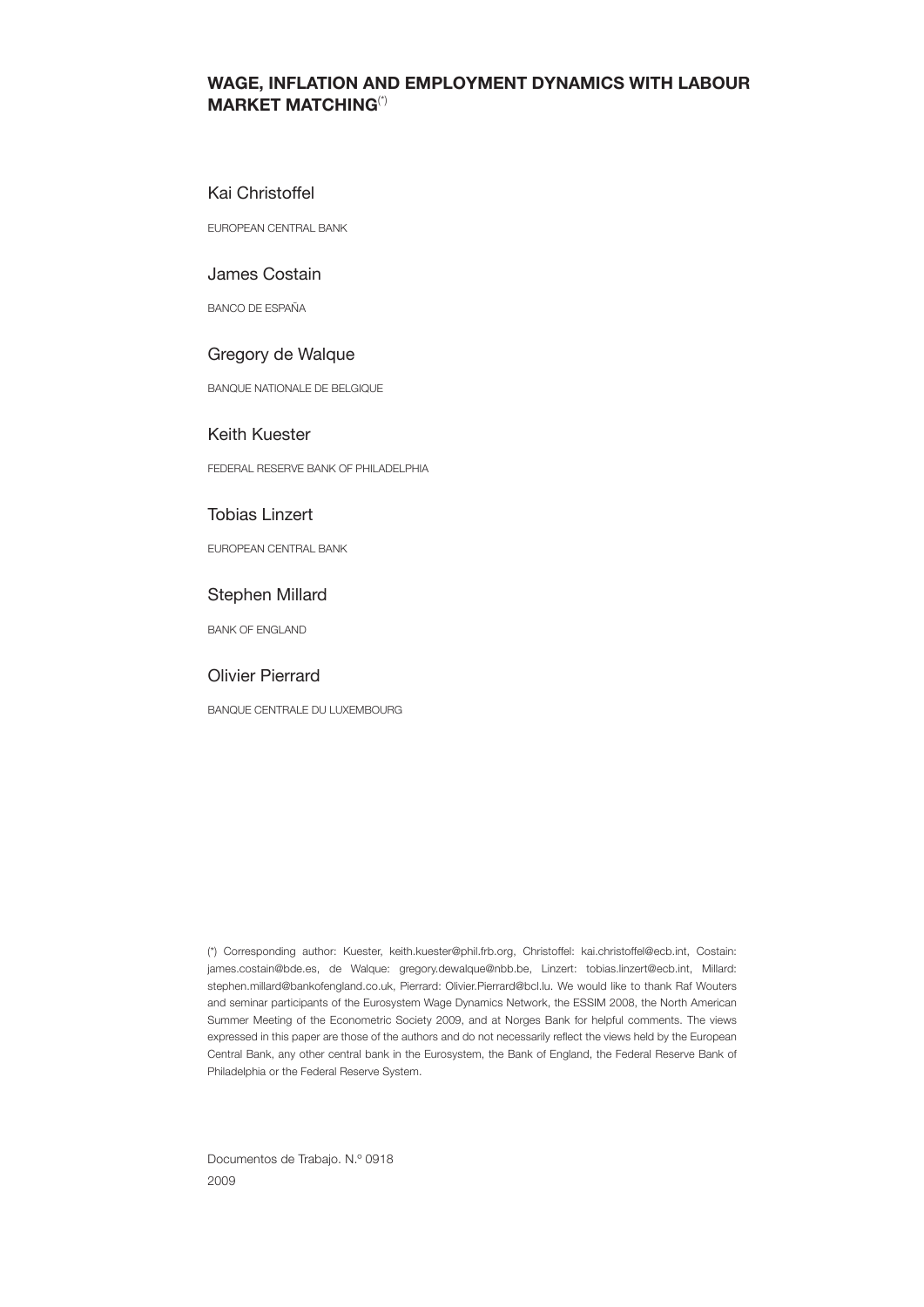The Working Paper Series seeks to disseminate original research in economics and finance. All papers have been anonymously refereed. By publishing these papers, the Banco de España aims to contribute to economic analysis and, in particular, to knowledge of the Spanish economy and its international environment.

The opinions and analyses in the Working Paper Series are the responsibility of the authors and, therefore, do not necessarily coincide with those of the Banco de España or the Eurosystem.

The Banco de España disseminates its main reports and most of its publications via the INTERNET at the following website: http://www.bde.es.

Reproduction for educational and non-commercial purposes is permitted provided that the source is acknowledged.

© BANCO DE ESPAÑA, Madrid, 2009

ISSN: 0213-2710 (print) ISSN: 1579-8666 (on line) Depósito legal: M. 36446-2009 Unidad de Publicaciones, Banco de España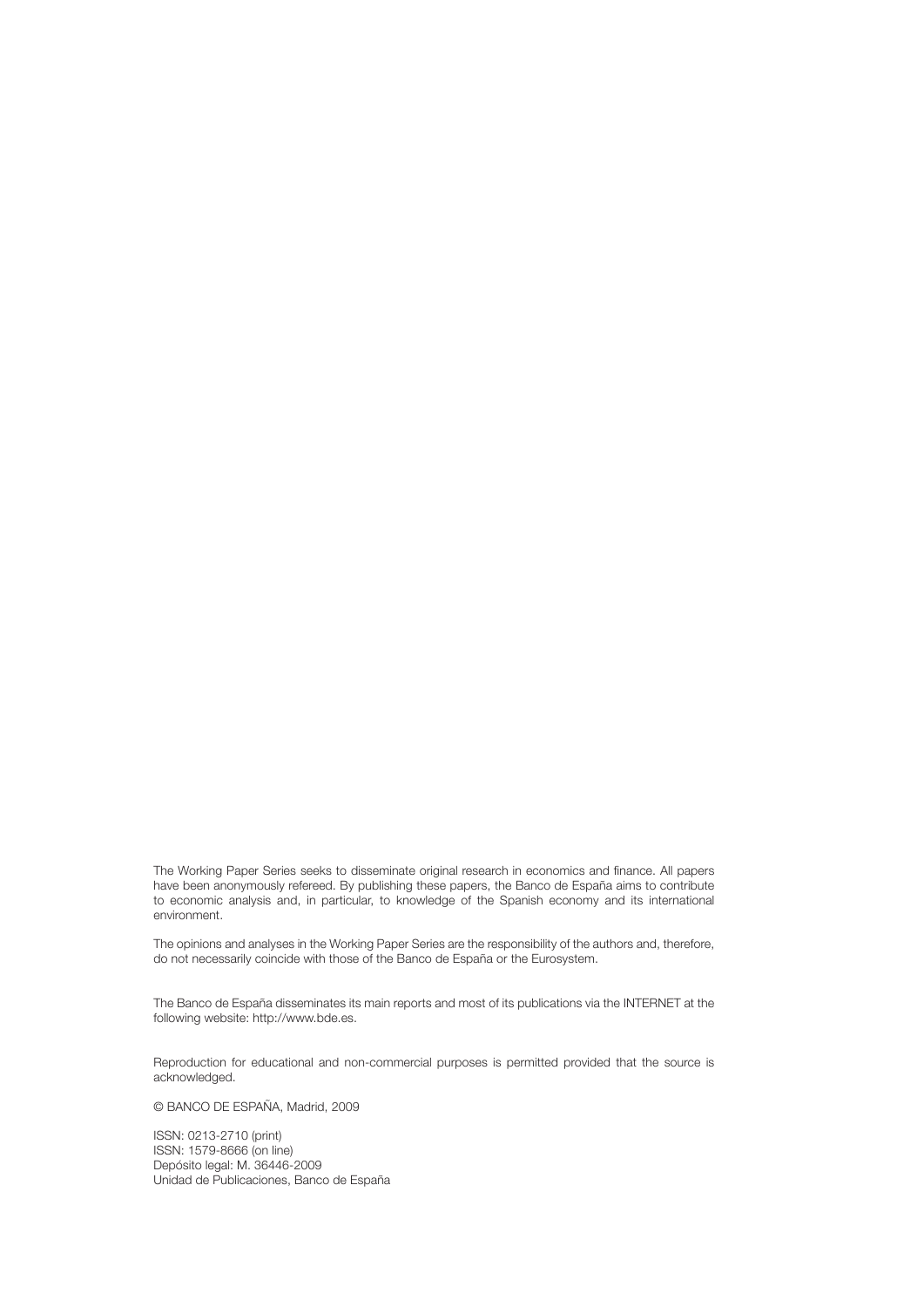## Abstract

In a search and matching environment, this paper assesses a range of modeling setups against macro evidence for the monetary transmission mechanism in the euro area. In particular, we assess right-to-manage vs. efficient bargaining, flexible vs. sticky wages, interactions at the firm level between price and wage-setting, alternative forms of hiring frictions, search on-the-job and endogenous job separation. Models with wage stickiness and right-to-manage bargaining or with firm-specific labour imply a sufficient degree of real rigidity, and so can reproduce inflation dynamics well. However, they imply too small a response on the employment margin. The other model variants fit employment dynamics better, but then imply too little real rigidity and, so, too volatile inflation, owing to strong responses of marginal wages and hours per employee. Further sources of real rigidities – possibly from outside of the labour market – seem to be needed to simultaneously explain the responses of wages, inflation and employment.

JEL Classification: E31, E32, E24, J64.

Keywords: Inflation Dynamics, Labour Market, Business Cycle, Real Rigidities.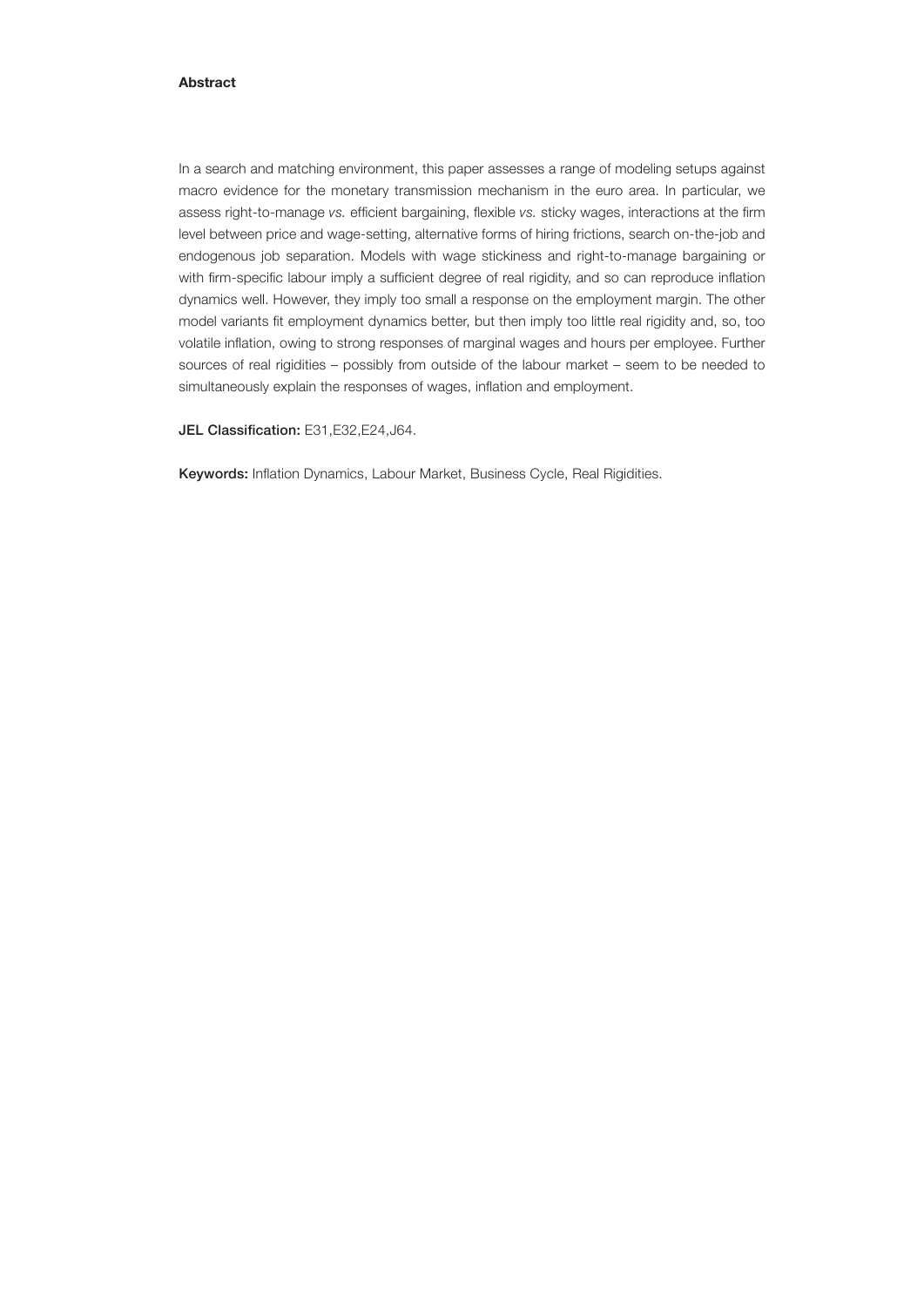## Introduction and motivation  $\mathbf{1}$

A long tradition in monetary economics has assigned employment and wage-setting frictions a central role in economic dynamics, and inflation dynamics in particular. Yet alternative recent approaches to modeling the labour market imply very different employment and wage dynamics. Once implanted into an environment that gives a role for monetary policy, these differences translate into different effects of monetary policy on these series, and stark differences in the predictions for price setting and inflation. For example, some authors, e.g., Trigari (2009) and Walsh (2005), argue that accounting for equilibrium unemployment increases the resilience of inflation to shocks. Others, e.g., Krause and Lubik (2007), find that it removes traditional channels, say from sticky wages to inflation. Yet other variants have been assessed against the real-side responses alone.<sup>1</sup>

This paper contributes to the literature by assessing, in a New Keynesian business cycle model, the empirical performance in terms of employment, inflation and wage dynamics of a large number of previously proposed labor market variants, all built around the Mortensen and Pissarides (1994) model of search and matching frictions. In order to put the model variants on the same footing for the horse race, we use a calibration for the euro area that is harmonised across these variants. We assess the models against stylised facts of the monetary transmission process, asking whether any of the proposed variants provides a reasonable fit to the macro data in all three dimensions: wage, inflation, and employment responses to monetary shocks. Since the previous literature has emphasised that some of the variants can be sensitive to the details of the calibration, e.g., Hagedorn and Manovskii (2008), we carry out a sensitivity analysis. Besides the horse race, a contribution of this paper is that we theoretically compare this variety of variants with regard to the mechanisms that drive inflation, wage and employment dynamics in each.

We choose the efficient bargaining version of Trigari (2006) as our point of departure:

<sup>&</sup>lt;sup>1</sup>Another strand of literature has been concerned with normative implications, such as the design of optimal monetary policy; see,  $e.g.,$  Blanchard and Gali  $(2006).$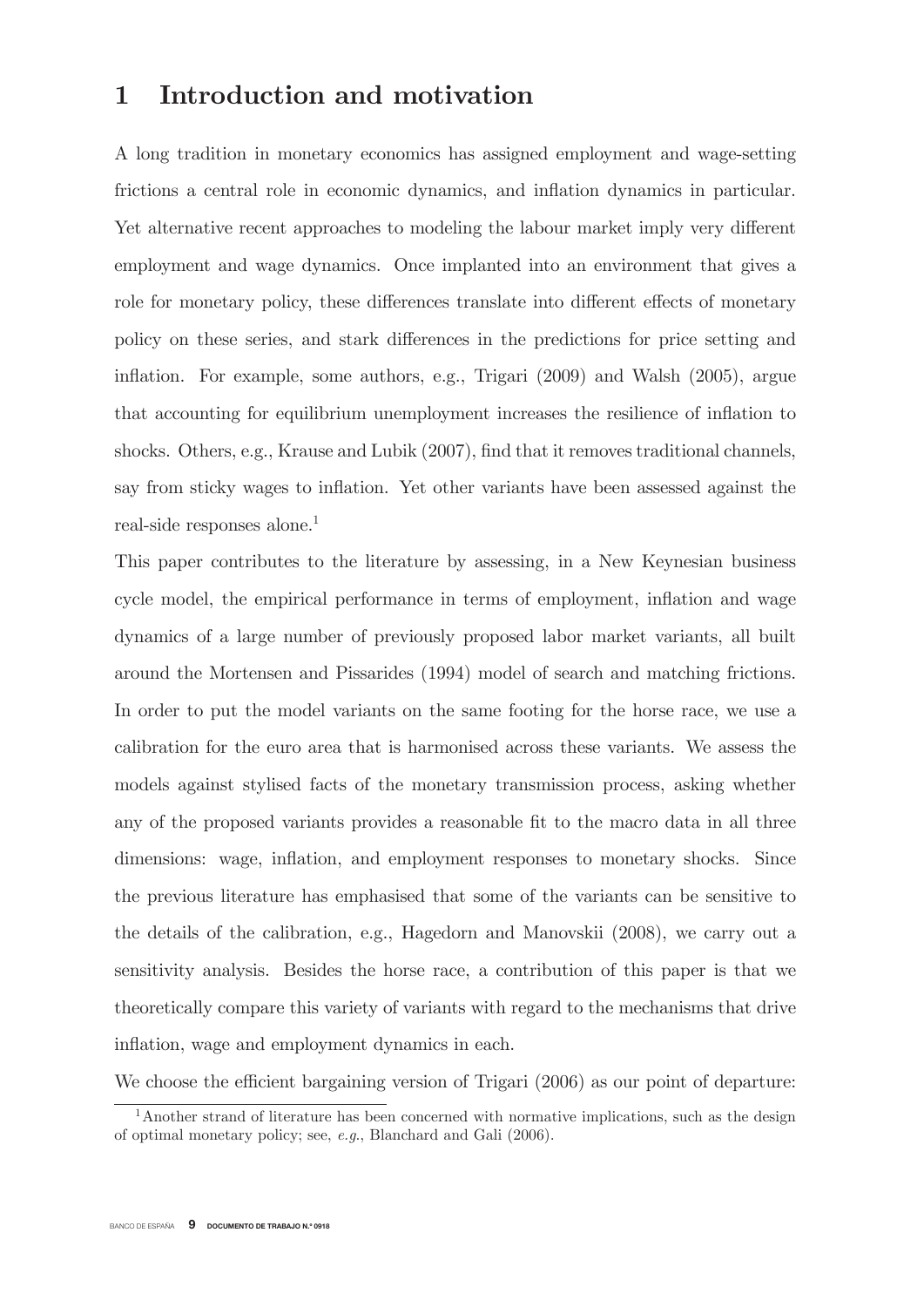that is, a simple New Keynesian model with search and matching frictions and a distinction between heads and hours, with the timing simplified so that matches may be realised immediately instead of requiring a one-period lag. Building on this, we replace certain assumptions about the labour market structure by others, one at a time. We consider the following variants: right-to-manage (RTM) bargaining (Trigari  $(2006)$ , stickiness of wages in these setups (Gertler and Trigari  $(2006)$ , Hall  $(2005)$ and Christoffel and Linzert (2005)) differentiating between stickiness in new matches and existing matches (Bodart *et al.* (2005) and (2006)), interactions at the firm-level between price and wage-setting (Kuester (2007), Sveen and Weinke (2007) and Thomas  $(2008)$ , alternative forms of vacancy posting costs (Yashiv  $(2006)$ ), search on-the-job (Krause and Lubik (2006) and van Zandweghe (2009)) and endogenous separation (den Haan *et al.*  $(2000)$  and Trigari  $(2009)$ ).

Our findings are as follows. In the baseline calibration many of the models imply a response of inflation that is much too large relative to the data. This is due to the strong role of marginal wages in explaining inflation dynamics, and their strong response to monetary policy, in these models. This response, in turn, rests on an unreasonably strong reaction of hours per worker; this is the case for the efficient bargaining versions with and without sticky wages, search on-the-job, the variants with variations in hiring costs, and endogenous separation. The other variants do better for inflation dynamics, indeed implying a little bit too much (as opposed to too little) real rigidity; this is the case for the RTM model with sticky wages and the model with firm-specific labour. On the downside, the latter model variants imply that much of the adjustment of employment is achieved through hours per worker rather than the number of heads, which is at odds with the data.

Changing the calibration towards a lower curvature of the disutility of hours worked per worker, or a higher outside option brings the inflation responses in the first block of models closer to the data. Yet the additional real rigidity now requires too much of a response of unemployment. We conclude that none of these, admittedly simple, variants fully matches the evidence on the monetary transmission mechanism in the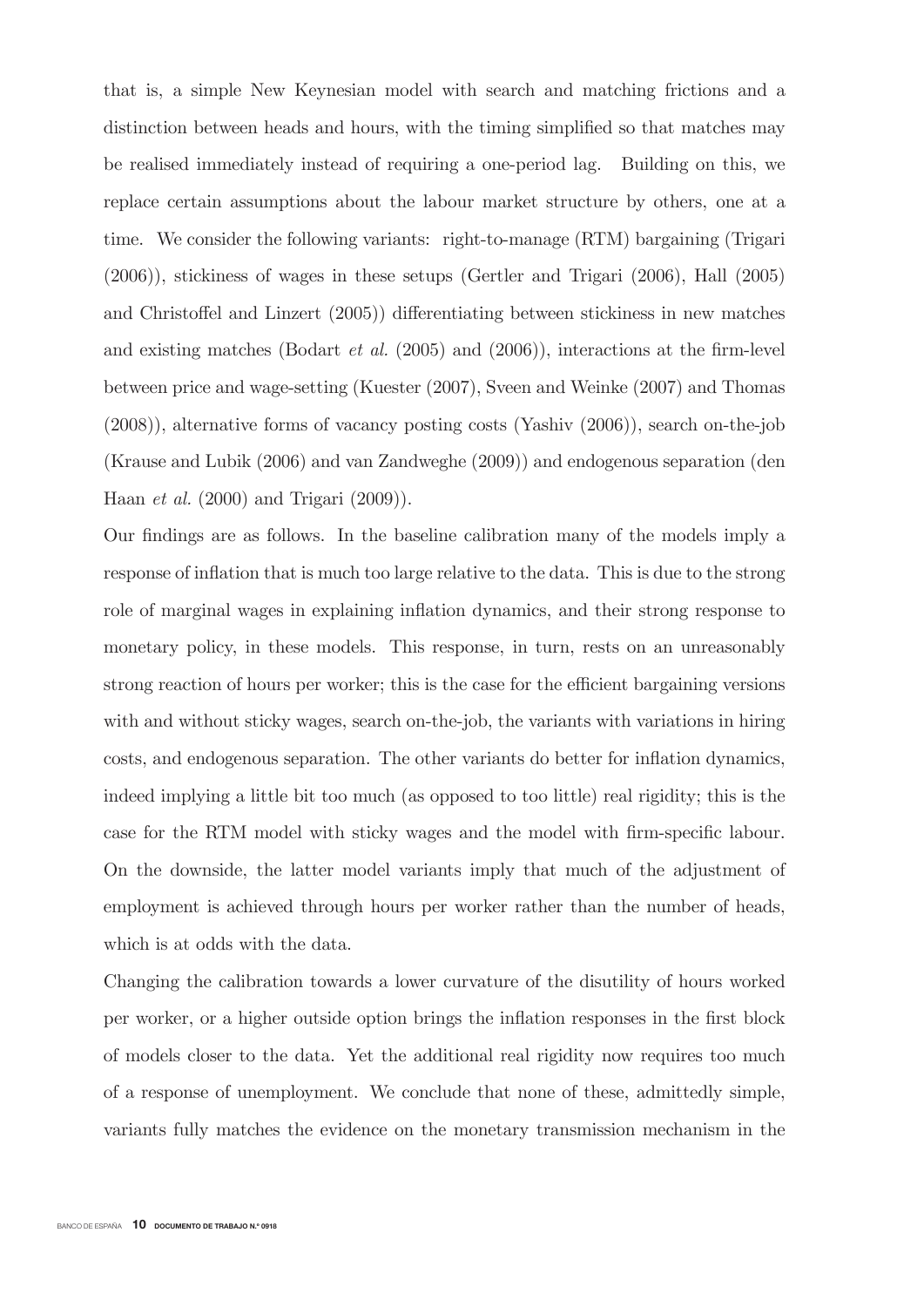euro area. These results would suggest either that the labour market is not a sufficiently strong source of real rigidities, and that other sources of real rigidity should be modeled, or that the specific way of modeling the labour market does not capture the way the labour market affects inflation dynamics in practice.

The rest of the paper is structured as follows. In section 2, we lay out the baseline model. Section 3, calibrates the model to euro-area data and establishes some stylised facts for the monetary transmission mechanism. When comparing the responses to a monetary easing in the baseline model to the stylised facts, we find that the inflation response is too strong: the model lacks real rigidities. Also, the unemployment response is too weak. Section 4 therefore presents the alternative modeling variants that we assess, and benchmarks these against the evidence. Section 5 summarizes the results and presents a sensitivity analysis. A final section concludes.

## $\overline{2}$ The baseline model

In this section we lay out our baseline model, a simplified version of Trigari's  $(2006)$ efficient bargaining model.

### 2.1 Households, consumption and saving

We assume that there is a continuum of workers indexed by  $j$  on the unit interval who supply a homogeneous type of labour. Only a proportion  $n_t$  of them are employed. We adopt a representative – or large – household interpretation. Household members (workers) share their labour income, i.e., wage and unemployment benefits, before choosing per capita consumption and bond holdings. Labour income is made of the sum of hourly wages,  $w_t$ , weighted by total hours worked,  $n_t h_t$ , and unemployment benefits, b, weighted by the number of unemployed,  $1-n_t$ . As shareholders, households also receive the profits  $\Psi_t$  generated by the monopolistically-competitive retail firms and the intermediate producers of labour services.

If we momentarily leave aside the labour supply decision, which is taken by the house-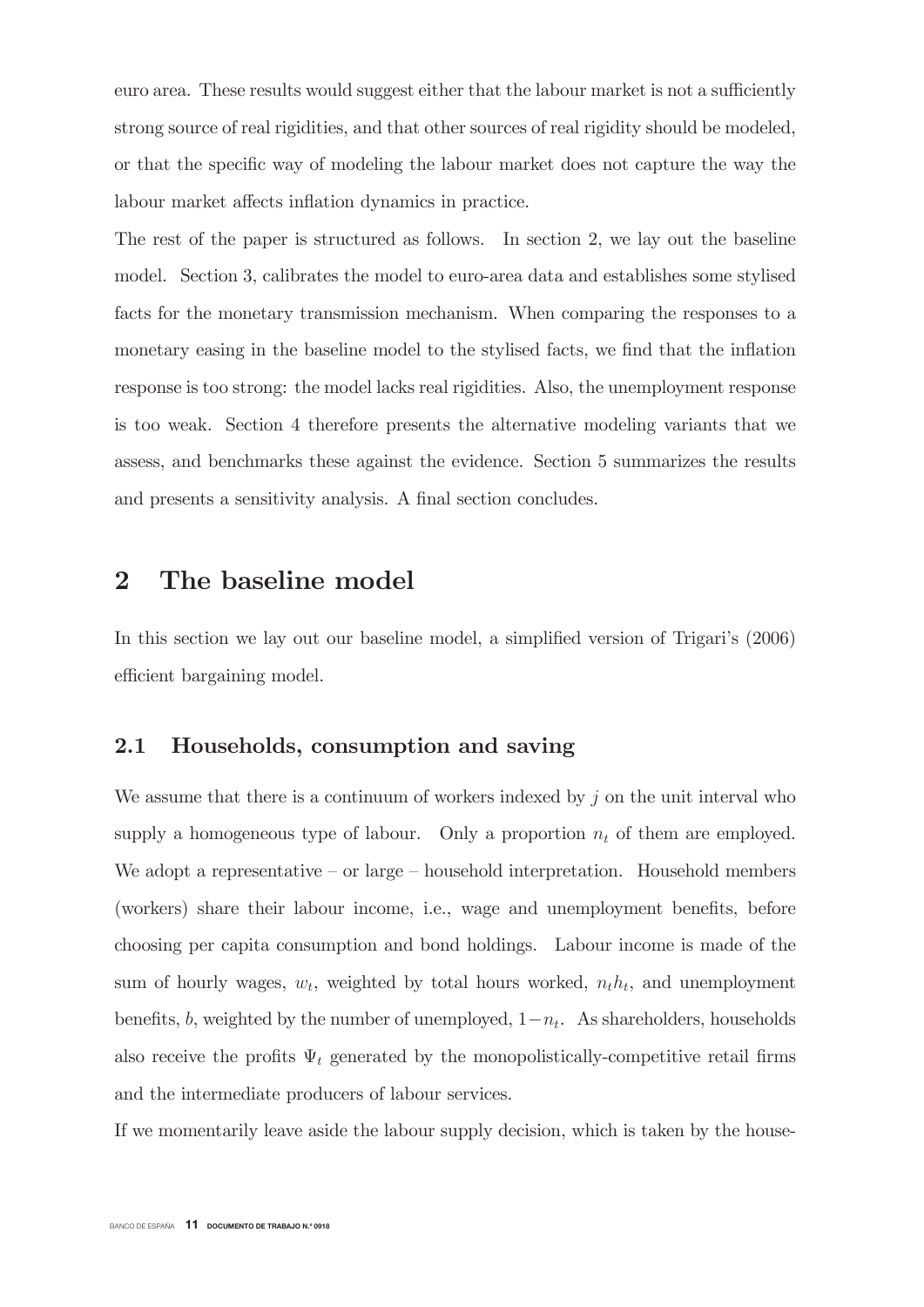hold as a whole, worker  $j$ 's maximisation program is

$$
\max_{c_{jt}, B_{jt+1}} E_t \left\{ \sum_{i=0}^{\infty} \beta^i \left[ \frac{c_{j,t+i}^{1-\sigma_c}}{1-\sigma_c} - \chi \frac{h_{j,t+i}^{1+\phi}}{1+\phi} \right] \right\}
$$

subject to

$$
\frac{B_{jt}}{R_t P_t} + c_{jt} + t_t = \frac{B_{jt-1}}{P_t} + n_t w_t h_t + (1 - n_t) b + \Psi_t
$$
\n(1)

where  $\sigma_c \geq 1, \chi > 0, \phi > 0$ . Workers hold their financial wealth in the form of one-period bonds,  $B_{jt}$ , with price  $1/R_t$  (where  $R_t$  is the nominal interest rate),  $c_{jt}$ represents consumption,  $h_{jt}$  hours worked,  $t_t$  are lump-sum taxes payable and  $P_t$  is the consumer price index. Due to additive separability of consumption and leisure and income pooling, individual consumption  $c_{it}$  coincides with aggregate consumption,  $c_t$ . The corresponding consumption Euler equation is

$$
\frac{\lambda_t}{P_t} = \beta \ R_t \mathbf{E}_t \left\{ \frac{\lambda_{t+1}}{P_{t+1}} \right\},\tag{2}
$$

where  $\lambda_t = c_t^{-\sigma_c}$ .

## $2.2$ Firms

The economy consists of three sectors: a perfectly-competitive final good sector, a monopolistically-competitive retail sector and a perfectly-competitive intermediate good sector.

#### $2.2.1$ Final goods sector

There is a continuum of differentiated goods indexed by i on the unit interval. Final good firms aggregate the differentiated goods  $y_t(i)$  produced by the retailers into a

<sup>&</sup>lt;sup>2</sup>Some of the previous literature, e.g., Krause and Lubik (2007), abstract from allowing for an intensive margin of employment adjustment, alluding to the fact that employment fluctuates by more than hours per worker in the data. As a result, marginal costs depend directly on the shadow value of an additional job. Instead, we allow for labor adjustment on the intensive margin, which renders the cost of adjusting hours the marginal cost for the firm, viewing the relative use of the two margins as an equilibrium outcome. The shadow value of the job still matters implicitly as it is a determinant of the hourly wage.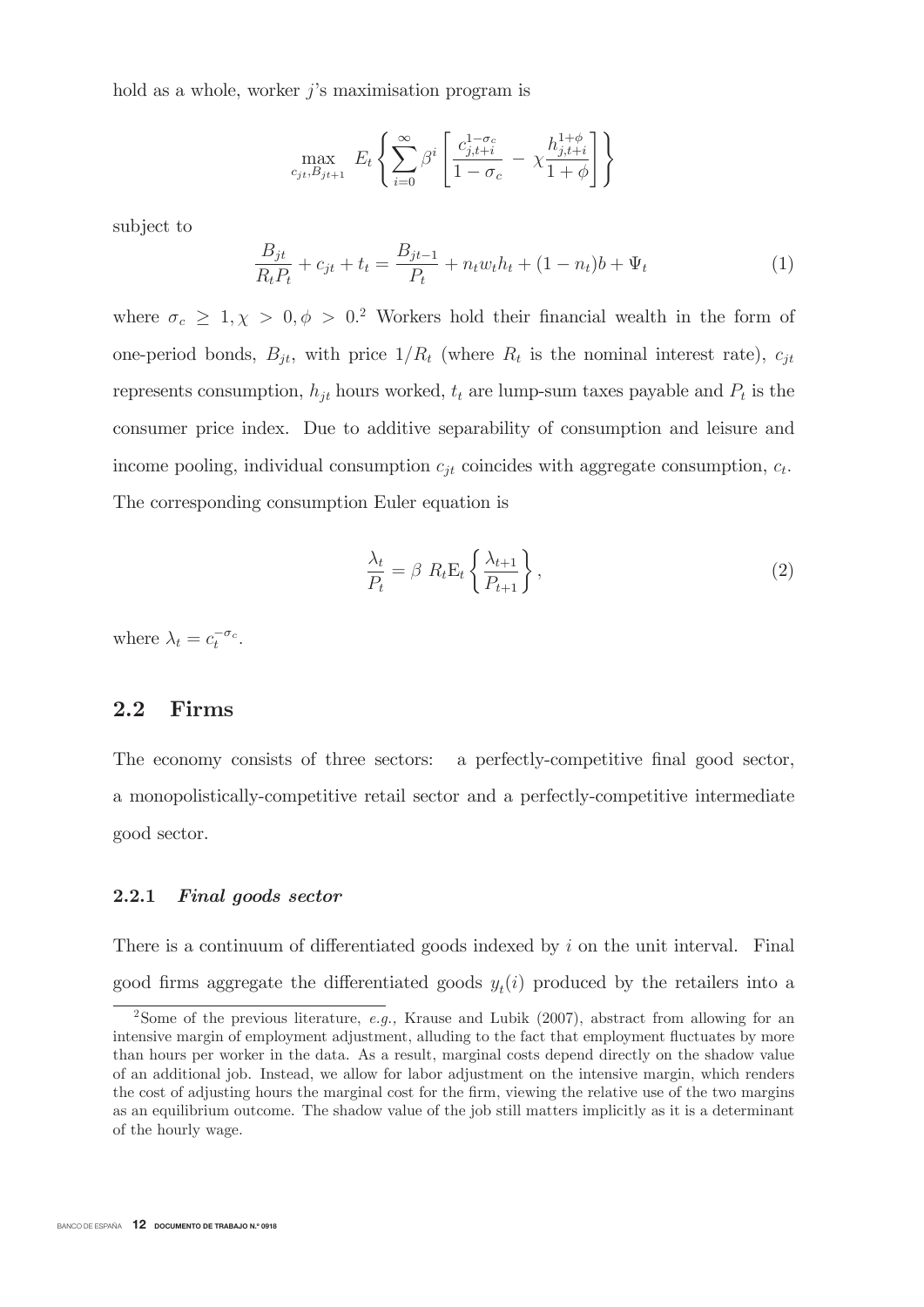homogeneous consumption good using a Dixit-Stiglitz technology

$$
y_t = \left[ \int_0^1 [y_t(i)]^{\mu_p} \ dt \right]^{1/\mu_p} \ \text{with } \mu_p \in (0, 1), \tag{3}
$$

where  $1/\mu_p$  represents the retailers' gross price mark-up while  $1/(1-\mu_p)$  is the elasticity of substitution between intermediate differentiated goods. Each final good firm maximises profit, leading to the following demand for intermediate good i

$$
y_t(i) = \left(\frac{P_t(i)}{P_t}\right)^{\frac{1}{\mu_p - 1}} y_t,\tag{4}
$$

where  $p_t$  is the final good price, obtained by aggregation of the retailers' prices

$$
P_t = \left[ \int_0^1 \left[ P_t(i) \right]^{\frac{\mu_p}{\mu_p - 1}} \, di \right]^{\frac{\mu_p - 1}{\mu_p}} \tag{5}
$$

The modeling of the final good sector remains unchanged throughout the paper.

### $2.2.2$ Monopolistic retailers and price setting

Given the demand  $y_t(i)$  that retail firm i faces for its product, it buys a homogeneous intermediate labour good at nominal price  $P_t x_t$  per unit and transforms it one for one into a differentiated product. In each period, a fraction  $1-\xi_p$  of retail firms sets a new price  $P_t^*$ . This price prevails j periods later with probability  $\xi_p^j$ . Profit maximisation results in the following first-order condition

$$
E_t \sum_{j=0}^{\infty} \beta_{t,t+j} (\xi_p)^j \frac{y_{t+j}(i)}{P_{t+j}} \left( P_t^* - \frac{1}{\mu_p} P_{t+j} x_{t+j} \right) = 0, \tag{6}
$$

where  $\beta_{t,t+j} = \beta^j \frac{\lambda_{t+j}}{\lambda_t}$  denotes the stochastic discount factor and  $P_t^*$  denotes the optimal price. Log-linearising around the steady state gives the New Keynesian Phillips curve

$$
\hat{\pi}_t = \beta \mathbf{E}_t \hat{\pi}_{t+1} + \frac{\left(1 - \xi_p\right) \left(1 - \beta \xi_p\right)}{\xi_p} \hat{x}_t , \qquad (7)
$$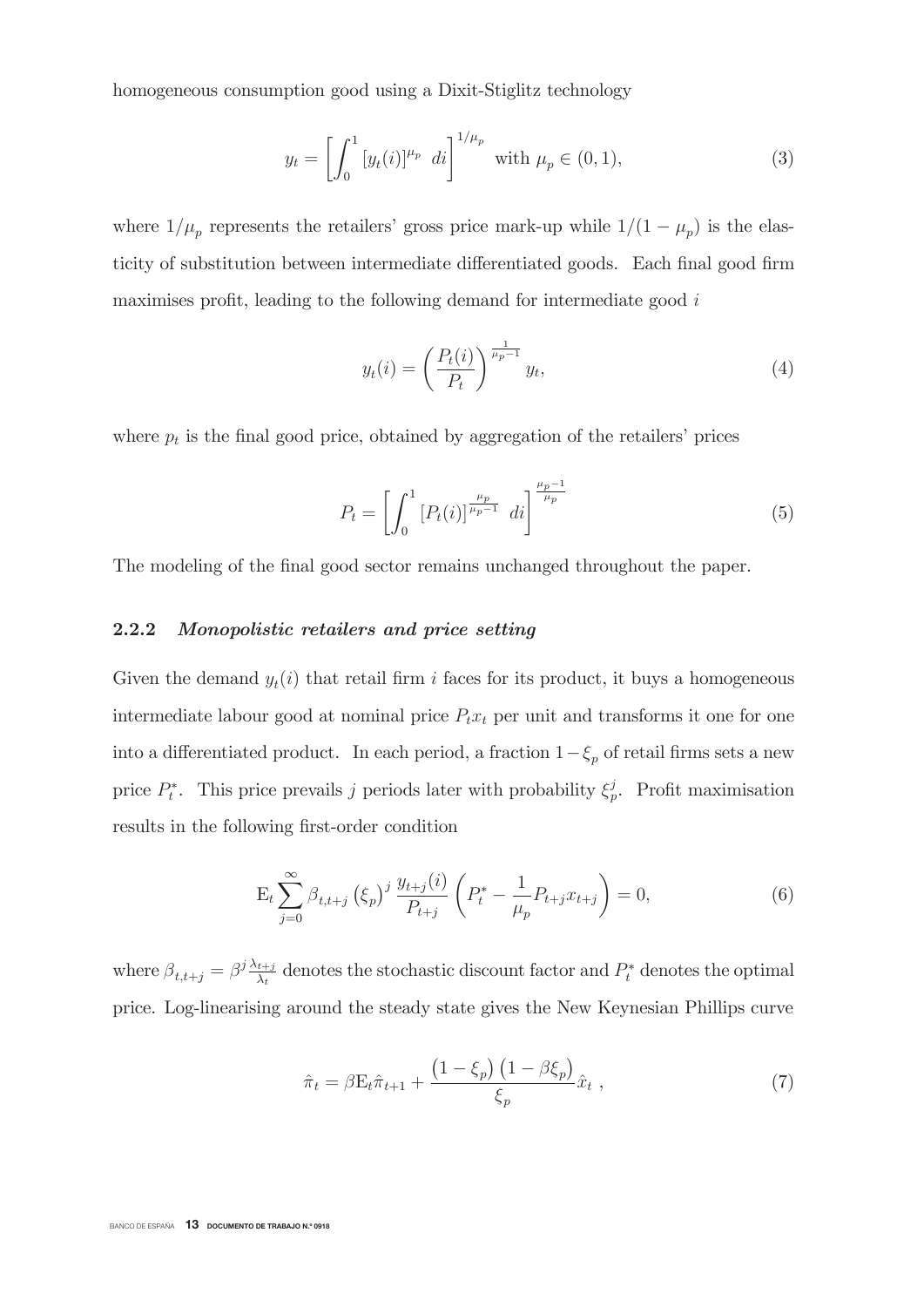where  $\pi_t = P_t/P_{t-1}$  is the inflation rate while 'hats' denote percentage deviations from steady state. The response of inflation depends on how real marginal cost,  $\hat{x}_t$ , responds to that shock. The labour market is the key to this response.

#### 2.2.3 Intermediate labor goods sector

In the baseline model, there are a continuum of intermediate labour good producers who sell their output in a competitive market. Their only factor of production is labour. Following Mortensen and Pissarides (1999), we assume that intermediate producers can hire at most one worker so that their production is either zero or

$$
y_t^l(o) = [h_t(o)]^\alpha \text{ with } \alpha < 1 ,
$$

where  $o$  indicates firm-worker match  $o$ .

### 2.3 Labour market

The labour market links the intermediate good firms and the workers.

#### 2.3.1 Labour market flows

Let  $m_t$  denote the number of new firm-worker matches. These follow a linear homogeneous matching function:

$$
m_t = \sigma_m \left( u_t^s \right)^{\vartheta} v_t^{1-\vartheta}, \tag{8}
$$

where  $v_t$  is the number of job vacancies and  $u_t^s$  the number of effective job seekers, with  $\sigma_m > 0$  and  $\vartheta \in (0,1)$ . In the baseline, the probability that an unemployed worker finds a job is given by

$$
s_t = \frac{m_t}{u_t^s} \tag{9}
$$

while the probability that a firm fills a vacancy is given by

$$
q_t = \frac{m_t}{v_t} \tag{10}
$$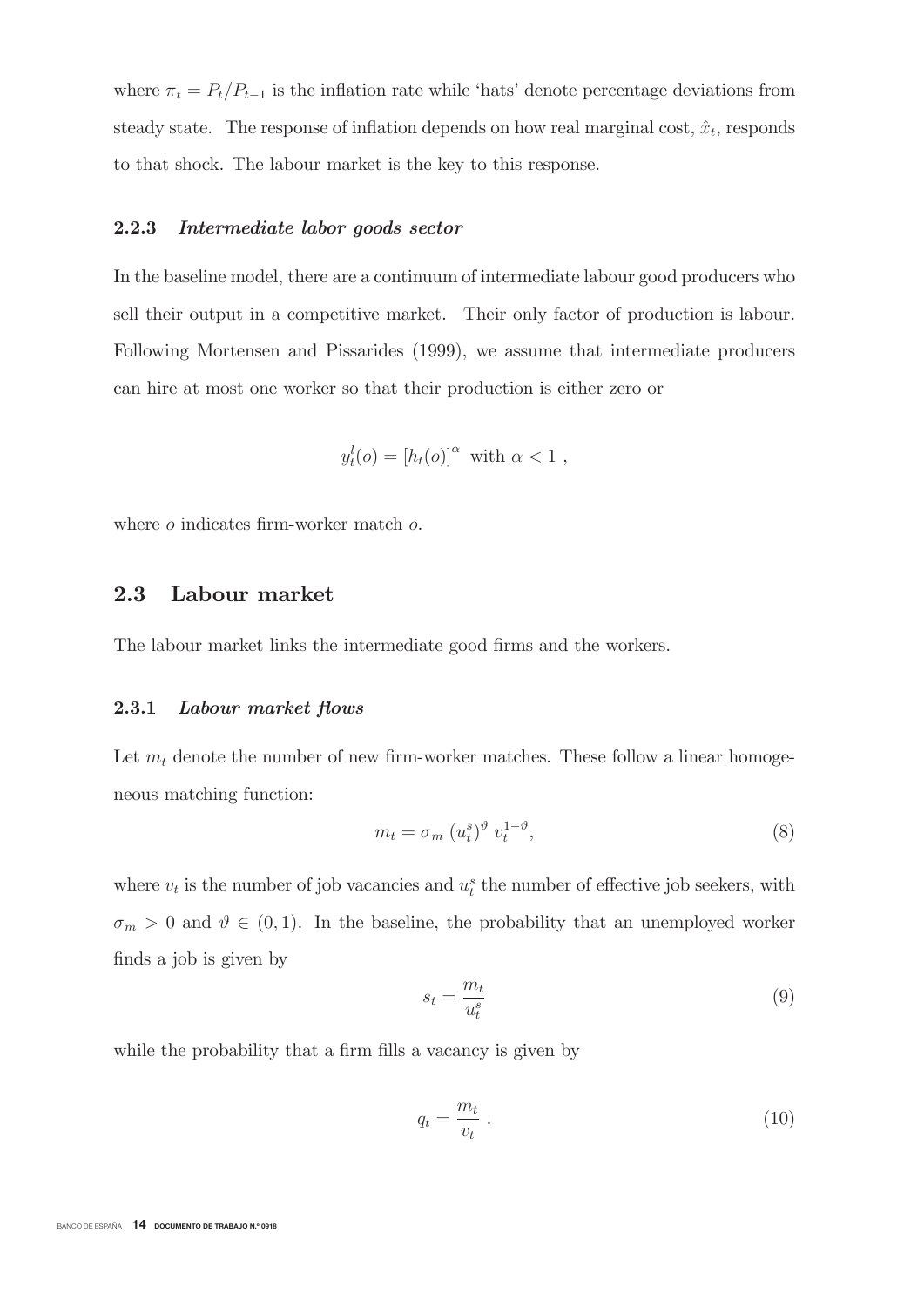An exogenous proportion  $\rho$  of firm-worker relationships ends each period. This implies the following employment dynamics:

$$
n_t = (1 - \rho)n_{t-1} + m_t \tag{11}
$$

Note that our timing assumption allows some workers and vacancies to find matches immediately, that is without spending a full period unemployed, as in Blanchard and Galí (2009). This timing appears appropriate for empirical work given that our simulations will be performed at a quarterly frequency. Most importantly, it allows shocks to be absorbed by unemployment rather than hours per worker which helps several of the model variants better replicate the data.<sup>3</sup> Finally, unemployment will be given by  $u_t = 1 - n_t$  and the number of searching workers by  $u_t^s = u_{t-1} + \rho n_{t-1}$ .

### $\bf 2.3.2$ 2 Value of a job and a vacancy for the firms

Firms and workers bargain over wages and hours worked. We denote by  $\mathcal{J}_t$  and  $\mathcal{V}_t$ , respectively, the asset value of a job and of a vacancy at period  $t$ , dropping the match index for convenience:

$$
\mathcal{J}_t = y_t^l x_t - h_t w_t + \mathcal{E}_t \left\{ \beta_{t,t+1} (1 - \rho) \mathcal{J}_{t+1} \right\} , \qquad (12)
$$

$$
\mathcal{V}_t = -\kappa + q_t \mathcal{J}_t + \mathcal{E}_t \left\{ \beta_{t,t+1} (1 - q_t) \mathcal{V}_{t+1} \right\} , \qquad (13)
$$

where  $\kappa$  represents the real per-period search cost for firms.

### 2.3.3 Value of a job and value of unemployment for a household

To a worker's family, which bargains on her behalf, the value of a job is given by

$$
\mathcal{W}_t = h_t w_t - \frac{\chi}{\lambda_t} \frac{h_t^{1+\phi}}{1+\phi} + \mathbb{E}_t \left\{ \beta_{t,t+1} \left[ (1-\rho + \rho s_{t+1}) \mathcal{W}_{t+1} + \rho (1 - s_{t+1}) \mathcal{U}_{t+1} \right] \right\}, \tag{14}
$$

<sup>&</sup>lt;sup>3</sup>The relevance of the timing assumption can be easily assessed by comparing the results in this paper with those displayed in its preliminary version Christoffel *et al.*  $(2009a)$ .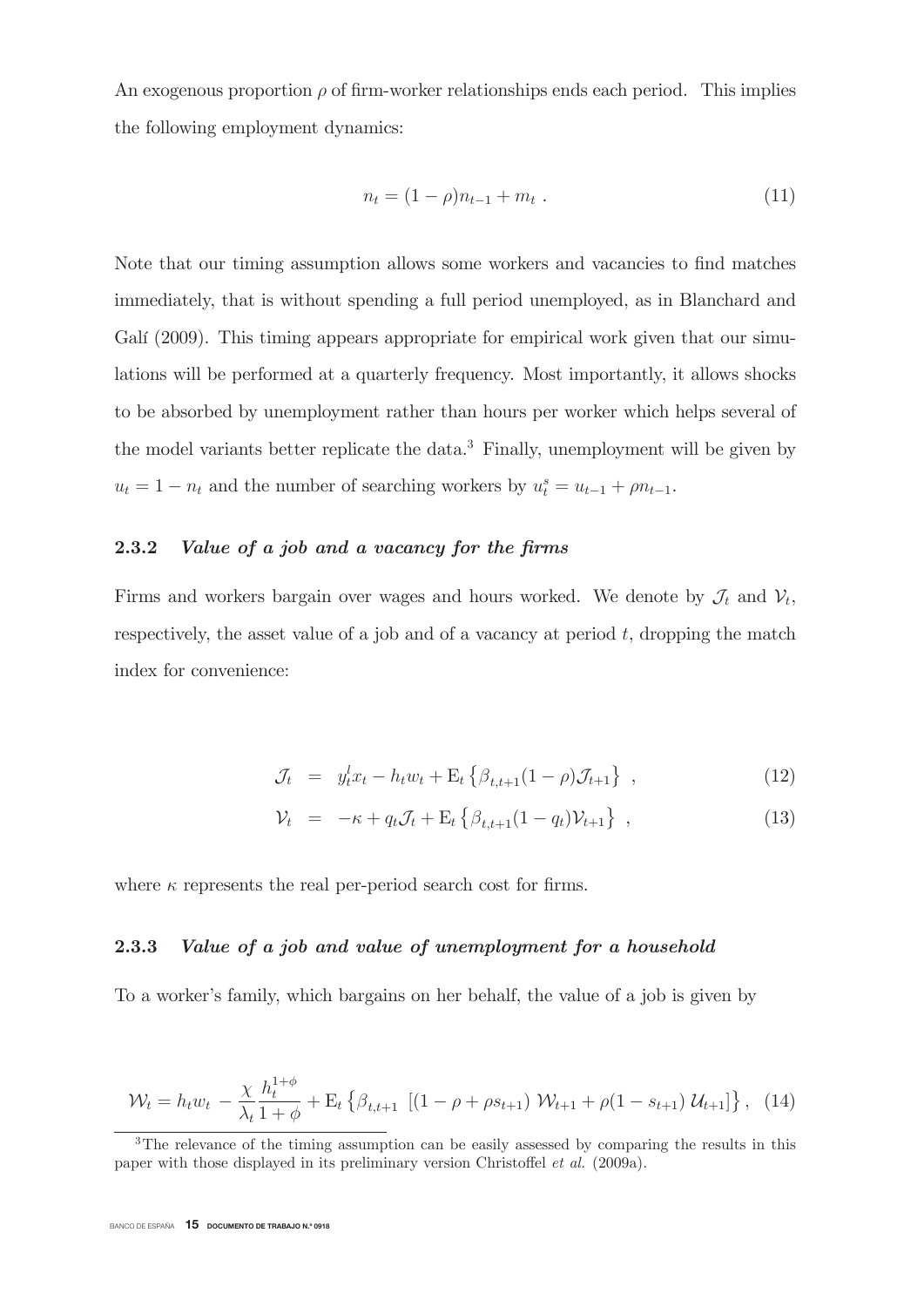where  $\mathcal{U}_t$  represents the present value of being unemployed at period t:

$$
\mathcal{U}_t = b + \mathcal{E}_t \left\{ \beta_{t,t+1} \left[ s_{t+1} \mathcal{W}_{t+1} + (1 - s_{t+1}) \mathcal{U}_{t+1} \right] \right\}.
$$
 (15)

### $2.4$ Wage bargaining

The outcome of the bargaining process is obtained by maximising the Nash product over wages and hours:

$$
\max_{w_t, h_t} \left( \mathcal{W}_t - \mathcal{U}_t \right)^{\eta} \left( \mathcal{J}_t - \mathcal{V}_t \right)^{1-\eta} . \tag{16}
$$

The first term of the Nash product is the surplus a worker obtains from a job, raised to the worker's relative bargaining power  $\eta \in (0,1)$ . The second term is the firm's surplus, raised to the firm's relative bargaining power  $1 - \eta$ .

The first-order condition for wage bargaining simplifies to

$$
\eta \left( \mathcal{J}_t - \mathcal{V}_t \right) = (1 - \eta) \left( \mathcal{W}_t - \mathcal{U}_t \right) \tag{17}
$$

which states that each of the contracting parties receives a share of the total surplus proportional to its relative bargaining power. The first-order condition for hours worked yields

$$
\frac{\chi}{\lambda_t} h_t^{\phi} = x_t \alpha h_t^{\alpha - 1}.
$$
\n(18)

This shows that the wage paid in any individual match is not allocative for hours in existing matches, that is  $\partial h_t / \partial w_t = 0$ . Note that  $x_t$ , the price of the intermediate goods, coincides with the marginal cost for price-setting firms. Rearranging we have

$$
x_t = \frac{\chi_{\lambda_t}^{\frac{h_t^{\phi}}{2}}}{\alpha h_t^{\alpha - 1}} \equiv \frac{m r s_t}{m p l_t}.
$$
\n(19)

This highlights that real marginal cost will equal the worker's marginal rate of substitution between consumption and leisure  $(mrs_t)$  divided by the real marginal product of labour  $(mpl_t)$ . This makes clear that the subjective price of work determines the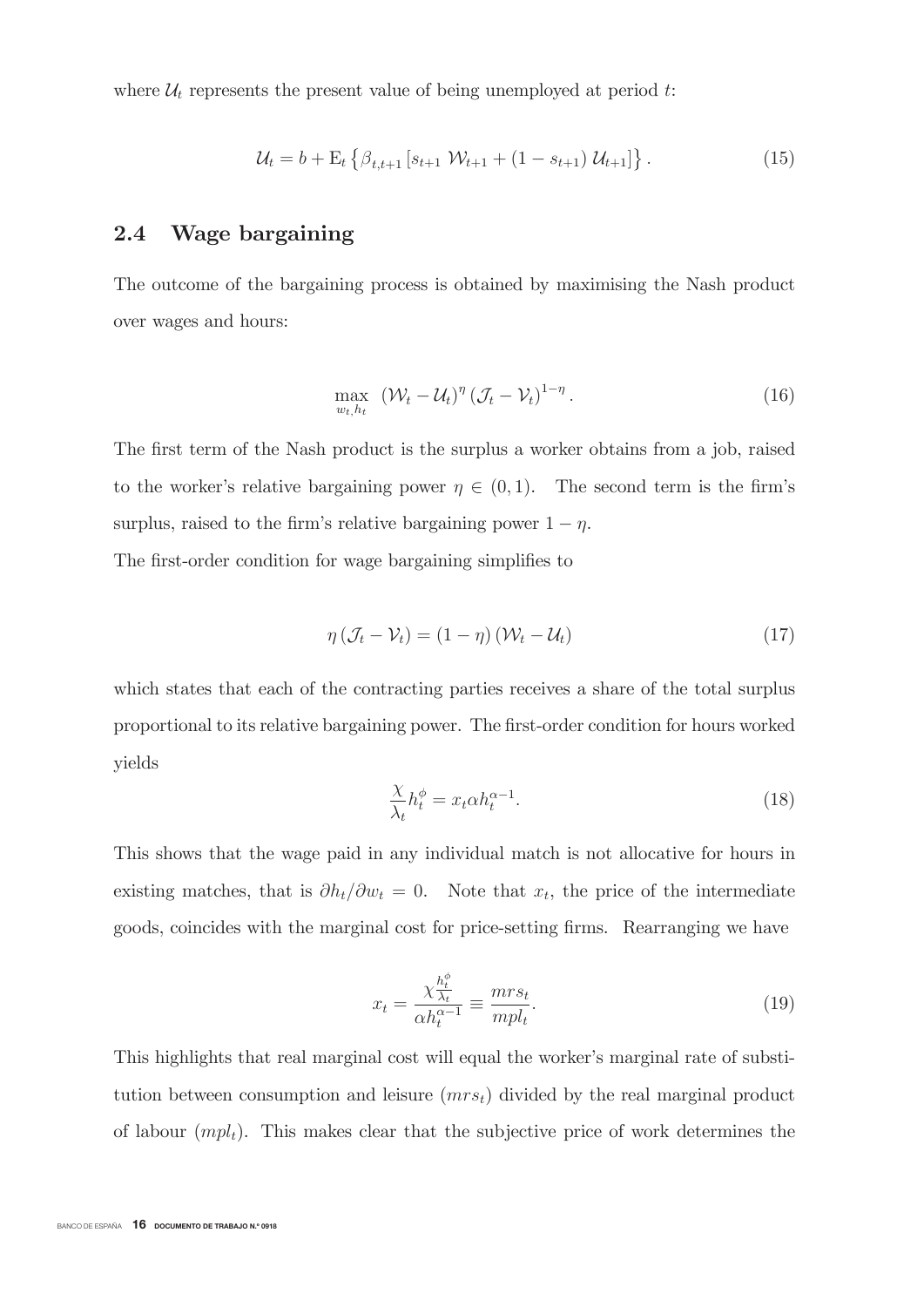marginal wage, and the marginal cost of producing differentiated goods. Note that, in contrast, the *average* hourly wage rate,  $w_t$ , does not measure marginal costs in the above setup. The marginal cost here is determined by having an employed worker work for an additional hour, while the average wage rate averages over all hours worked (including the infra-marginal hours).

### $2.5$ Vacancy posting

In order to find a worker, labour firms have to post a vacancy. Free entry in the market for vacancies implies that in equilibrium the value of a vacancy is  $V_t = 0$  in every period t. so  $(13)$  vields

$$
\kappa = q_t \mathcal{J}_t \ . \tag{20}
$$

### 2.6 Monetary policy, fiscal policy and market clearing

Monetary policy is conducted according to the following Taylor rule

$$
\hat{R}_t = \gamma_r \hat{R}_{t-1} + (1 - \gamma_r) \gamma_\pi \hat{\pi}_{t-1} + \zeta_t^m \tag{21}
$$

where  $\gamma_r \geq 0$ ,  $\gamma_{\pi} > 1$  and  $\zeta_t^m$  is an i.i.d. interest rate shock. The Taylor rule that we use in this paper requires only lagged information, so the initial reaction of nominal rates to a monetary easing is the same in all the model variants that we discuss. Lumpsum taxes,  $t_t$ , are set so as to balance the budget period by period. Equilibrium in the final goods market implies  $y_t = c_t$ <sup>4</sup>

## Stylised facts and the baseline economy  $\bf{3}$

The aim of this paper is to elicit the role of specific labour market features for the behaviour of wages, employment and inflation. In order to do so, when going from

<sup>&</sup>lt;sup>4</sup>Here, vacancy posting costs are taxes that are rebated lump-sum to the families and that do not require real ressources. This simplifies the comparability of the different modelling variants.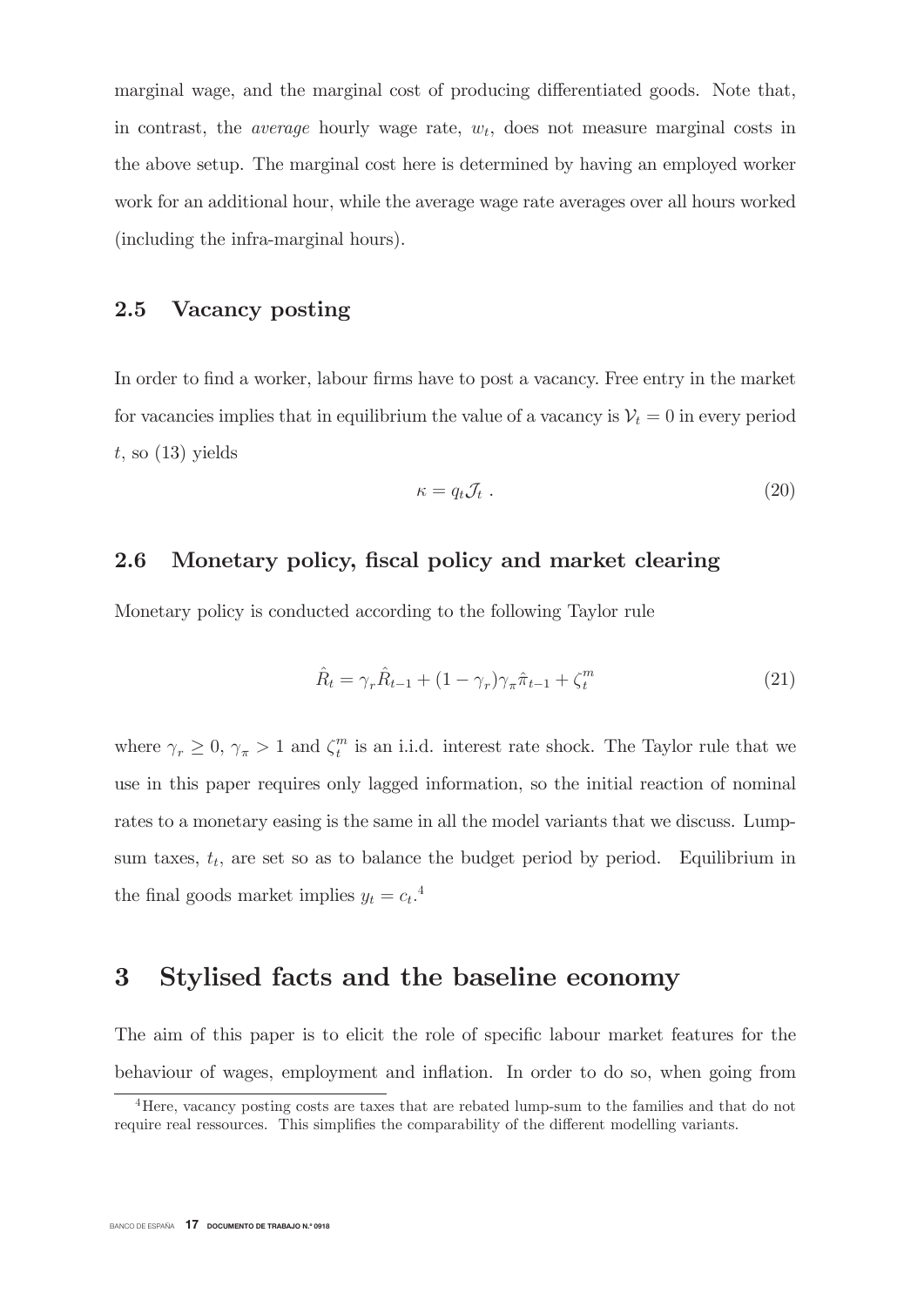one variant to the other, we do not alter the calibration. Rather, the calibration is harmonised across model variants.

## $3.1$ Calibration of the model economies

The calibration largely follows Christoffel *et al.* (2009b) and matches salient features of the euro area between 1984 and 2006. Table 1 presents the assigned common parameter values.

|                | Preferences     |                                                                       |
|----------------|-----------------|-----------------------------------------------------------------------|
| $\beta$        | .992            | Time-discount factor (matches annual real rate of $3.3\%$ ).          |
| $\phi$         | 10              | Labour supply elasticity of 0.1.                                      |
| $\sigma_{c}$   | 1.5             | Risk aversion.                                                        |
|                |                 | Bargaining, Intermediate Producers and Labour Market                  |
| $\alpha$       | .99             | Labour elasticity of production (close to constant returns to scale). |
| $\vartheta$    | $.6\,$          | Elasticity of matches with respect to unemployment.                   |
| $\eta$         | .5              | Bargaining power of workers                                           |
| $\xi_w$        | .83             | Calvo stickiness wages (avg. wage duration 6 qtrs), where applicable. |
|                |                 | Monopolistic Retail Sector and Price Setting                          |
| $\mu_p$        | 1/1.1           | Price markup of $10\%$ .                                              |
| $\xi_p$        | .75             | Calvo stickiness of prices (average duration of 4 qrts).              |
|                | Monetary Policy |                                                                       |
| $\gamma_{\pi}$ | 1.5             | Response to inflation in Taylor rule.                                 |
| $\gamma_r$     | .85             | Interest rate smoothing coefficient in Taylor rule.                   |
|                |                 |                                                                       |

Table 1: PARAMETERS AND THEIR CALIBRATED VALUES. The table reports calibrated parameter values that are identical over the different modeling approaches.

The time-discount factor,  $\beta$ , is chosen to match an average annual real rate of 3.3%. We set  $\phi$  to 10, implying an elasticity of substitution for labour of 0.1, in line with microeconomic studies for the euro area.<sup>5</sup> The value of the risk aversion coefficient is set to  $\sigma_c = 1.5$ . Turning to the labour good sector and the labour market, we set  $\alpha = 0.99$ , so there are almost constant returns to hours per employee. Petrongolo and Pissarides (2001) survey estimates of the matching function for European countries and for the United States and conclude that a range from  $\vartheta = 0.5$  to  $\vartheta = 0.7$  is admissible. We select the midpoint, setting  $\vartheta = 0.6$ . The bargaining power of workers is set to a conventional value:  $\eta = 0.5$ .

<sup>&</sup>lt;sup>5</sup>The elasticity of inter-temporal substitution of labour,  $1/\phi$ , is small in most microeconomic studies (between 0 and 0.5) for the euro area; for details, see Evers, Mooij, and Vuuren  $(2005)$ .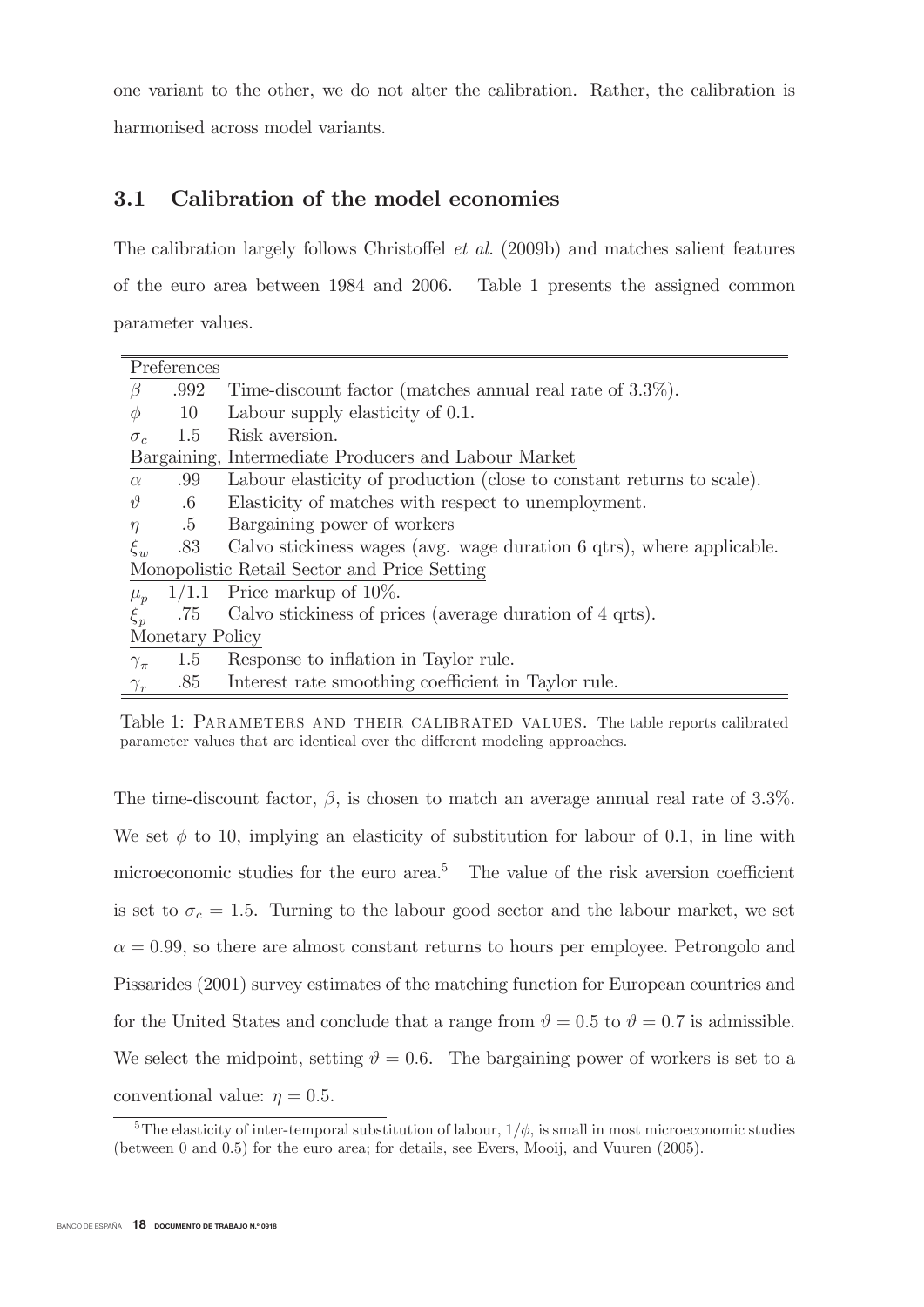Some of the variants we consider later involve wage stickiness, for these we follow du Caju *et al.* (2008), who report an average wage contract duration in the euro area of between one and three years. We set the degree of nominal wage rigidity to  $\xi_w = 0.83$ , which implies an average wage duration of 6 quarters. In the price-setting sector, we set the markup to a conventional value of 10%, so  $\mu_p = 1/1.1$ , implying a price-elasticity of demand of  $\epsilon = 11$ . We set the corresponding Calvo parameter to  $\xi_p = 0.75$ , which amounts to an average price duration of 4 quarters, in line with Alvarez *et al.* (2006). As is conventional, we set the response of monetary policy to inflation to  $\gamma_{\pi} = 1.5$  and allow for interest rate smoothing by setting  $\gamma_R = 0.85$ .

Given these parameters, we set the other parameters of our models to ensure that the steady-state values for certain endogenous variables coincided across the different setups. The target values for these variables are shown in Table. 2. We normalize steady-state hours worked per employee to  $h = 1$ .

|              | Value  | Explanation                             |
|--------------|--------|-----------------------------------------|
| u            | $9\%$  | Unemployment rate                       |
| q            | 70\%   | Probability of finding a worker         |
| h            |        | Hours worked per employee.              |
| $rac{b}{wh}$ | $65\%$ | Unemployment benefits replacement rate. |
| ρ            | .06    | Quarterly separation rate.              |

Table 2: CALIBRATION TARGETS. The table reports calibrated parameter values. The model is calibrated to the euro area from 1984Q1 to 2006Q4.

The steady-state unemployment rate is targeted to be the euro-area average of  $u = 9\%$ . The remaining targets follow the evidence collected in Christoffel *et al.* (2009b). The probability of finding a worker is  $q = 0.7$ . The replacement income b is set to ensure that the replacement rate,  $\frac{b}{wh}$ , equals 65%, the average net replacement rate in the euro area. Finally, the quarterly separation rate is set to  $\rho = 6\%$ .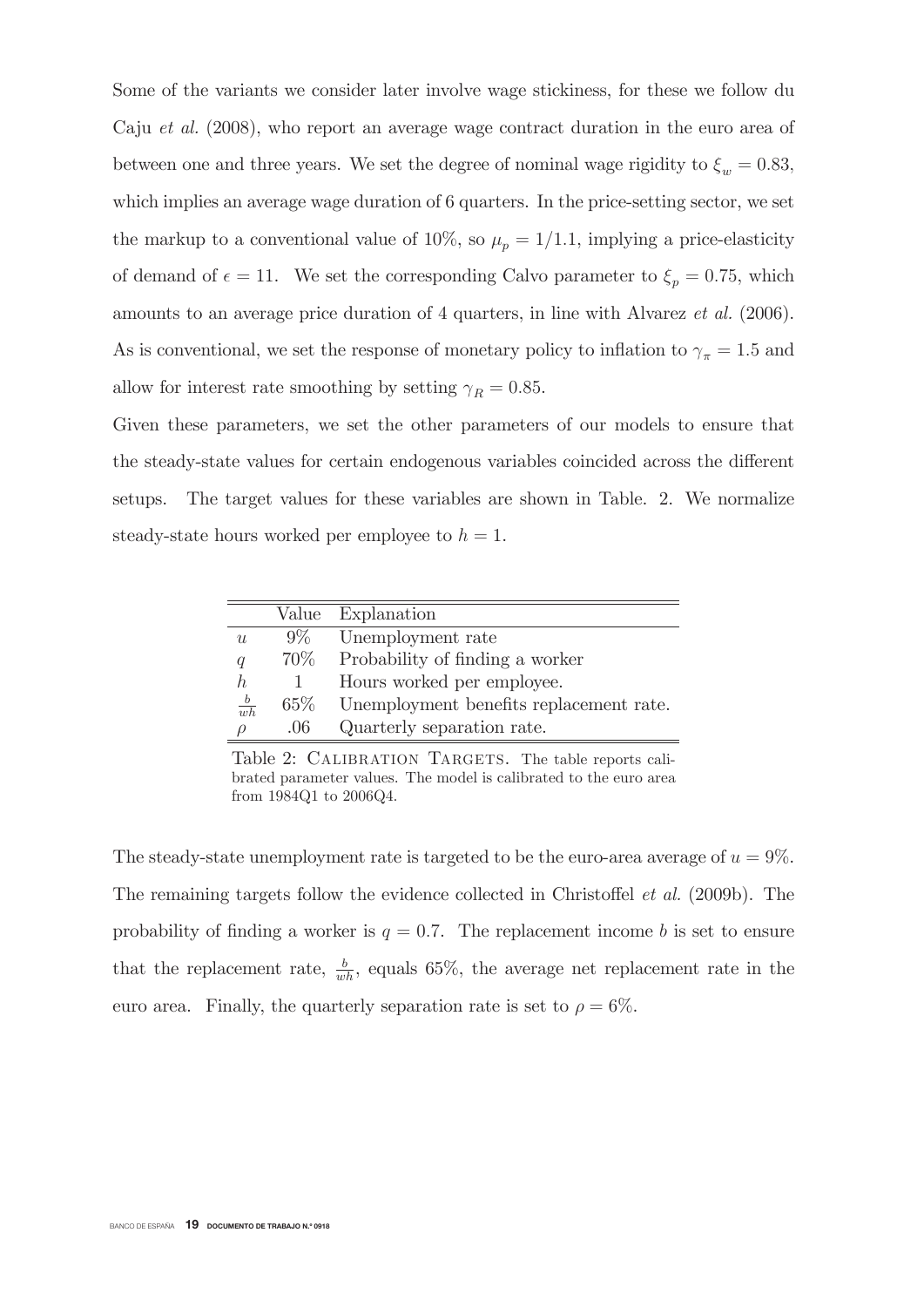### $3.2$ Stylised facts – the transmission of monetary policy

In this section, we present some stylised facts for the transmission of monetary policy in the euro area. Figure 1 reports estimates of the effects of a monetary policy shock in the euro area using a structural VAR. The sample starts in 1984 Q1, and runs through 2006 Q4. The VAR $(4)$  contains the variables shown in the graphs, together with a commodity price index. The monetary shock is identified by the oft-used recursive ordering scheme in which only commodity prices react to the monetary shock in the same quarter. Bounds are 90 percent confidence intervals. A monetary easing of 100 basis points (annualised) causes a significant increase in output, and an increase in real wages per employee of about half that size. According to our estimates, the unemployment rate drops by about 0.5 percentage points, corresponding to a fall in the number of unemployed workers of about 5%. At the same time, the increase in inflation remains contained, with GDP deflator inflation running at around 0.4 percentage points in annualised terms. The results also suggest that the intensive margin shows only a small response to the monetary shock, and so most of the adjustment is borne by the number of employees rather than by hours per worker. Since average hours per worker are not so volatile, most of the literature has focussed on the extensive margin and ignored adjustment in hours. However, since hours can be adjusted (and are, especially in manufacturing) in the short run, it would seem important to try and match endogenously the relative responses of hours and employment to shocks within the model. $6$ 

Table 3 summarises the impulse responses reported above. In order to give the reader a feel for the sensitivity of our results, we augment this with evidence from four further studies for the euro area. McCallum and Smets (2008) estimate a factor-augmented VAR. Angeloni *et al.* (2003) report impulse responses for the euro area based on var-

 $6$ The confidence bands around the response of hours per worker likely understate the true uncertainty surrounding that response since estimates of actual hours worked for the euro area involve measurement problems. Harmonized quarterly series for hours worked do not exist for the euro area, or even for all its member countries individually. In the above estimation, we resorted to the same proxy for hours worked in the euro area that was previously used by Christoffel *et al.* (2009b). This proxy uses the quarterly real GDP series for the euro area to interpolate annual EU-Klems data on total hours worked in the euro area.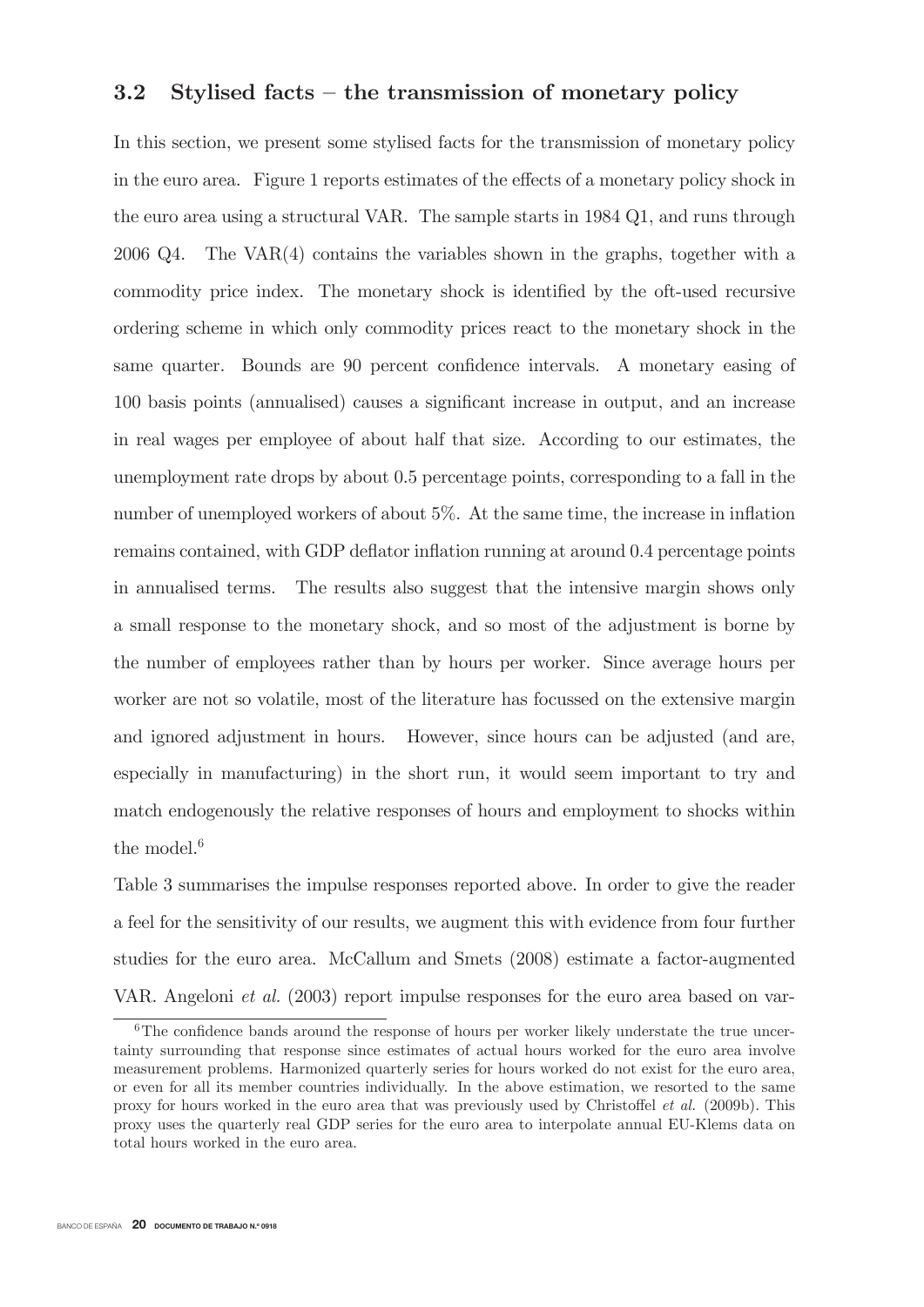

Figure 1: IMPULSE RESPONSES TO AN UNANTICIPATED MONETARY SHOCK. Underlying the results is a  $VAR(4)$  estimated on above data plus commodity prices (taken from the AWM data set except for hours worked, which is taken from Christoffel *et al.*, 2009). The sample is  $1984Q1$  to 2006Q4; identification relies on the usual Cholesky decomposition. The data were de-trended variable by variable prior to running the VAR. For real variables, we allow for a trend, a break in the trend and a level shift in 1991Q1 so as to accommodate German reunification. Inflation and nominal interest rates were regressed on a linear trend, which breaks after  $1998Q4$  in order to account for the disinflation in the euro area prior to the introduction of the common currency, and the constancy of the inflation objective thereafter. Dotted lines mark asymptotic  $90\%$  confidence intervals (5% and 95% bounds).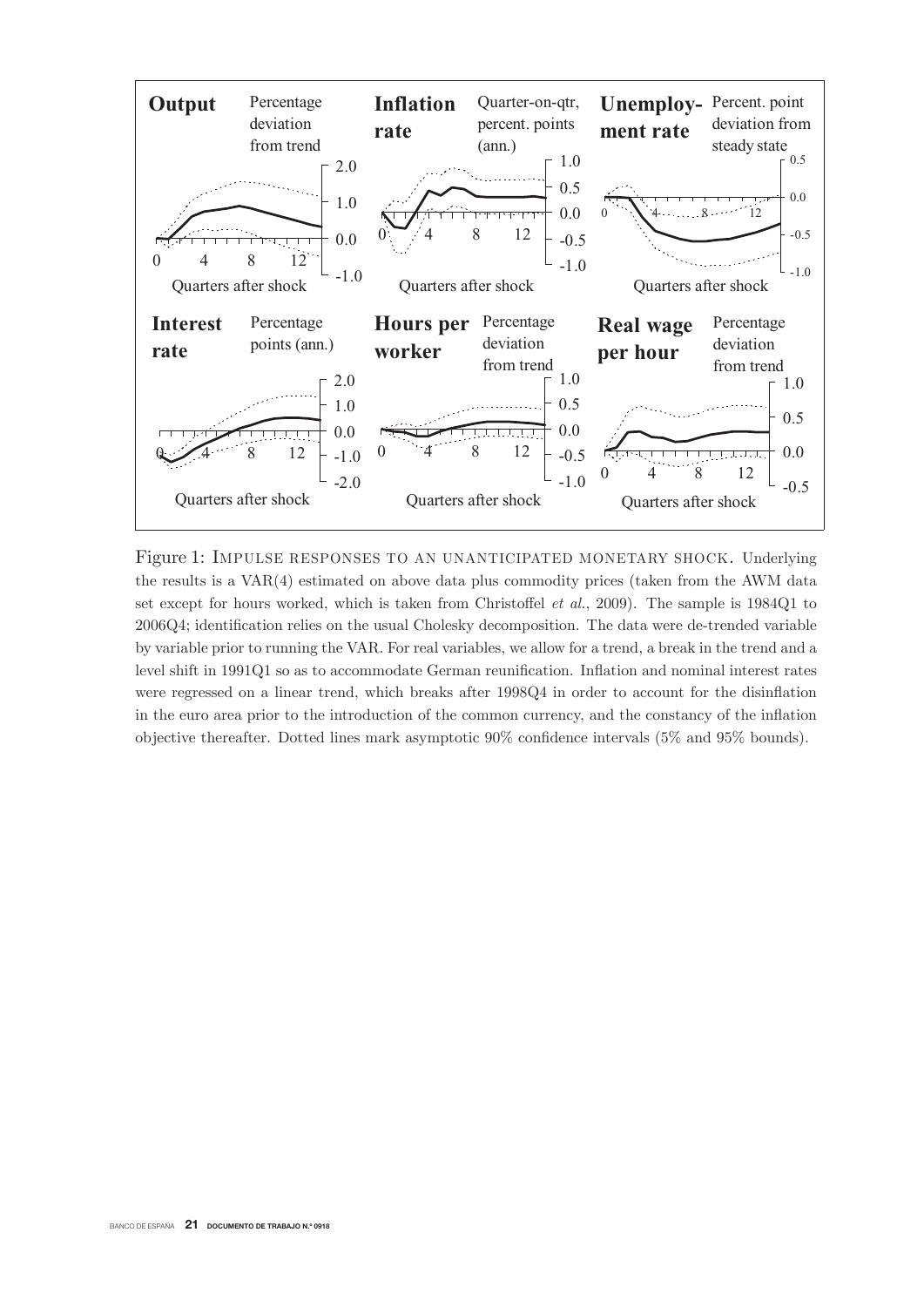ious identification schemes in a standard VAR. So do Peersman and Smets (2003). Peersman and Straub (2007) identify responses to a monetary shock based on sign restrictions derived from a New Keynesian model. The table summarises the maximum amplitudes of the variables following the monetary shock.

| Study             | Output | Inflation  | Unem-       |          | Real wage Hours per |
|-------------------|--------|------------|-------------|----------|---------------------|
|                   |        | (pp. annu- | ploym.      | per hour | worker              |
|                   |        | alised)    | rate $(pp)$ |          |                     |
| $\perp$           | 0.7    | 0.4        | $-0.47$     | 0.2      | 0.1                 |
| $\left( 2\right)$ | 0.7    | 0.2        | $-0.26$     |          |                     |
| $\left( 3\right)$ | 0.4    | 0.3        | $-0.21$     | 0.2      |                     |
| (4)               | 0.5    | 0.2        | $-0.30$     |          |                     |
| $\left(5\right)$  | 0.4    | 0.2        | $-0.26$     |          |                     |

Table 3: MAXIMUM RESPONSES TO A MONETARY EASING IN THE LITERATURE. Most of the studies imply that after the initial easing, nominal rates fall somewhat further before they tighten. All responses have been normalized by the respective maximum easing of the nominal interest rate. Figures reported refer to maximum of the median response. (1): Our VAR, as described in the main text. For the other studies, results were read off the figures and tables. (2): McCallum and Smets (2008). Sample:  $1987Q1$  to  $2005Q4$ . The response for the unemployment rate is inferred from the figure for employment assuming a constant labor force and an average unemployment rate of  $9\%$ . (3): Peersman and Straub (2007) only report the response of total hours worked but state that responses are similar when employment is used. We infer that hours per worker are not much affected. The response for the unemployment rate is inferred as in  $(2)$ .  $(4)$ : Peersman and Smets  $(2003)$ : sample 1980-1998. Entries are based on their Fig. 2.1 and Fig. 2.8. The response for the unemployment rate is inferred as  $(2)$ . (5): Angeloni *et al.* (2003) report the response of the unemployment rate (see their Table 6). Results for the Angeloni *et al.* paper are averages over different specifications for the sample  $1980-2000$ .

We summarize the above discussion in five stylised facts. In response to a monetary shock that causes interest rates to fall by 100 basis points in annualised terms, empirical evidence suggests that in the euro area.

- Fact 1: output rises significantly above its steady state. Depending on the study the peak response varies between 0.4 and 0.7 per cent.
- Fact 2: inflation rises. The peak increase in year-on-year inflation lies between 0.2 and 0.4 percentage points.
- Fact 3: real wages per hour also rise but by less than output.
- Fact 4: unemployment falls significantly, by  $2.5\%$  to  $5\%$  (number of heads), and the unemployment rate falls by  $0.2$  to  $0.5$  percentage points.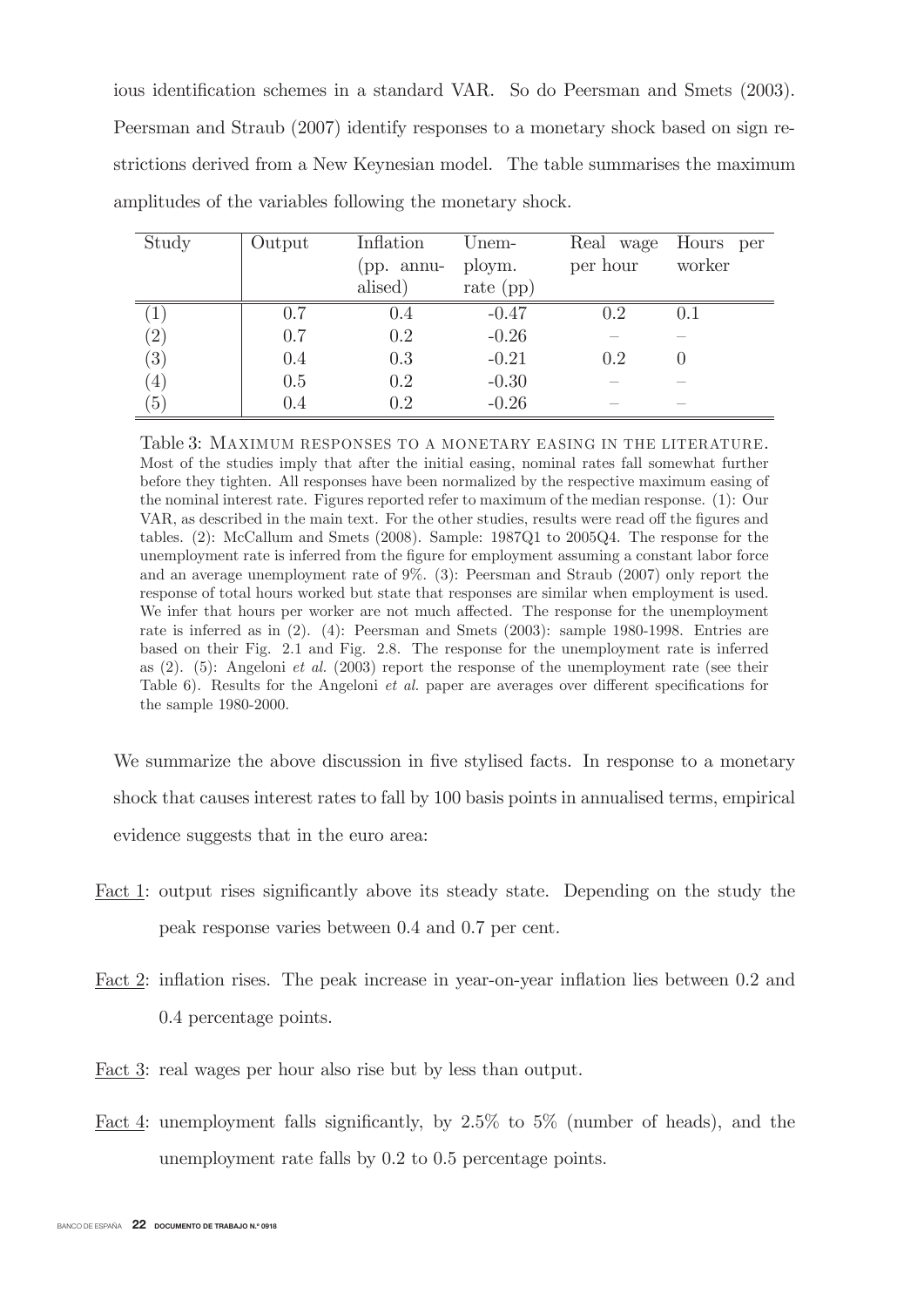Fact 5: most of the adjustment in labour is borne by the number of employees rather than by hours worked per employee. Some uncertainty surrounds this statement, though, due to the limited quality of the euro-area data for hours worked.

While significant differences exist in the microstructure of the economy, and the labour market in particular, between the euro area and the United States, the above stylised facts happen to be consistent also with the evidence for the United States, e.g., Christiano *et al.* (2005), Angeloni *et al.* (2003) and Trigari (2009). In the following, we assess each of the different modeling variants against these five stylised facts.<sup>7</sup>

### Effects of a monetary policy shock in the baseline 3.3

Figure 2 reports the response of the model economy to a monetary easing. Inflation and real wages respond far too strongly to the monetary easing (by a factor of ten) while output effects are of the right size. Average hours respond too strongly and employment not strongly enough. The strong response of inflation comes from the fact that real marginal costs for price-setting firms are largely determined by the cost of increasing hours worked by each worker. Under efficient bargaining, the baseline case, these marginal costs are given by the marginal rate of substitution divided by the marginal product of labour,  $x_t = \frac{mrs_t}{mpl_t}$ . Given near constant returns to scale ( $\alpha$  close to unity), the marginal product of labour,  $mpl_t$ , will be little affected by the shock. The percentage change in real marginal cost will therefore be driven by the response of the marginal rate of substitution,  $mrs_t$ . This in turn depends on the percentage change in the marginal utility of consumption and, more fundamentally, on the response of hours per worker, where the latter is amplified  $\phi$  times. This implies a strong response of real marginal cost to an increase in hours worked and output.<sup>8</sup>

 $\sqrt{7}$  For the sake of exposition, we do not force the models to obey the same identifying assumptions as in the VAR. It is well-known that accounting for the one-period lag between interest rates and inflation would not materially change the responses going forward.

 $8$ As Trigari (2006) highlights, if more of the labour adjustment needed to produce the additional output is provided through the extensive (number of employees) margin, the intensive (hours per employee) margin will also react less, which curbs the rise in the marginal rate of substitution and thus the rise in marginal costs.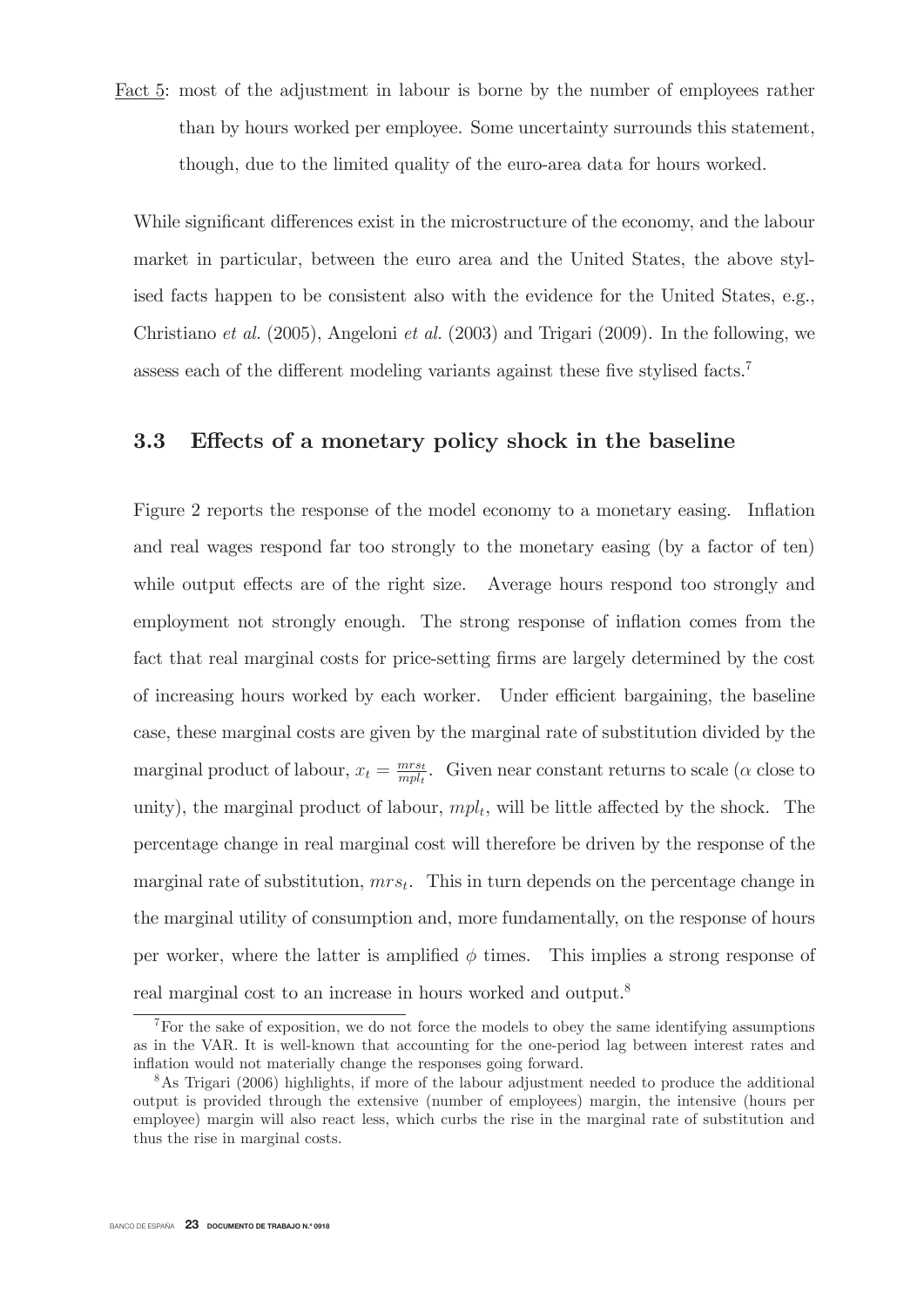

Figure 2: IMPULSE RESPONSES TO A MONETARY EASING - EFFICIENT BARGAINING BASELINE AND RIGHT-TO-MANAGE. Shown are impulse responses to an unanticipated 100 bps reduction in the quarterly nominal interest rate in quarter 0. Output, hours and real wages per worker are in percentage deviations from steady state. Unemployment rates, interest rates and inflation rates are in percentage point deviation from steady state. Inflation and interest rates are quarterly, reported in annualized terms. The black solid line shows the responses in the efficient bargaining baseline; see Section 3.3. The red triangles show the responses under right-to-manage bargaining; see Section 4.1. Shaded areas mark the peak responses in our VAR, cf. Figure 1.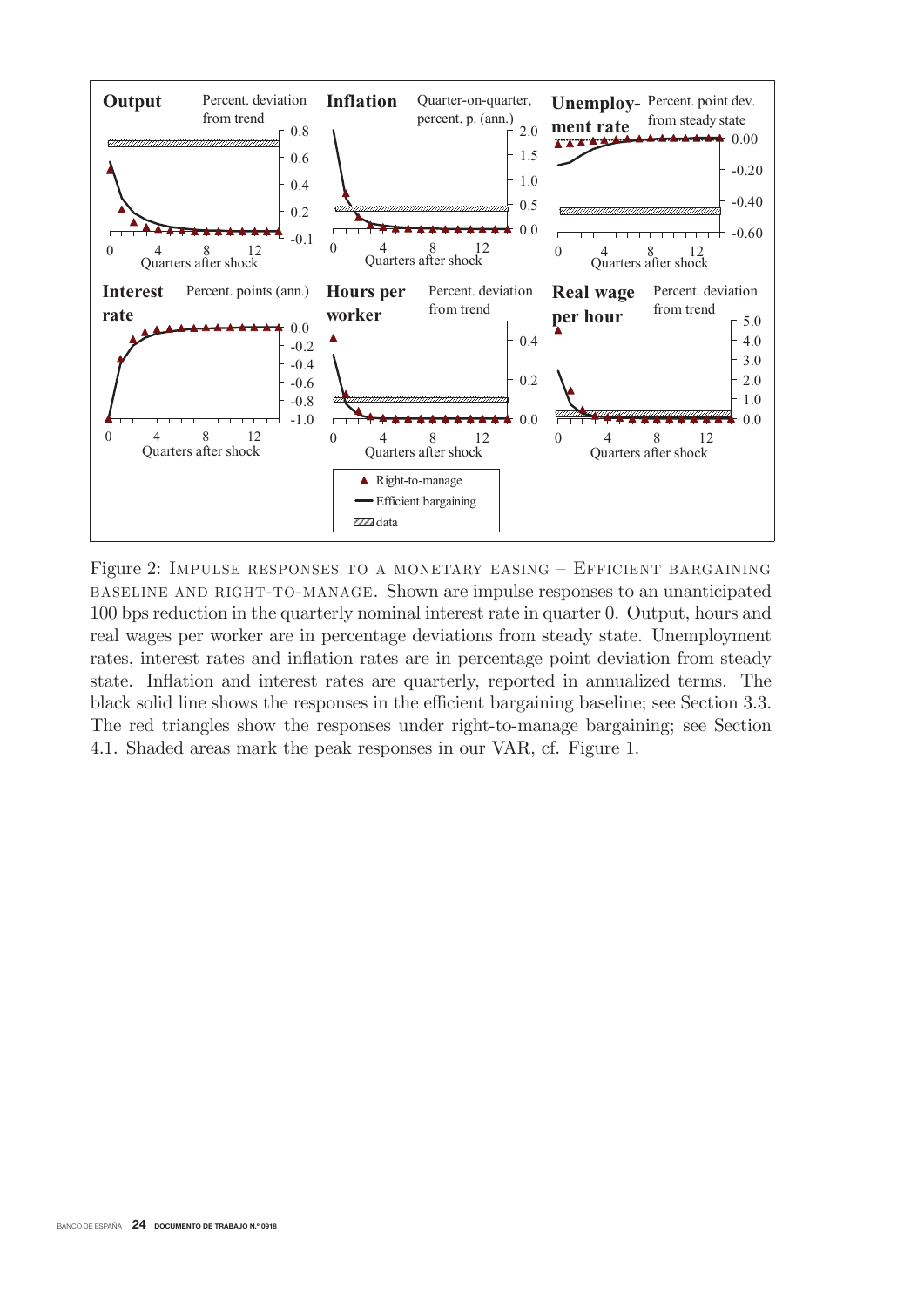## Assessing other modeling variants  $\boldsymbol{4}$

Given the weaknesses of the baseline model with respect to the responses of employment, hours worked and inflation, several modifications of the model have been proposed by the literature. This section assesses the performance of many of these model variants. We start by altering the bargaining scheme, and by allowing for wage stickiness. Thereafter, we touch on the separation between wage and price setting, assess an alternative specification of vacancy posting costs, look at search on-the-job and endogenous separation.

### 4.1 Varying the bargaining scheme: right-to-manage

In this section, we follow Trigari (2006) and use a 'right-to-manage' (RTM) assumption for the bargaining process. In this setup, the wage rate is agreed upon first. Then the firm chooses hours worked at that wage rate so as to maximise profits.

The same wage rate applies to marginal and inframarginal hours worked. This setting preserves much of the empirically successful structure of the New Keynesian model.<sup>9</sup>

The first-order condition for labour demand is:

$$
x_t \alpha h_t^{\alpha - 1} = w_t. \tag{22}
$$

In principle, the RTM assumption radically modifies the composition of real marginal cost. Under RTM, the hourly wage becomes an essential element of real marginal cost, as (22) implies  $x_t = \frac{w_t}{mpl_t}$ , reopening the wage channel to inflation; see Christoffel *et al.* (2009b) and Trigari (2006).<sup>10</sup> The major difference to the efficient bargaining assumption is that the choice of hours depends directly on the average wage, and that

<sup>&</sup>lt;sup>9</sup>Following Erceg *et al.* (2000), when modeling wage rigidities the literature typically assumes that monopolistically competitive labour firms produce an intermediate labour good. The assumption is that these firms set wages (the equivalent to the wage rate here) in a staggered manner and let labour output and thus input of hours into labour-good production (the equivalent to hours per employee here) be demand-determined.

 $10$ This does not, of course, mean that the marginal rate of substitution plays no role in inflation dynamics under right-to-manage in equilibrium. There is still an indirect influence of the marginal rate of substitution on inflation through its effect on the bargained wage.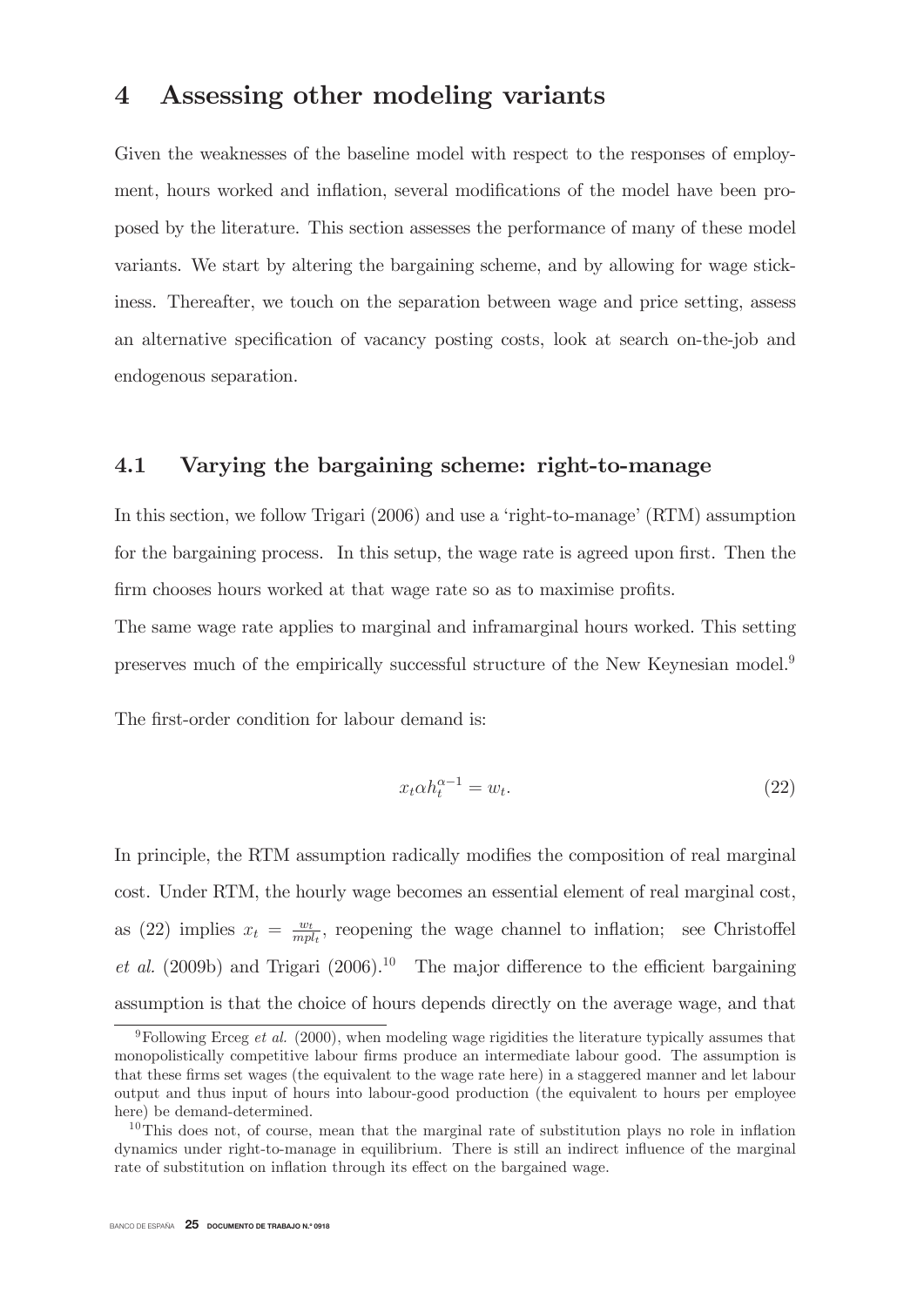$\partial h_t/\partial w_t < 0$ . This affects the wage bargaining. Wage equation (17) becomes

$$
\eta \Omega_t \left( \mathcal{J}_t - \mathcal{V}_t \right) = (1 - \eta) \left( \mathcal{W}_t - \mathcal{U}_t \right) \tag{23}
$$

with

$$
\Omega_t = \frac{1}{1 - \alpha} \left( \frac{mrs_t}{x_t mpl_t} - \alpha \right) = \frac{1}{1 - \alpha} \left( \frac{\chi h_t^{1 + \phi - \alpha}}{\alpha \lambda_t x_t} - \alpha \right). \tag{24}
$$

Equations  $(23)$  and  $(24)$  suggest that the worker's implicit bargaining power increases with hours worked. Therefore, if labour supply at the intensive margin is inelastic  $(\phi,$ is large enough), the average wage will tend to be more responsive under RTM than under efficient bargaining, curbing hiring incentives. It is less clear, however, whether this also implies that marginal costs are more responsive. Under RTM, the marginal wage coincides with the average wage,  $w_t$ , while under efficient bargaining the marginal wage is given by  $mrs_t$ , which in turn is more responsive than the average wage.

Figure 2 compares the response of the economy to a monetary shock under both bar-As the above logic suggests, the average hourly wage rate,  $w_t$ , gaining schemes. responds more strongly (and in fact much too strongly) to a monetary easing under RTM. Still, the marginal cost of firms and, thus, inflation move similarly under both bargaining schemes. We conclude that the bargaining scheme in itself has litthe implication for inflation dynamics. As the next section shows, however, different bargaining schemes can imply fundamentally different effects of different types of *wage rigidity* on inflation dynamics. Where the bargaining schemes differ is with regard to the response of unemployment. Due to the higher bargaining power implied by RTM, and the associated stronger increase in the real wage, hiring incentives are smaller than under efficient bargaining, moving the response of unemployment further away from its response in the data.

### 4.2 Wage rigidity instead of period-by-period bargaining

A cornerstone of the canonical New Keynesian framework is that average wage rates and wage stickiness are instrumental for inflation dynamics; see, e.g., Christiano et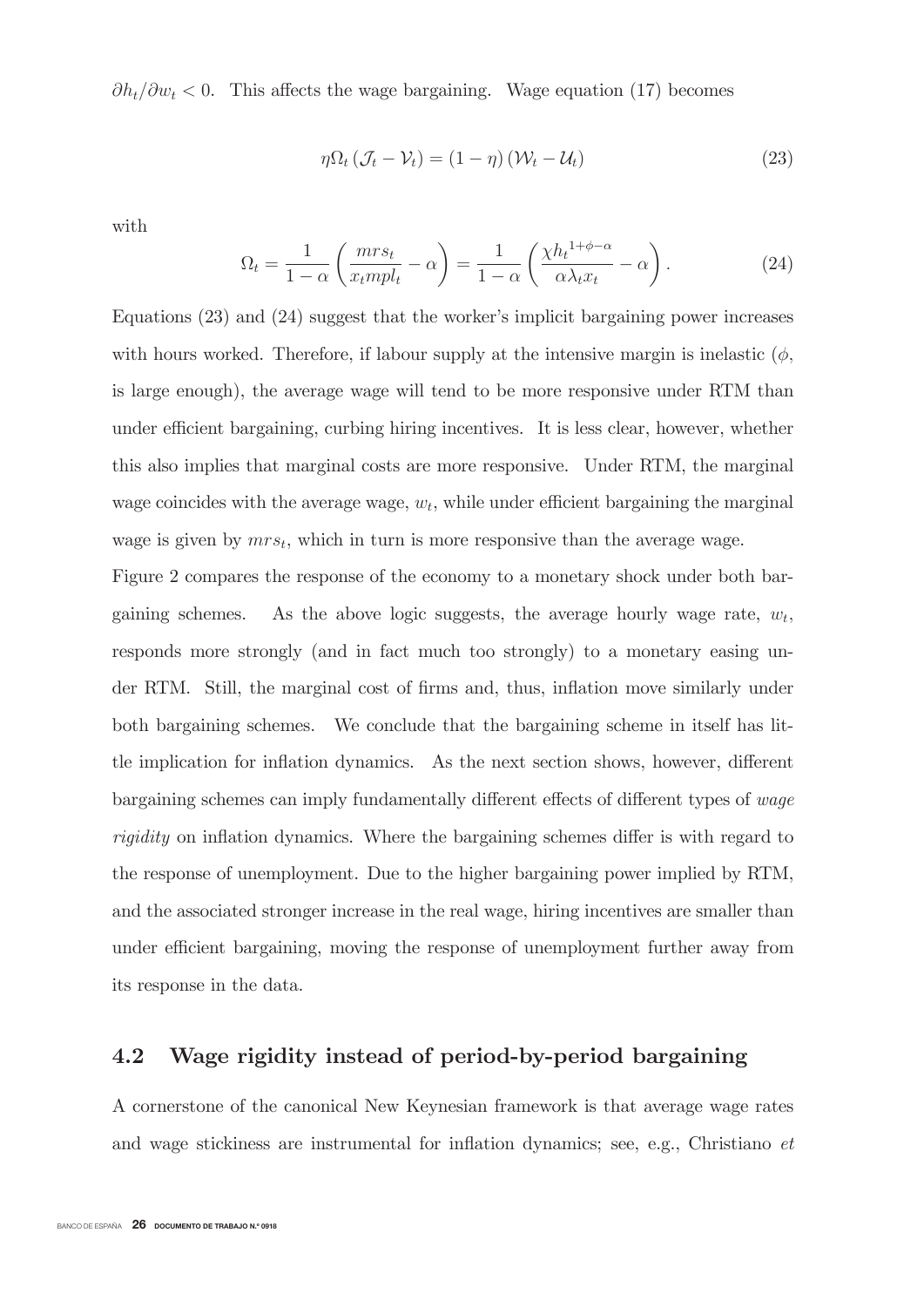al. (2005). This section of the paper discusses the role of wage stickiness for inflation dynamics once we account for search and matching frictions in the labour market. The related New Keynesian literature is Trigari (2006), Christoffel and Linzert (2005), Christoffel and Kuester (2008), and Krause and Lubik (2007).

In the model, the role of wage stickiness for inflation dynamics depends on the type of wage bargaining (efficient vs. RTM) as well as on whether wage stickiness affects only existing matches or also new matches (and thus hiring incentives of firms). We assume that in each period only a fraction  $(1 - \xi_w^o)$  of all existing (old) wage contracts is renegotiated. New hires are paid either the existing nominal contract wage from the previous period (with probability  $\xi_w^n$ ) or they freely negotiate the wage (with probability  $1 - \xi_w^n$ ). The asset value of a job clearly depends on the bargained wage. Adopting the viewpoint of an intermediate producer, we denote by  $\mathcal{J}_t(w_{t-i}^*)$  the asset value in period t of a job with a wage that was bargained j periods ago. Ex ante, the asset value of a new match for the firm can be written as

$$
\mathcal{J}_t = (1 - \xi_w^n) \mathcal{J}_t(w_t^*) + \xi_w^n \mathcal{J}_t(w_{t-1}) \tag{25}
$$

where  $w_t$  is the average real wage in the economy. The asset value of a vacant job  $V_t$ is still given by equation  $(13)$ ; i.e., the vacancy posting condition is not modified.

#### $4.2.1$ Efficient bargaining

Under efficient bargaining, as we showed earlier, real marginal cost will equal the workers' marginal rate of substitution divided by their marginal product and will be independent of the average wage rate in existing matches.<sup>11</sup> For that reason, wage rigidity only has a bearing on inflation dynamics if it affects the wages of prospective new hires. As Hall (2005) notes, wage stickiness in new matches enhances the cyclicality of job creation by altering the share of revenue left to firms. In response to a monetary

 $11$ The reason is that in existing matches the average wage rate is not allocative but rather splits the surplus of the match among the two parties. In particular, even when fixing the *average* hourly wage rate, this does not fix the hourly wage rate *schedule*. As part of an efficient bargaining agreement, the relevant section of marginal wages can be freely set in a state-contingent way even if average wage rates are fixed.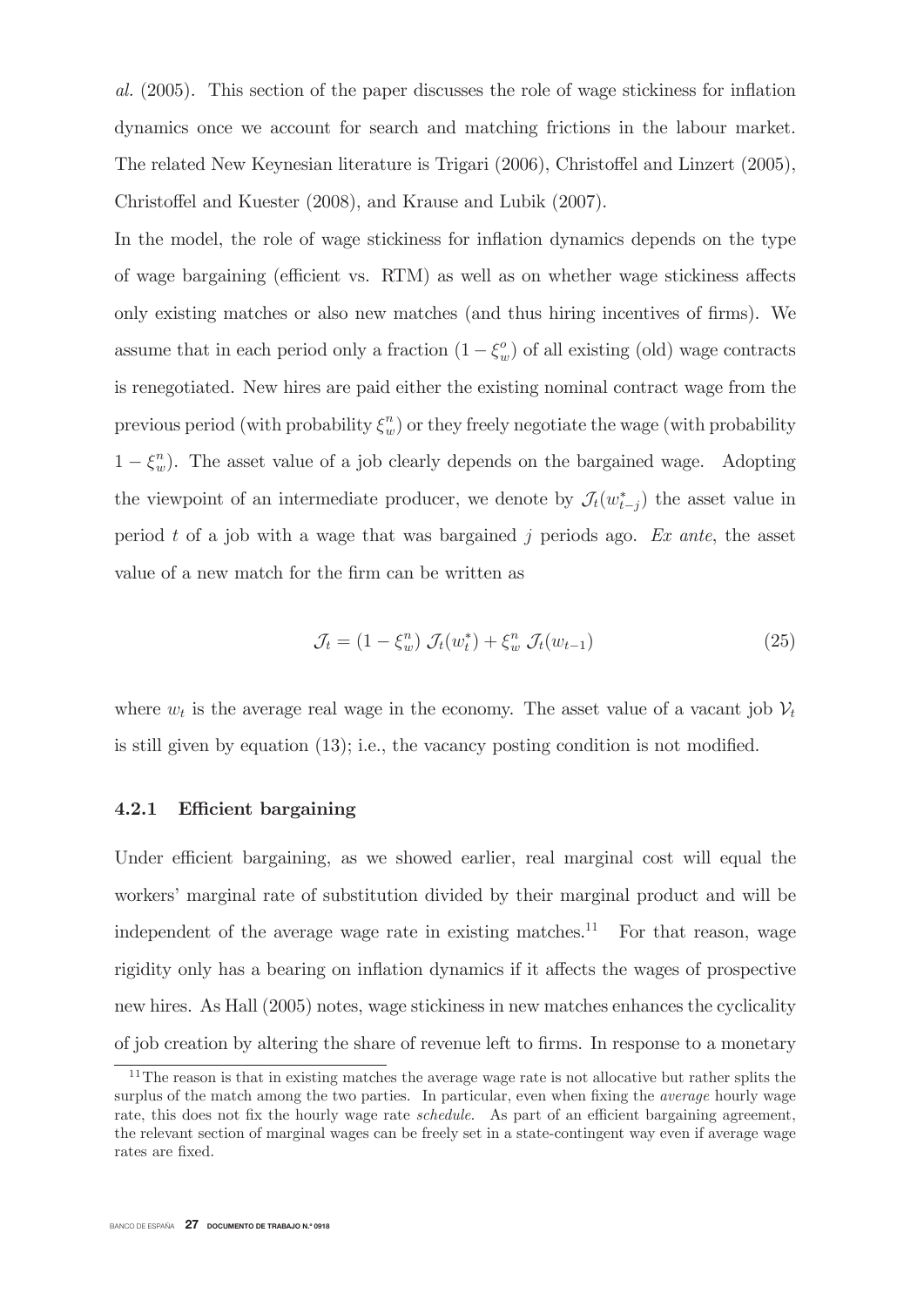easing, this means that firms make more recourse to the hiring margin instead of the intensive margin. As a result, the average worker works fewer hours than in the absence of wage stickiness. This means that the marginal rate of substitution rises less strongly and also that the marginal product of labour falls by less. As a result, wage stickiness for new hires, through its effect on employment, makes marginal costs (and thus inflation) less responsive to a monetary easing.<sup>12</sup> Noteworthy, if wage stickiness affects only incubent workers  $(\xi_w^o > 0 \text{ and } \xi_w^n = 0)$ , employment cyclicality would not be affected at all and all variables apart from the wage would behave exactly as in the benchmark.

Figure 3 quantifies this. With wage stickiness in both old and new matches, employment reacts much more strongly, indeed approaching the empirical evidence (see the red triangles relative to the solid baseline response with flexible wages). This leads to a quicker fall in the response of hours, and dampens the response of marginal cost and inflation. However, the improvement in the inflation response is still insufficient to match the stylised facts.

### $\bf 4.2.2$ Right-to-manage bargaining

Section 4.1 highlighted that RTM implies a close relationship between hours worked and wages, and between inflation and wages. With the introduction of wage stickiness, as is clear from equation  $(22)$ , optimal hours worked for the firm will depend on the bargained wage which can now differ from firm to firm.

Figure 3 shows the response to a monetary easing in the RTM model for two alternative assumptions regarding which wages are affected by nominal wage rigidity: The green squares show the case when both the wages of existing workers and new hires are sticky. The blue circles show the case when only the wages in existing matches are sticky. Two observations are in order. First and foremost, the combination of RTM bargaining with nominal wage stickiness produces sizable real rigidity, and thus a much weaker inflation

 $12$ See also Trigari (2006). Krause and Lubik  $(2007)$  find that wage stickiness is irrelevant for inflation dynamics. This rests on their assumption that there is only an extensive margin, in which case marginal costs are less affected.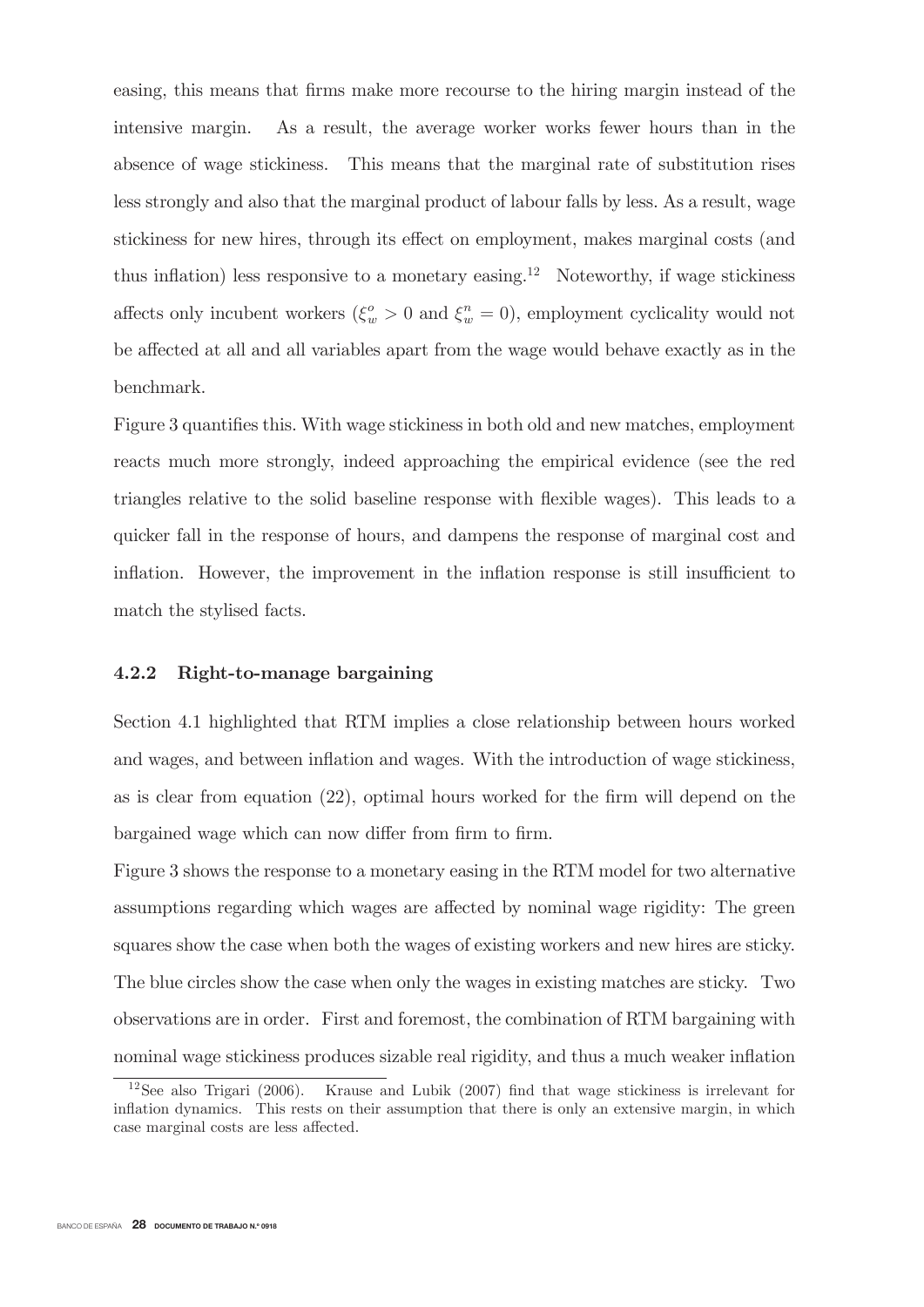

Figure 3: IMPULSE RESPONSES TO A MONETARY EASING – EFFICIENT BARGAINING AND RIGHT-TO-MANAGE, WAGE STICKINESS AND BASELINE. Shown are impulse responses to an unanticipated 100 bps reduction in the quarterly nominal interest rate in quarter 0. Output, hours and real wages per worker are in percentage deviations from steady state. Unemployment rates, interest rates and inflation rates are in percentage point deviation from steady state. Inflation and interest rates are quarterly, reported in annualized terms. The black solid line shows the responses in the efficient bargaining baseline (flexible wages); see Section 3.3. The red triangles show the responses under efficient bargaining when wages of new hires and of existing hires are sticky; see Section 4.2.1. For the same assumption on wage stickiness, the green squares show the responses under RTM. The blue circles mark the responses under RTM when wages of new hires are flexible, and only the wages of existing hires are sticky; see Section 4.2.2. Shaded areas mark the peak responses in our VAR, cf. Figure 1.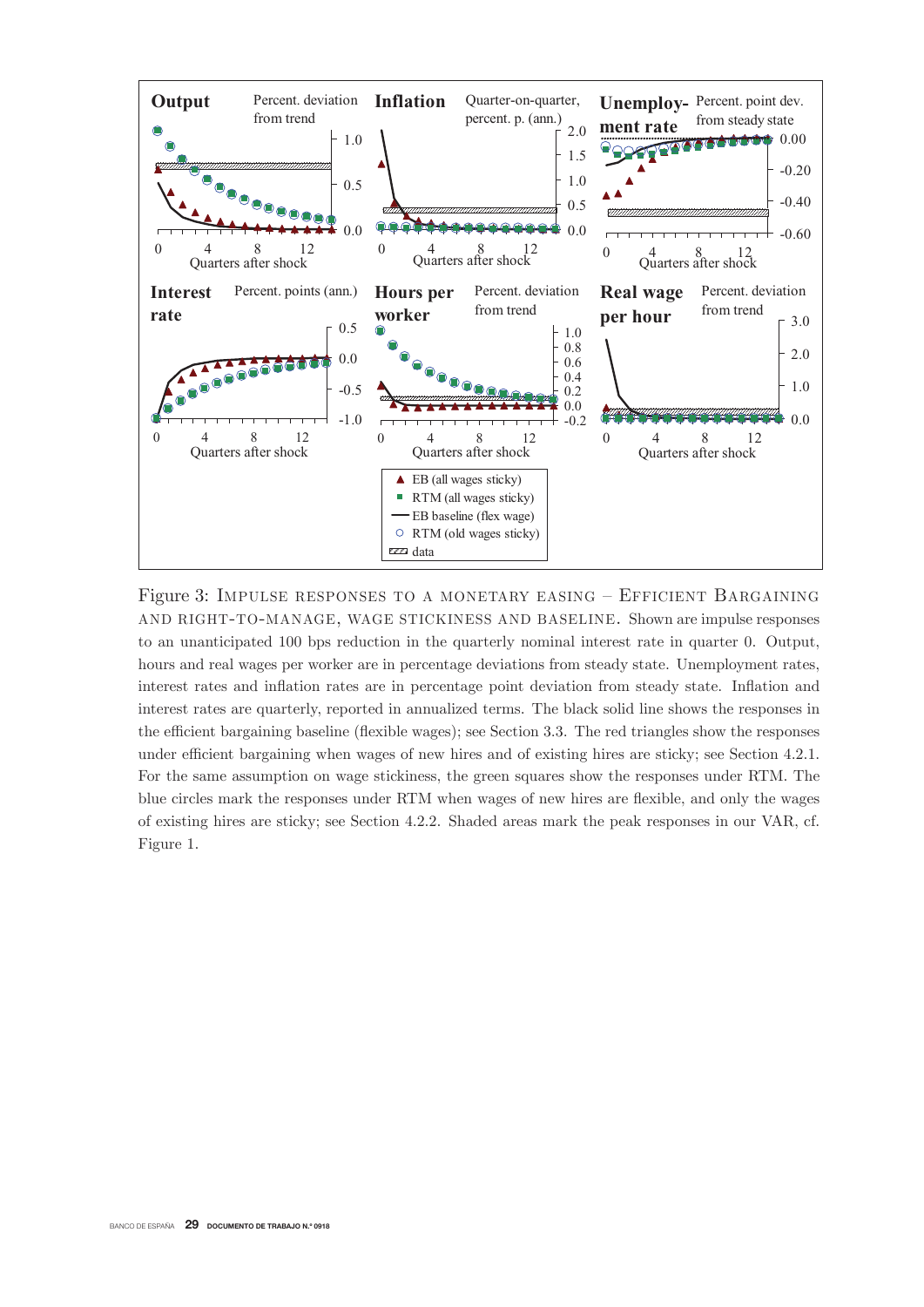response, owing to the wage channel that is present in that model variant. Second, the responses are very similar for the two cases of wage rigidity. Whether wage rigidity affects only existing matches, or all matches, does not matter much neither for inflation dynamics nor for employment. (See also Christoffel and Kuester (2008).) But, there are two downsides. First, the real rigidity is actually too strong in this case. Second hours per worker remain far too responsive relative to the data, since unemployment does not respond by enough.

## Varying the market structure: real rigidities arising within 4.3 the individual firm

This section emphasises real rigidities arising at the *individual firm level* over and above the real rigidities arising at the aggregate level that we emphasized previously.<sup>13</sup> The presence of search and matching frictions in the labour market means that a worker in this economy temporarily constitutes a factor of production specific to the firm at which she is employed. If wage and price setting occurs in the same firm, as in Kuester  $(2007)$ , this means that the price setting internalizes the effect it has on wages.<sup>14</sup> The mechanism at work is the following. A firm that can re-optimise its price passes part of any cost increase on to the consumers. The demand for its product falls. If workers have an increasing marginal disutility of work, the associated fall in hours worked leads to a reduction in the worker's marginal disutility of work and his marginal wage, which counterbalances the original increase in costs. Therefore price-setting firms move prices by less than in the baseline model for any given increase in aggregate marginal costs. This intuition is borne out in the New Keynesian Phillips curve for the modified model

 $13$  For real rigidities arising at the aggregate level prices (and thus inflation) will respond the less to shocks the less (the aggregate component of) marginal cost responds to these shocks. For real rigidities arising at the individual firm level, prices will respond the less to shocks the more (the firm-specific component of) any firm's marginal cost rises with demand. For a further exposition, see Woodford (2003, Chapter 3).

 $14$ In the intermediate labor sector of the baseline model, workers also constituted a temporarily firmspecific production factor. By assumption, however, this sector operated under perfect competition and flexible prices for the intermediate good.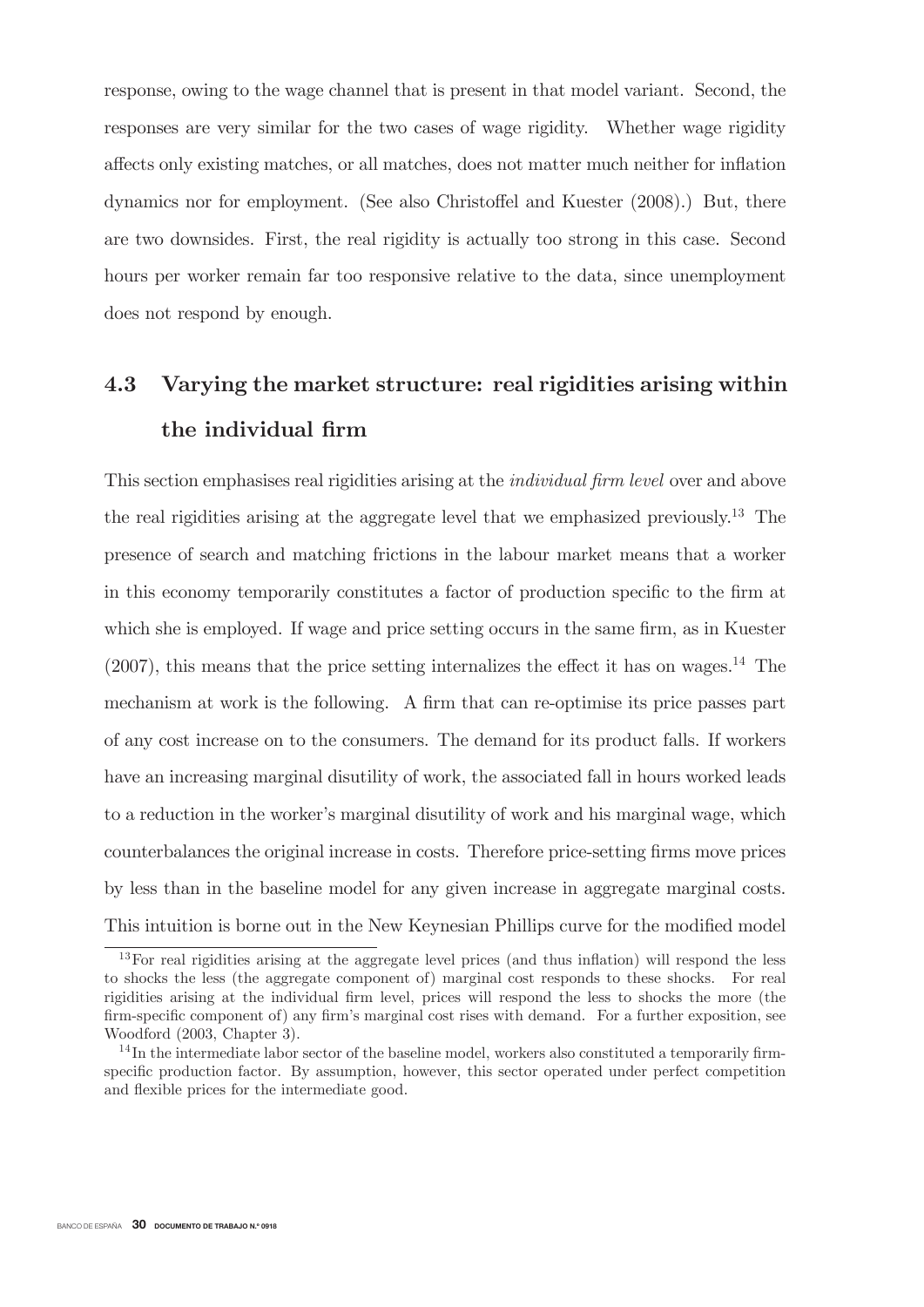economy:

$$
\widehat{\pi}_t = \beta(1-\rho)E_t\left\{\widehat{\pi}_{t+1}\right\} + \frac{1-\xi_p}{\xi_p}\left[1-\beta(1-\rho)\xi_p\right]\underbrace{\left\{\frac{1}{1+\frac{\epsilon}{\alpha}\left[(1-\alpha)+\phi\right]}\right\}}_{\text{max}}\widehat{x}_t. \tag{26}
$$

With respect to the baseline, equation  $(7)$ , there is an additional term dampening the pass-through of marginal cost on inflation (underlined). The more price-elastic is demand (the larger is  $\epsilon = 1/(1 - \mu_p)$ ), the more curved is the marginal disutility of labour (the larger is  $\phi$ ) and the faster the returns to hours per employee decrease at the firm level (the smaller is  $\alpha$ ), the less will firms adjust prices to aggregate shocks, and therefore the weaker will be the response of inflation to its aggregate driving forces.

As a result, inflation reacts considerably less to the monetary shock when allowing for firm-specific labour, bringing the response more in line with the stylised facts (see the red triangles in Figure 4). In turn, this implies that the monetary easing provides more stimulus, which translates into a response of output that is larger than in the baseline. On the downside, however, the unemployment response is far too weak. The firms' surplus from a job is bigger than in the baseline, since it includes the positive profits that arise in the production of the differentiated goods. In addition, profits associated with jobs now have two components: one coming from the  $j_{\text{ob}}/$  match surplus proper as in the previous models, and the other one coming from the markup that firms charge. The latter component tends to contract, however, in the wake of a monetary easing. Therefore, the response of unemployment is weaker than in the baseline, and consequently the response of hours worked is stronger, moving both of these responses farther away from the data.

## 4.4 Varying the vacancy posting condition

How vacancy creation moves over the business cycle is essential for determining the response of the intensive  $vs.$  the extensive margin of labour adjustment. As discussed in Section 3.3, this in turn has a bearing on the response of marginal wages, marginal cost and inflation over the business cycle. In the RBC literature several modifications of the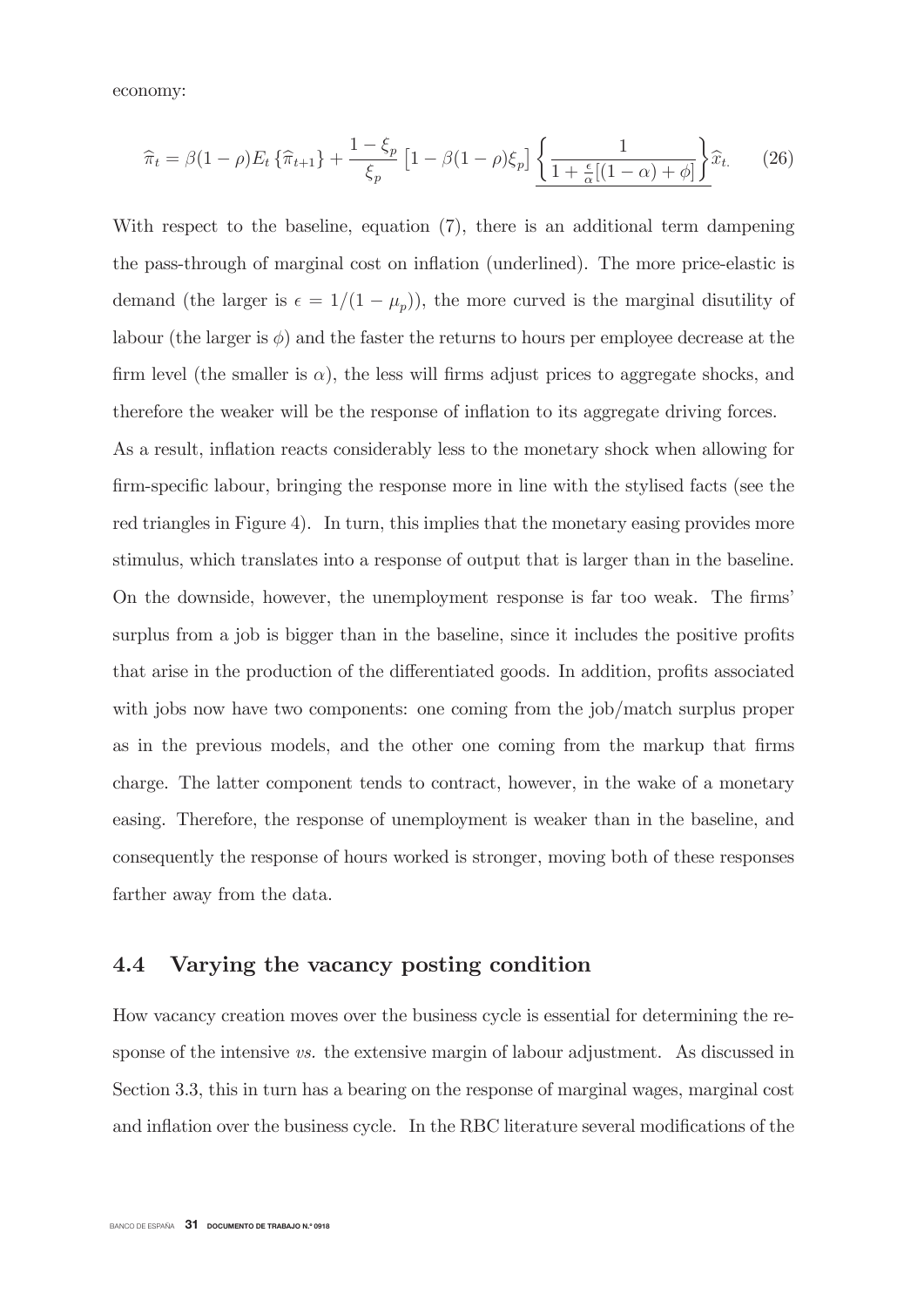

Figure 4: IMPULSE RESPONSES TO A MONETARY EASING  $-$  FIRM-SPECIFIC LABOUR, CONVEX VACANCY COSTS AND BASELINE. Shown are impulse responses to an unanticipated 100 bps reduction in the quarterly nominal interest rate in quarter 0. Output, hours and real wages per worker are in percentage deviations from steady state. Unemployment rates, interest rates and inflation rates are in percentage point deviation from steady state. Inflation and interest rates are quarterly, reported in annualized terms. The black solid line shows the responses in the efficient bargaining baseline. The red triangles show the responses when the price and wage-setting sectors are merged (firmspecific labour); see Section 4.3. The green squares show the responses when costs per hire are proportional to the hiring rate (alternative vacancy cost); see Section 4.4. Shaded areas mark the peak responses in our VAR, cf. Figure 1.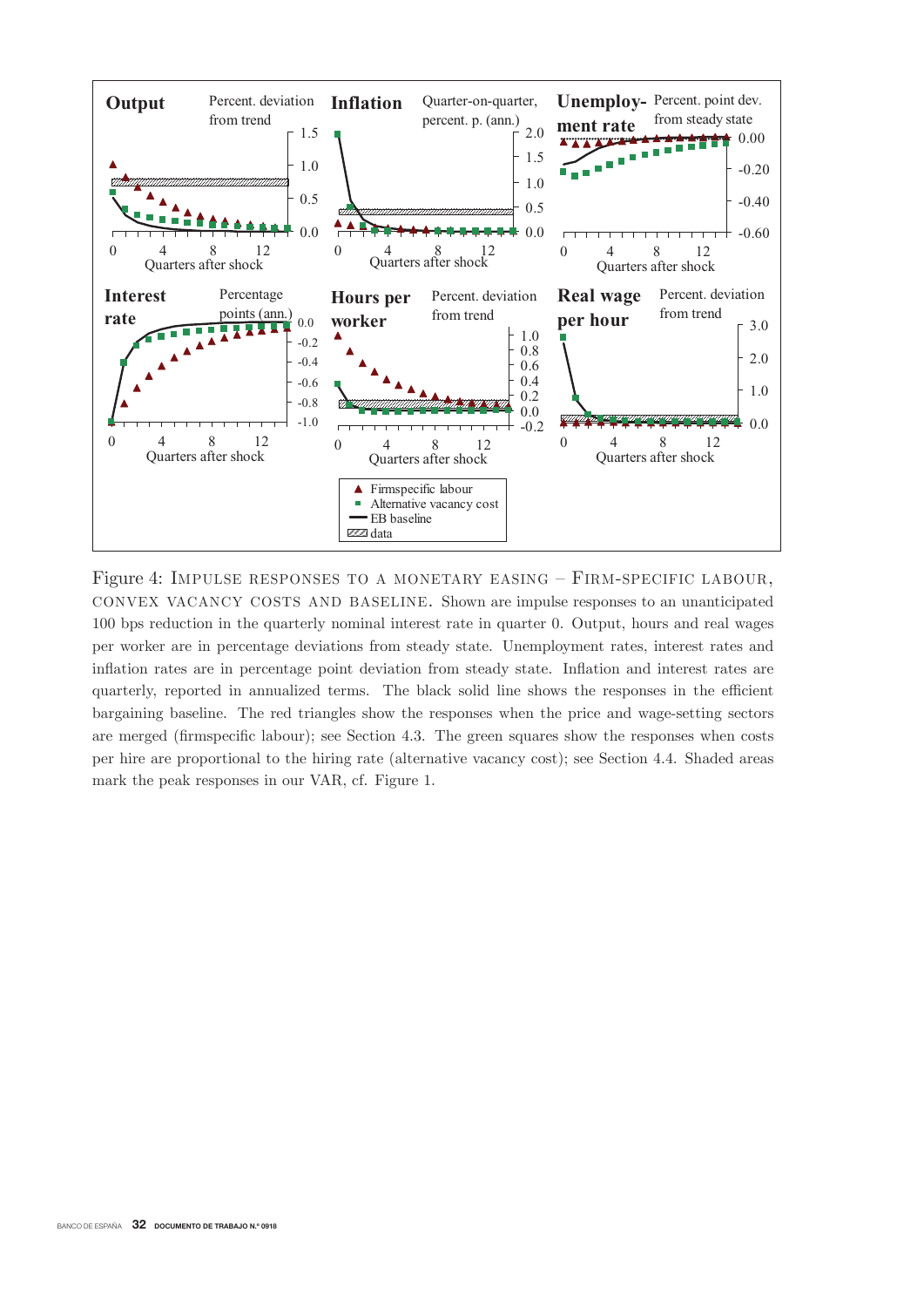vacancy posting process have been introduced with the aim of helping the Mortensen and Pissarides model reproduce labour market stylised facts. Here we extend the analysis to inflation dynamics. Following Yashiv (2006) and Gertler and Trigari (2006), we drop the assumption of a fixed recurrent vacancy posting cost, replacing  $\kappa$  in (20) by  $\kappa_t$ .  $\kappa_t$  is defined such that the cost per hire,  $\kappa_t/q_t$  is now proportional to the hiring rate,  $\frac{m_t}{n_t}$ , <sup>15</sup>

$$
\frac{\kappa_t}{q_t} = \psi \frac{m_t}{n_t}, \ \psi > 0. \tag{27}
$$

The rationale for this way of modelling is in understanding a match as one job in a large, multi-worker firm. The reason why costs per hire decrease with employment is that more employment eases the integration of new hires. This is in contrast to the baseline where the cost per hire typically increases with employment,  $n_t$ , due to the congestion effect associated with the search and matching process. All else equal, this will lead to greater variation in employment and thus less variation in marginal costs and inflation.

Indeed, at the calibrated parameter values, Figure 4 shows that hiring reacts more strongly to shocks relative to the baseline, so unemployment falls more strongly (see green squares). Therefore hours worked and marginal costs react less strongly, which reduces the effect of the monetary easing on inflation. Quantitatively, however, in our calibration the effect is not big.<sup>16</sup>

## 4.5 Allowing for additional worker flows: On-the-job search and endogenous separation

This section alters the baseline model by allowing for additional directions of worker flows. We first allow for job-to-job transitions by means of search on-the-job. We then assess endogenous separations.

<sup>&</sup>lt;sup>15</sup>Parameter  $\psi$  is calibrated such that the targets in Section 3.1 are satisfied.

 $16$ We also looked at the formulation of Fujita and Ramey (2007), which assumes that vacancies remain active until they are filled. Apart from making vacancies more persistent, this had little effect on the other model variables dynamics.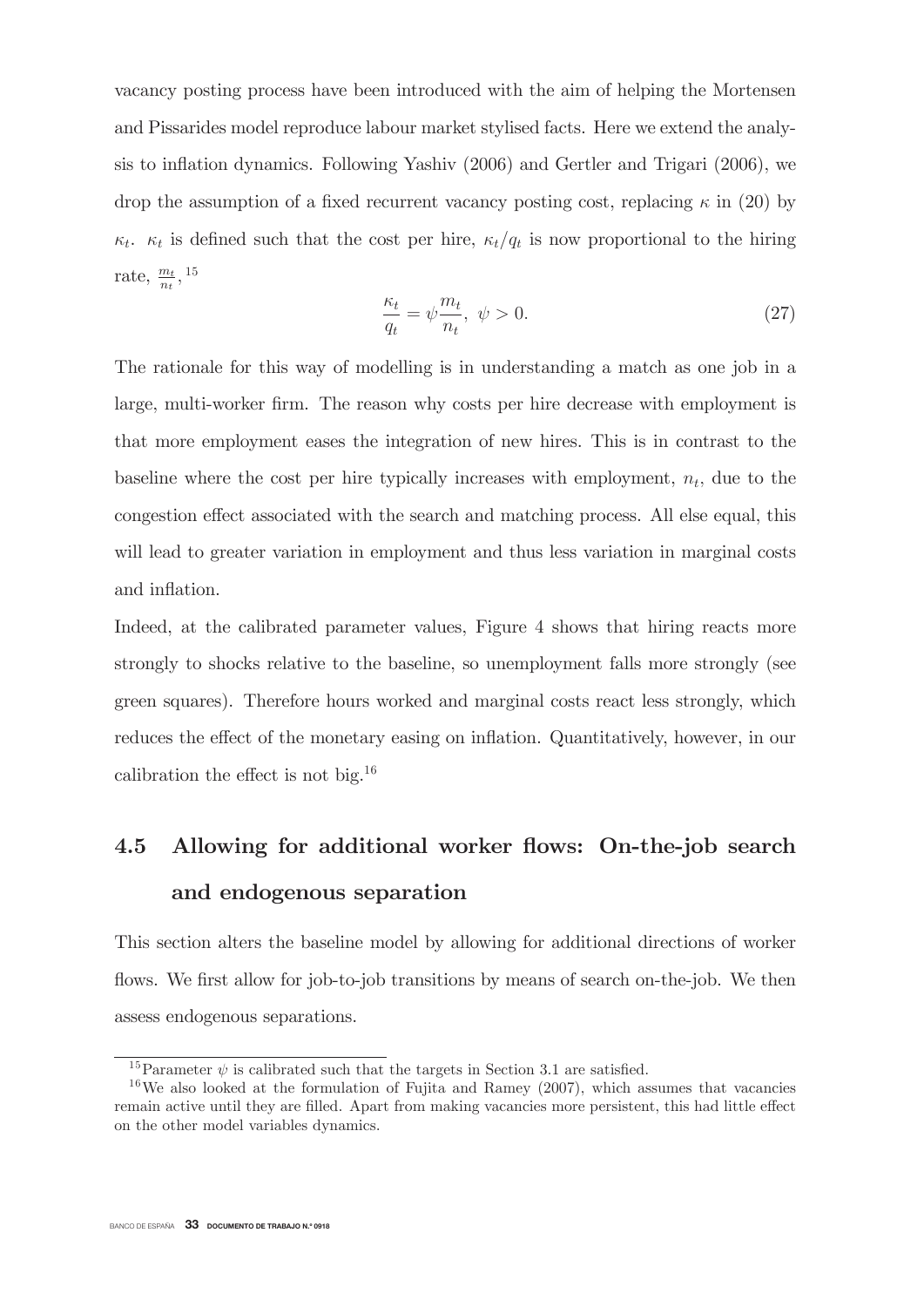#### 4.5.1 On-the-job search

This section alters the baseline model by allowing for job-to-job transitions by means of search on-the-job. In the baseline only unemployed workers can search, with the result that only they enter the matching function and can be matched up with vacancies. But, in reality, job-to-job movements form a large part of worker flows and are, thus, potentially important for employment, wages and marginal costs over the cycle. This section follows the modeling of Krause and Lubik (2006) and van Zandweghe (2009). Jobs come in two types: 'good' jobs (that are more productive) and 'bad' Aggregate output is produced using workers employed in both types of jobs. jobs. The presence of two types of jobs creates an incentive for workers employed in bad jobs to search for good jobs. The relevant measure of labour market tightness for the 'good' sector is now  $\frac{v_{g,t}}{\rho n_{g,t-1}+e_t}$ , where  $v_{g,t}$  is the number of vacancies advertised in the 'good' sector,  $n_{g,t}$  is the number of workers employed in the good sector and  $e_t$  is the number of employed searching workers.<sup>17</sup> Since  $e_t$  will be procyclical, fluctuations in labour market tightness will be dampened and this holds down the cost of employment adjustment: effectively flattening the aggregate supply curve. In other words, the extra margin of employment adjustment adds a real rigidity to the model, which we would expect to dampen the response of inflation to nominal shocks.

Differentiated goods are produced using a Cobb-Douglas function of labour input in each of the two qualities. So real marginal cost will be given by:

$$
x_t = \left(\frac{x_{g,t}}{1-\omega}\right)^{1-\omega} \left(\frac{x_{b,t}}{\omega}\right)^{\omega}
$$
 (28)

where  $\omega$  denotes the share of the output of 'bad' jobs in final output and  $x_{j,t}$  denotes real marginal cost in sector  $j$ .<sup>18</sup> With efficient bargaining over hours, real marginal cost

 $17$  We assume that when workers are laid off, they can search next period for jobs in the same sector. After that, unemployed workers all look for jobs in the 'bad' sector, regardless of where they previously worked. We also make the simplifying assumption that all employed workers in bad jobs search for good jobs (with unit search intensity). This reduces the cyclicality of employed search relative to the model of van Zandweghe (2009) since, in his model, 'search intensity' was procyclical, along with the number of searching workers.

<sup>&</sup>lt;sup>18</sup> Following Krause and Lubik (2006), we set  $\omega$  to 0.4 and calibrated the model so as to generate a job-to-job transition (quit) rate of 6%. Finally, we assumed that hiring costs in the 'good' sector are three times as large as those in the 'bad' sector. All other parameters were set to the same values as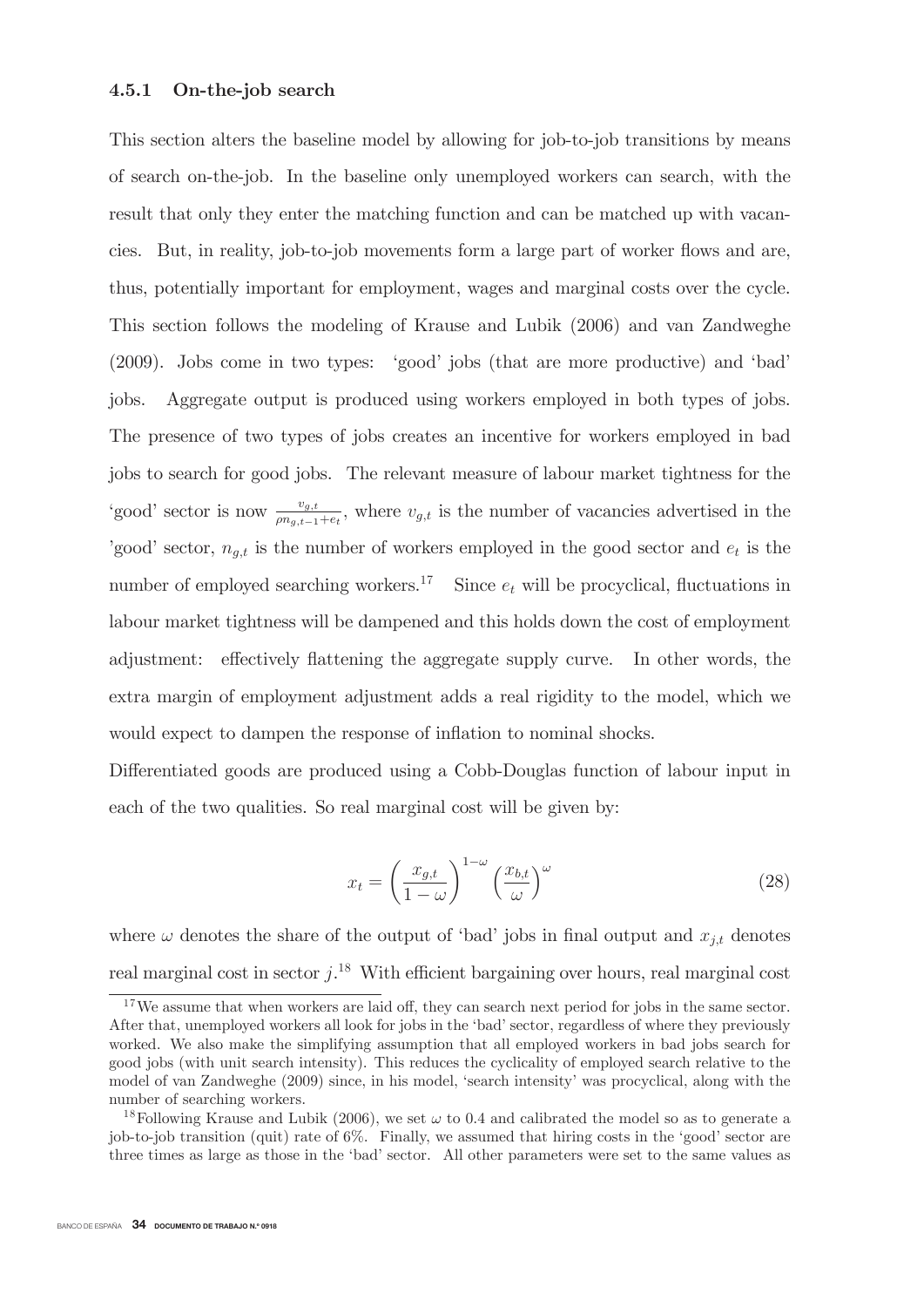in each sector will again be equal to the marginal rate of substitution divided by the marginal product of labour for workers employed in that sector:  $x_{g,t} = mrs_{gt}/mpl_{gt}$  and  $x_{b,t} = mrs_{bt}/mpl_{bt}$ . This is a key difference between our model and those of Krause and Lubik (2006) and van Zandweghe (2009), which both only allow for adjustment on the extensive margin.

Figure 5 shows that with on-the-job search, the response of unemployment and hours worked moves closer to the data. As a result, the response of inflation is somewhat attenuated relative to the baseline (see red triangles). The reduction in the response of inflation is considerably less though than in van Zandweghe (2009). The reason is that in our model, hours are allowed to adjust to shocks. This reduces the degree of real rigidity in the model and means that movements in real marginal cost are not dampened as much relative to the baseline as they are in his work.

#### 4.5.2 Endogenous separation

While we simplified our baseline model by assuming jobs separate at a fixed rate, in reality separation is an endogenous choice of the matched worker-firm pair, and the separation rate is strongly negatively correlated with hiring. This suggests that we should check how our model behaves when we endogenize the separation margin simultaneously with the other margins of labour market adjustment. Moreover, variable separation may serve as another source of unemployment volatility, as in Mortensen and Nagypal (2007); and if we model separation like Mortensen and Pissarides (1994) by assuming matches are subject to idiosyncratic productivity shocks, this may affect productivity and marginal cost dynamics; see also Trigari (2009). Therefore, in this section we suppose that the income produced by a match is  $x_t z_{it} h_{it}^{\alpha}$ , where  $z_{it}$  is a productivity component specific to match i. We will assume  $z_{it}$  is log-normally distributed with a cumulative distribution F, with mean 1 and standard deviation  $\sigma_z$ . The reservation productivity at which separation occurs is called  $\underline{z}_t$ .

Following den Haan *et al.* (2000), we assume  $z_{it}$  is uncorrelated with aggregate shocks,

in the baseline model.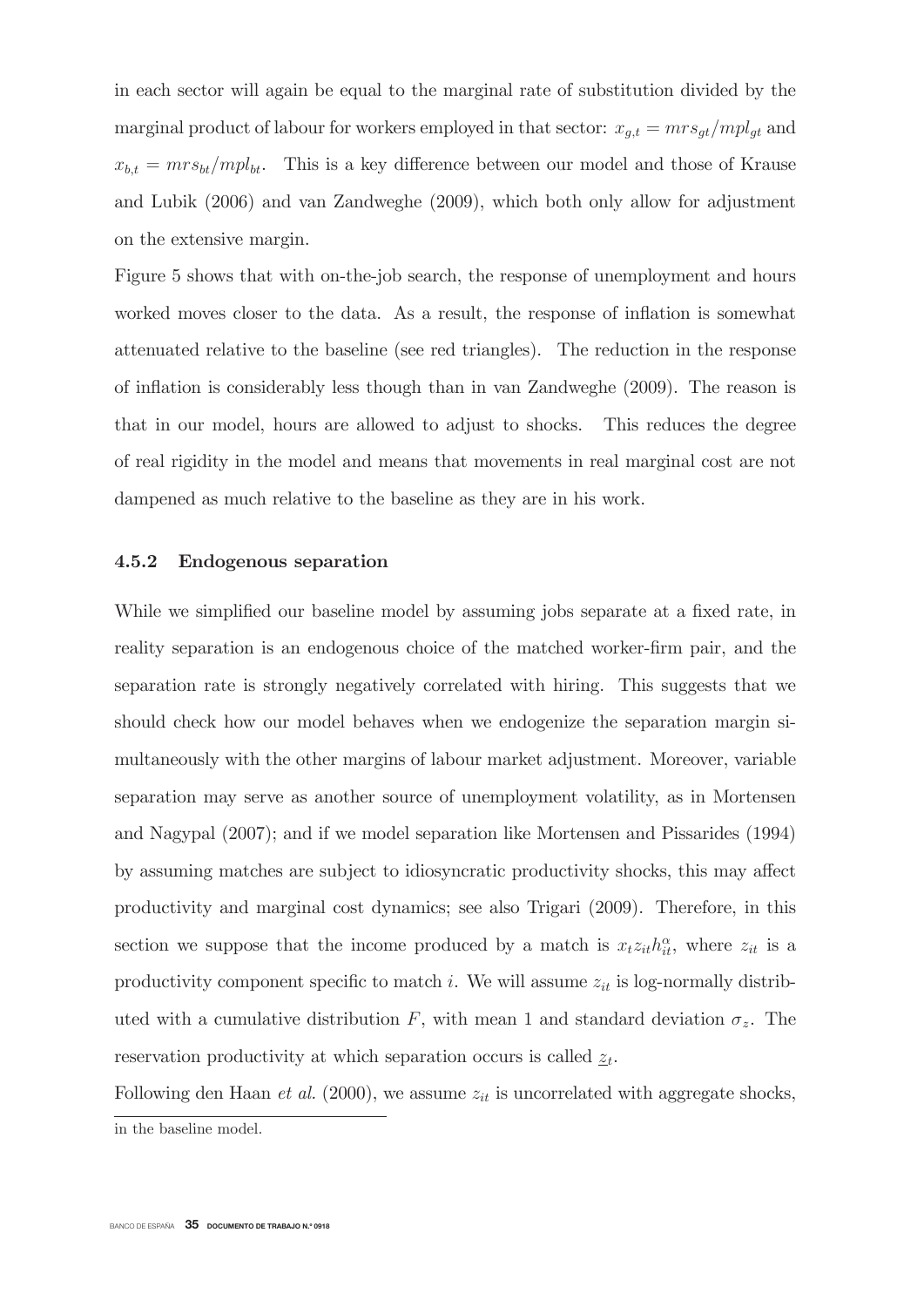

Figure 5: IMPULSE RESPONSES TO A MONETARY EASING  $-$  ON-THE-JOB SEARCH, ENDOGENOUS SEPARATION, AND BASELINE. Shown are impulse responses to an unanticipated 100 bps reduction in the quarterly nominal interest rate in quarter 0. Output, hours and real wages per worker are in percentage deviations from steady state. Unemployment rates, interest rates and inflation rates are in percentage point deviation from steady state. Inflation and interest rates are quarterly, reported in annualized terms. The black solid line shows the responses in the efficient bargaining baseline. The red triangles show the responses in the model with on-the-job search; see Section 4.5.1. The green squares show the responses in the model with endogenous separation; see Section 4.5.2. Shaded areas mark the peak responses in our VAR, cf. Figure 1.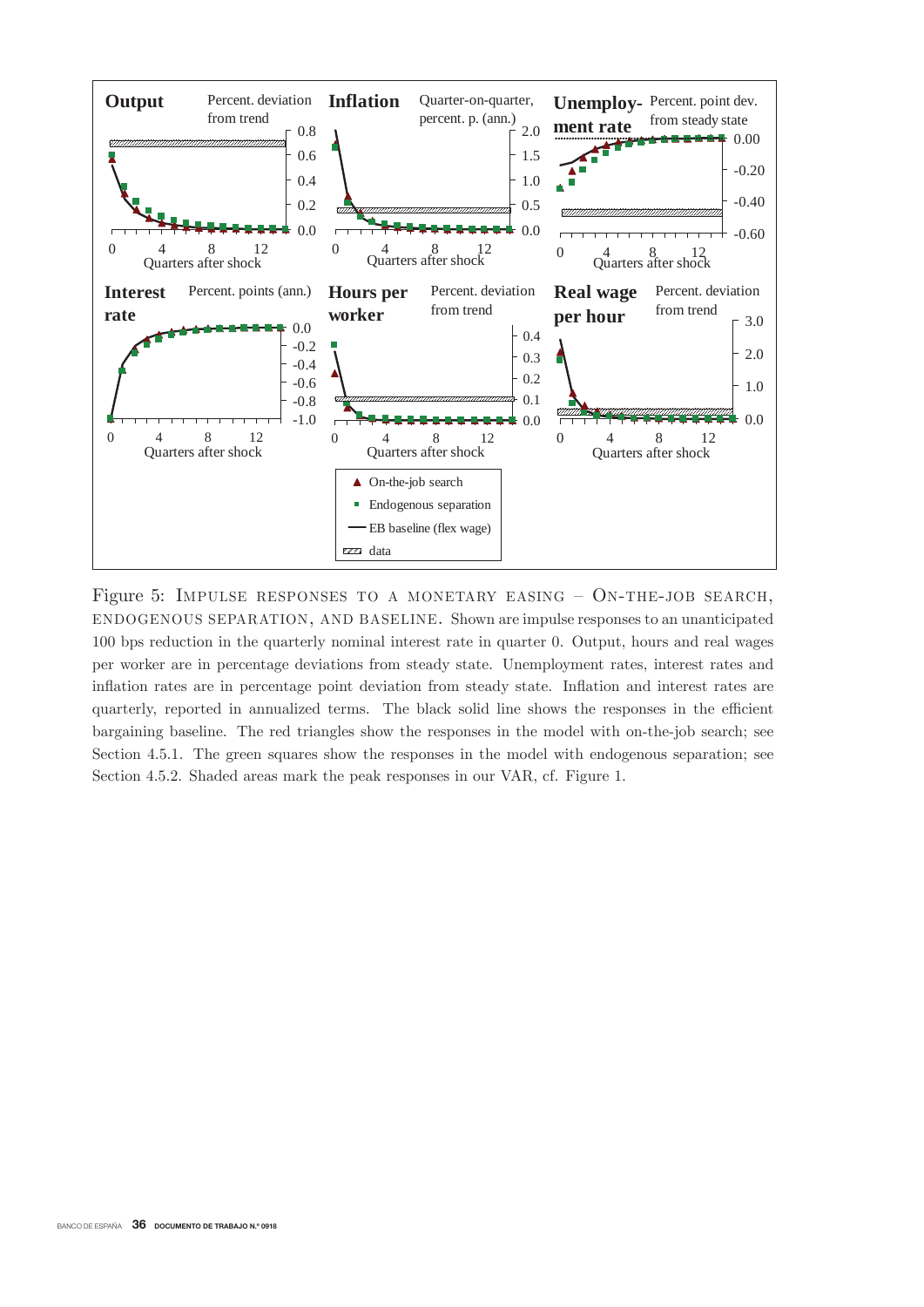uncorrelated across individual matches  $i$ , and uncorrelated over time. At the end of each period some existing matches separate for exogenous reasons with probability  $\rho^x$ . Employment dynamics therefore are now given by:

$$
n_t = (1 - F(z_t))[(1 - \rho^x)n_{t-1} + m_t]
$$
\n(29)

and the fraction of jobs surviving from  $t-1$  to t is  $1-\rho_t = (1 - F(\underline{z_t})) (1-\rho^x)$ . As in the baseline, we assume the matching function is given by  $(8)$ , the search pool is given by  $u_t^s = u_{t-1} + \rho^x n_{t-1}$ , and bargaining is efficient, so that (18) determines hours  $h(z_{it})$  as a function of idiosyncratic productivity. Then, if we interpret the endogenous component of separation as the part driven by changes in firms' demand for specific types of labour in specific establishments, and the exogenous component as separations driven by worker demographics, we can use calculations from Davis, Haltiwanger and Schuh  $(1996, Chapter 2.5)$  to calibrate these two components. For the United States, they compare firm-level job destruction (which at quarterly or annual frequencies they argue should reflect changes in firms' labour demand only) with total worker separation flows (which are larger and include worker-initiated changes in employment status). They find that the demand-driven component is roughly  $40\%$  of the total, which – absent evidence for the euro area  $-$  is the number we use here. Then for any standard deviation  $\sigma_z$  of the idiosyncratic shock, we can calculate  $\underline{z} = F^{-1}(0.4 \cdot 0.06)$ , assuming 6% total separation flows as before. When we set the standard deviation of the idiosyncratic shock to  $\sigma_z = 0.5$ , we obtain a 68% replacement ratio, close to that in the baseline model.

For this parameterisation, Figure 5 shows the impulse responses. As in the baseline, the monetary stimulus has a large effect on wages. However, unemployment falls much more than it does in the baseline model, because firms strongly decrease the separation rate at the same time that they increase hiring (green squares). The behaviour of inflation is similar to that in the baseline; productivity dynamics show only mild selection effects from endogenous separation, since our calibration implies that, in steady state, only 2.4% of jobs separate due to idiosyncratic productivity shocks.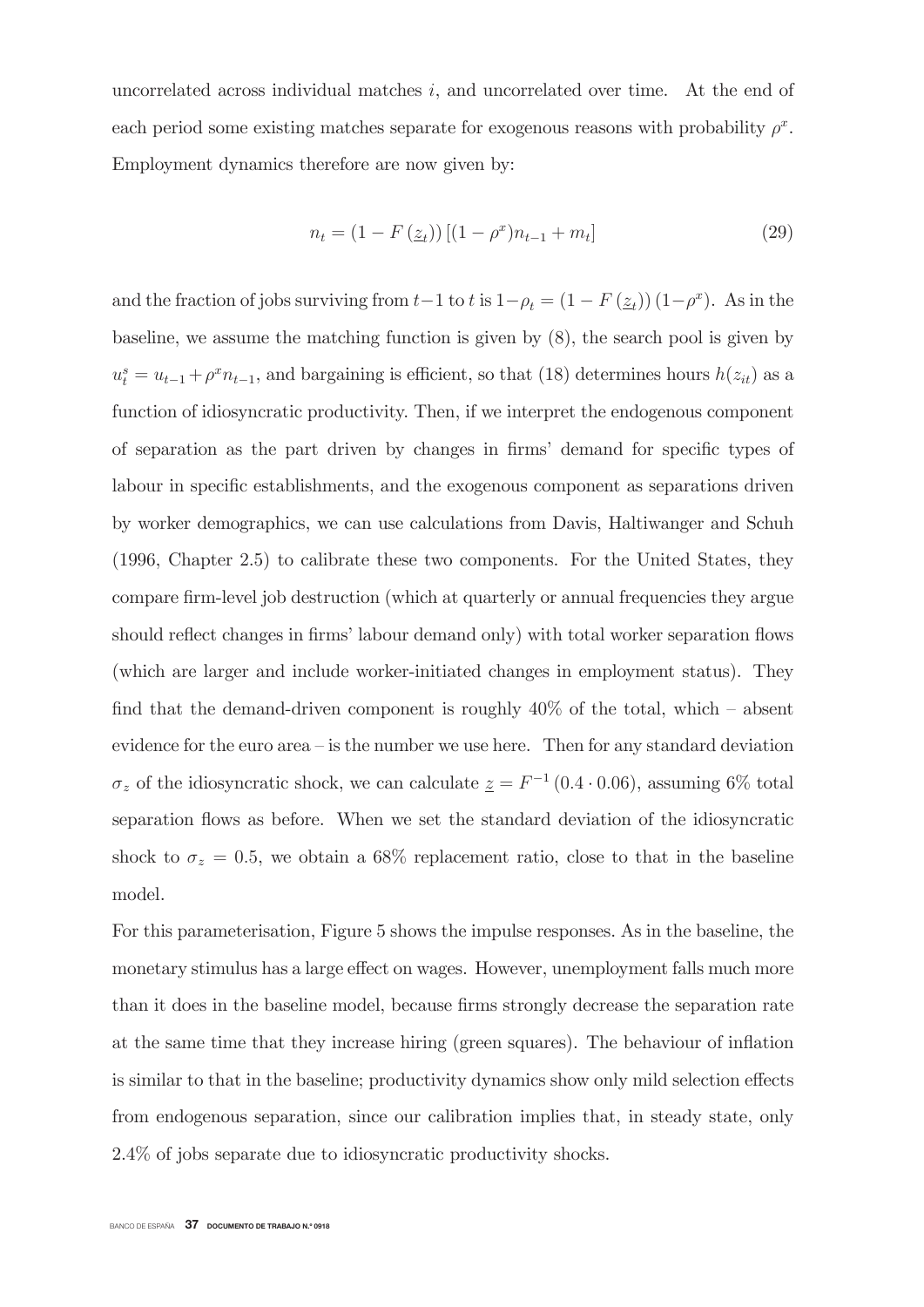Notably, we find that all adjustment margins comove to make labor use procyclical: a monetary easing leads to a rise in vacancies, hours per worker, and wages, as well as a fall in the separation rate and in unemployment. Many papers with endogenous separation have instead found counterfactual comovements across these margins; for example, Krause and Lubik (2007) find a positive Beveridge correlation under Nash bargaining and endogenous separation. Indeed, in an earlier version of the present paper (Christoffel *et al.*, 2009a), which assumed vacancies could only be filled after a one-period lag, unemployment was positively correlated with vacancies and/or hours, depending on parameters. The assumption that labour can be adjusted immediately on all margins turns out to be a simple way of ensuring that the comovement of all these margins is consistent with the data.

# 5 Summary and sensitivity analysis

Our results so far are summarised in Table 4. The table shows that some of the model variants, namely the RTM model with sticky wages and the model with firm-level real rigidity, succeed in curbing the inflation response, and even imply too much real rigidity. Similarly for wages. However, these same model variants have a much weakerl performance as regards employment dynamics.

In that respect, the efficient bargaining model with sticky wages does best, but does not succeed in producing a mild response of inflation. In the baseline calibration therefore none of the models gives a convincing account of inflation, wage and employment dynamics at the same time. While the mechanisms that we highlighted are independent of the calibration, the literature has repeatedly emphasized that different calibrations of the search and matching model can alter considerably the conclusions with respect to the model's fit. (See, eg, Shimer (2005), Hagedorn and Manovskii (2008) and Trigari  $(2006)$ .) In that light, the next section looks at the effects of changing the curvature of the disutility of work,  $\phi$ <sup>19</sup>

 $^{19}$ We also assessed the sensitivity of our results with respect to the outside option of the worker by increasing the replacement ratio, parameter  $b$ . This experiment gave very similar results as a decrease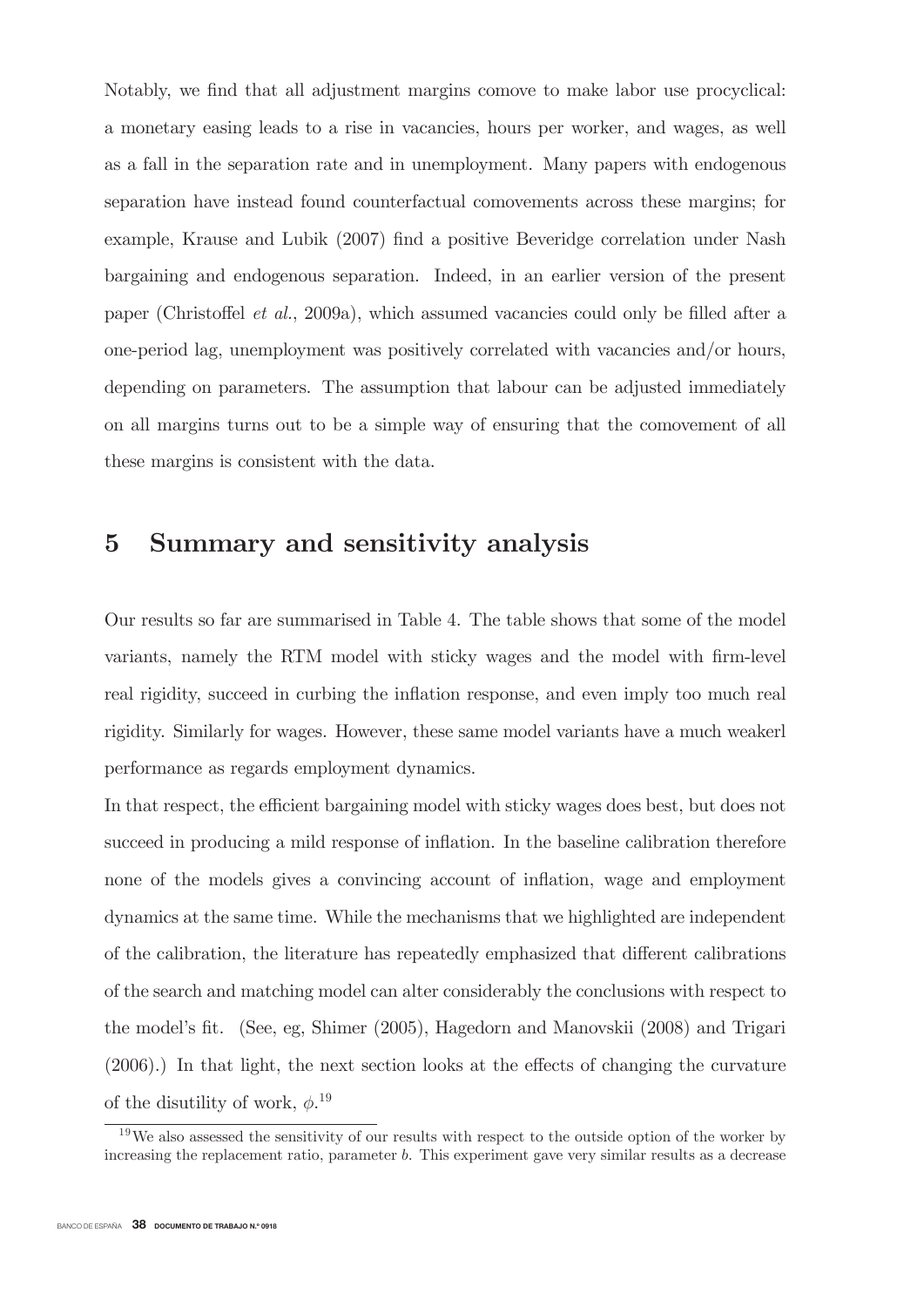|                          | Output | Inflation | Unem-    | Real     | Hours    |
|--------------------------|--------|-----------|----------|----------|----------|
|                          |        |           | ployment | wage per | per      |
|                          |        |           | rate     | hour     | employee |
| Euro area data           | 0.7    | 0.4       | $-0.47$  | 0.2      | 0.1      |
| Baseline (eff. barg.)    | 0.5    | 2.0       | $-0.17$  | 2.4      | 0.3      |
| RTM bargaining           | 0.5    | 2.3       | $-0.04$  | 4.5      | 0.4      |
| Sticky wages (EB)        | 0.7    | 1.3       | $-0.36$  | 0.1      | 0.3      |
| Sticky wages (RTM)       | 1.1    | 0.0       | $-0.12$  | 0.0      | 1.0      |
| Firm-level real rigidity | 1.0    | 0.2       | $-0.04$  | 0.04     | 1.0      |
| Alternative hiring costs | 0.6    | 2.0       | $-0.25$  | 2.6      | 0.3      |
| On-the-job search        | 0.6    | 1.7       | $-0.31$  | 2.0      | 0.2      |
| Endog. separation        | 0.6    |           | $-0.32$  | 1.8      | 0.4      |

Table 4: MAXIMUM RESPONSES TO A 100 BPS MONETARY EASING IN THE MODELS AND IN THE DATA. Baseline calibration. Top row: euro area data. Then: baseline model with efficient bargaining (EB) and right-to-manage bargaining (RTM); models with EB and RTM and sticky wages for new and existing matches; real rigidities arising at the firm-level due to firm-specific labour; alternative hiring costs; on-thejob search and endogenous separation. Relative to the baseline, each of the models changes one feature at a time.

## $5.1$ Sensitivity analysis

A crucial parameter for the response of wages, employment and inflation in the above variants is the curvature of the disutility of work,  $\phi$ . On the one hand, the lower is  $\phi$ , the less responsive are aggregate hourly wages to the business cycle and the less responsive is inflation. This increases the response of output and, thus, of unemployment too, and may in some of the model variants reduce the response of inflation. On the other hand, a lower disutility of work also means that it is less costly for firms, at the margin, to make recourse to the intensive margin than with a higher disutility of work, which could reduce incentives for firms to hire new workers. Finally, our calibration strategy implies a third avenue through which the disutility of work influences the response of the economy: the steady-state value of a job for the firms. In the baseline efficient bargaining model, for example, steady-state wages depend linearly on  $\frac{1}{1+\phi}$  (recall, in steady state  $h = 1$ ). So in the calibration, the lower the disutility of work, the higher are steady-state wages and the lower are the steady-state profits associated with a job  $(\mathcal{J}_t)$ . By the logic detailed in Hagedorn and Manovskii (2008), this in turn means

in  $\phi$ . Given that, we do not report these results in the paper but they are available on request.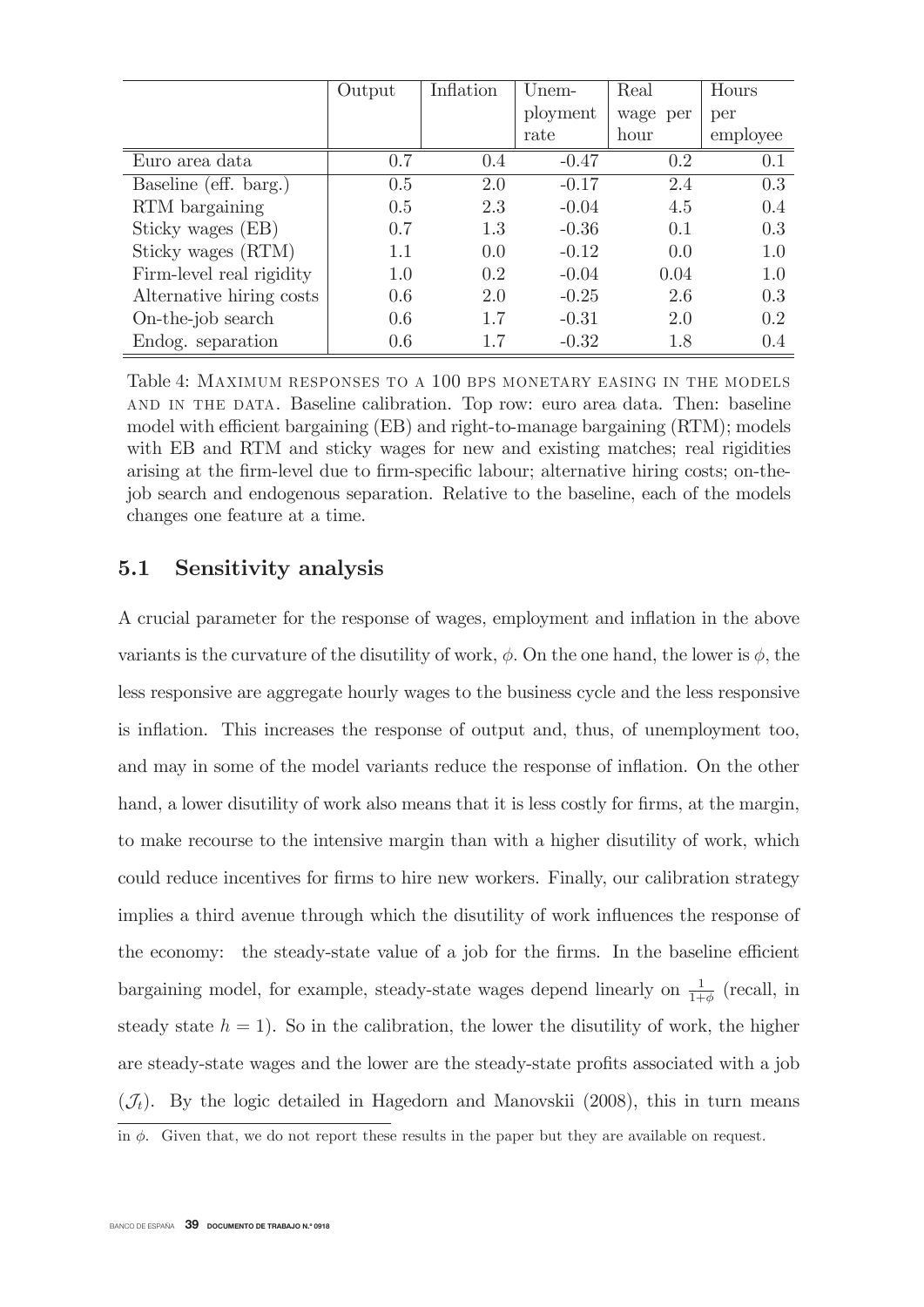that the hiring margin, for some of the models, will be more responsive to shocks. For comparison. Table 6 in the Appendix shows the steady-state value of  $\mathcal J$  for each of the model variants and calibrations. In sum, a lower disubility of work can be expected to reduce the responses of inflation and wages to monetary policy, which brings most model variants closer to the data.  $Ex$  ante, the effect with respect to the unemployment response is ambiguous, however.

|                          | Output | Inflation | Unem-    | Real     | Hours    |
|--------------------------|--------|-----------|----------|----------|----------|
|                          |        |           | ployment | wage per | per      |
|                          |        |           | rate     | hour     | employee |
| Euro area data           | 0.7    | 0.4       | $-0.47$  | 0.2      | 0.1      |
| Baseline (eff. barg.)    | 0.7    | 1.0       | $-0.57$  | 1.0      | 0.1      |
| RTM bargaining           | 0.6    | 1.4       | $-0.05$  | 2.0      | 0.6      |
| Sticky wages (EB)        | 0.9    | 0.5       | $-0.99$  | 0.1      | $-0.4$   |
| Sticky wages (RTM)       | 1.1    | 0.0       | $-0.11$  | 0.0      | 1.0      |
| Firm-level real rigidity | 1.0    | 0.3       | $+0.10$  | 0.0      | 1.0      |
| Alternative hiring costs | 0.8    | 0.9       | $-0.68$  | 0.9      | $-0.2$   |
| On-the-job search        | 0.8    | 0.6       | $-0.79$  | 0.6      | $-0.0$   |
| Endog. separation        | 0.8    | 0.7       | $-0.60$  | 0.1      | 0.2      |

Table 5: MAXIMUM RESPONSES TO A 100 BPS MONETARY EASING IN THE MODELS AND IN THE DATA,  $\phi = 2$ . Modifies the baseline calibration to allow for lower curvature of the disutility of work,  $\phi$ . Top row: euro area data. Then: baseline model with efficient bargaining (EB) and right-to-manage bargaining (RTM); models with EB and RTM and sticky wages for new and existing matches; real rigidities arising at the firm-level due to firm-specific labour; alternative hiring costs; on-the-job search and endogenous separation. Relative to the baseline, each of the models changes one feature at a time.

As expected given the key role of  $\phi$  in the determination of marginal cost (see, e.g., equation 19), decreasing  $\phi$  decreases significantly the response of inflation and wages in the models with efficient bargaining. This amplifies the reaction of employment, as does the indirect steady-state effect discussed above, that works through the value of jobs to firms. As a result, the responses of inflation and wages in the efficient bargaining model with stickiness in the wages of new hires become more consistent with the data, albeit now at the cost of an excessive response of unemployment. For right-to-manage, as discussed in Section 4.1,  $\phi$  influences the implicit bargaining weight for the worker. Therefore, wages react by less, as does inflation, via the wage channel inherent in that model. The effect on the hiring margin is small. Indeed, Christoffel and Kuester (2008)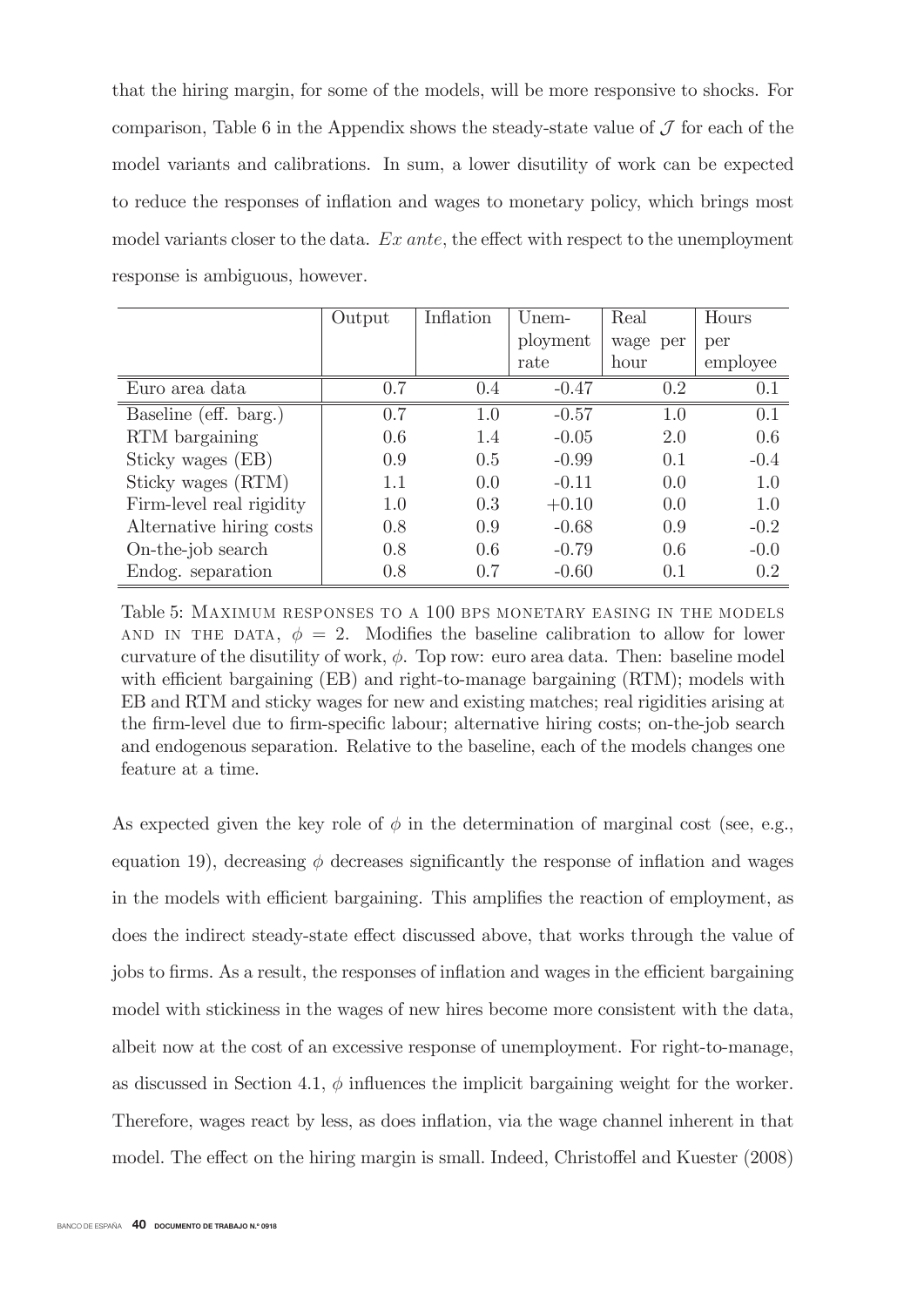show that with RTM there is a tight positive relationship between the fluctuations of wages per employee and the profitability of jobs up to first order; thus a reduction in the wage response does not necessarily lead to more fluctuations in hiring in that bargaining scheme.

While bargaining is also efficient in the model with firm-level real rigidities, the mechanisms are sufficiently different to merit a discussion. First, a lower  $\phi$  implies that the real rigidities induced by the firm-specificity of labour are weaker than in the baseline, so inflation is more responsive to the shock. It is also interesting to note that the unemployment response switches sign, which is at odds with the data. In the firms pecific labour model, profits associated with jobs have two components: that resulting from the job match itself and the markup. A lower disutility of work squeezes the importance of the profits associated with the job match itself, and increases the relative importance of the markup component, which is countercyclical. As a result, the response of unemployment flips sign.

To summarize, our alternative calibration helps to get some responses of certain model variants more in line with the data. But, also under the alternative calibration assessed here, none of the model variants matches simultaneously the five stylised facts for the monetary transmission in the euro area laid out in Section 3. Indeed, an advantage of the calibration strategy for the baseline case was that it disciplined alternative calibrations.

## Conclusions 6

In this paper, we have assessed the ability of many variants of a New Keynesian model with labor market frictions to explain wage, employment and inflation dynamics. We have used as our empirical benchmark the responses of these variables to a monetary policy shock in the euro area. We used a standard New Keynesian model, augmented with search and matching frictions and efficient bargaining over wages and hours to show that such models typically generate a response of inflation to nominal shocks that is much too large relative to the data. We then considered many, if not most, of the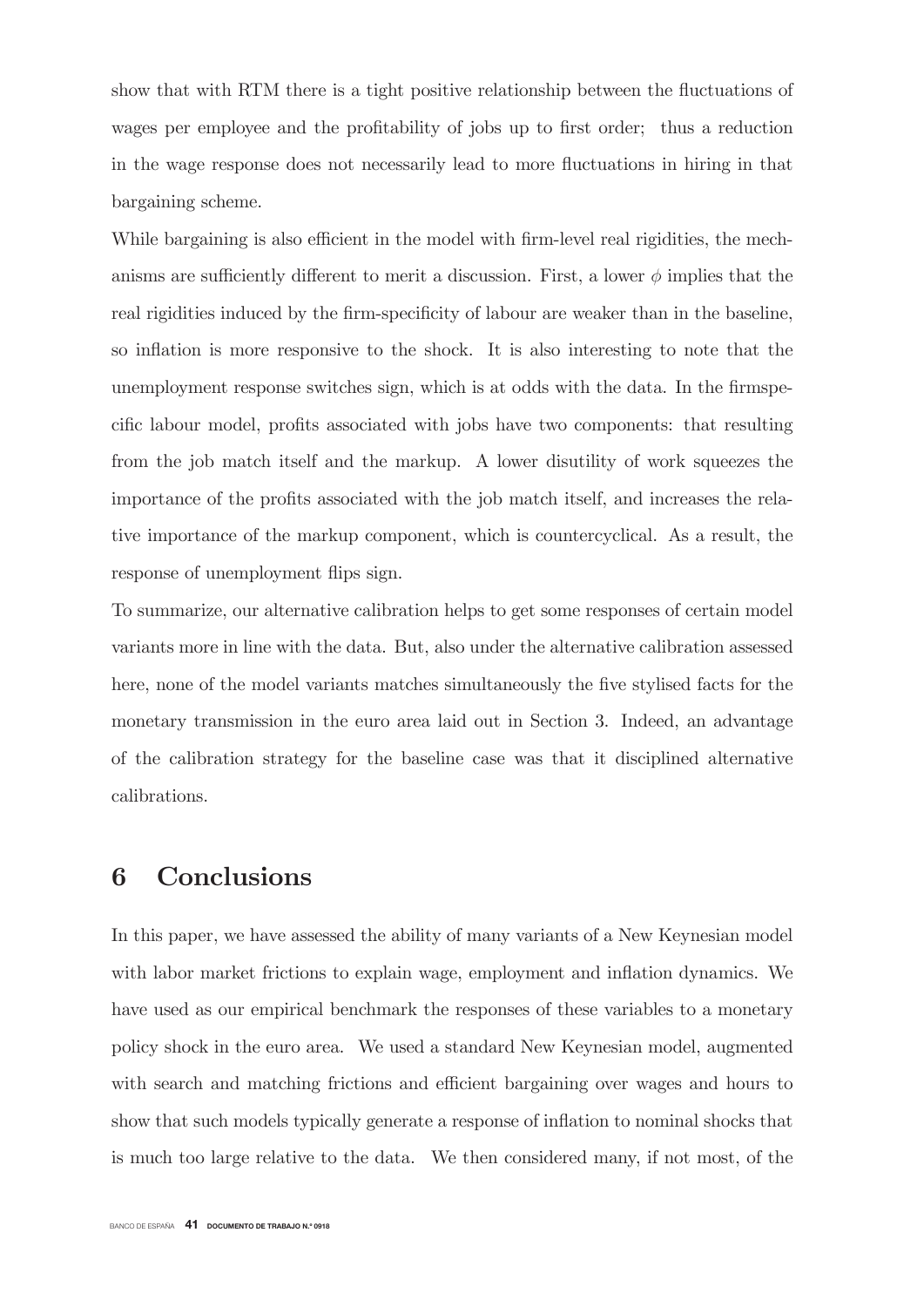alternative specifications that currently exist in the literature.

We first considered the addition of wage rigidity. Under efficient bargaining, wage stickiness in existing jobs has no effect, since average wages in existing jobs are nonallocative. But wage stickiness in newly created jobs does have an effect that brings the model closer to the data in all dimensions. Combined with a 'right-to-manage' assumption for the determination of hours (which implies a direct channel from wages to inflation), staggered wages at the level of the match help to smooth the reaction of the aggregate wage, resulting in a smaller response to shocks of inflation, in fact too small a response But, the model failed to replicate the dynamics of employment and hours worked. We then combined this nominal wage rigidity with the real rigidity of firm-specific labour. Here, too, the additional real rigidity curbed the inflation response, as desired, but also dampened the unemployment response, further moving the labour market responses away from the data. Given the central role of the intensive margin for employment dynamics, and thus in turn for marginal costs, we then looked at a variant of the hiring cost function that has been proposed to imply stronger and more persistent employment fluctuations. We found that this somewhat helped for the unemployment response, but not enough to notably improve upon the wage and inflation responses in the baseline. Finally, we considered two other margins along which adjustment can occur in the labour market: on-the-job search and endogenous job destruction. We found that both features helped to increase the response of unemployment to shocks, but not enough to imply a sufficiently weak response of inflation.

In summary, we found that some of the model variants greatly improved the hours and employment response relative to the baseline, bringing the implications of the model closer to the data. However, the model variants that showed a realistic response of unemployment and hours worked tended to do less well in replicating the attenuated response of inflation, signaling too little real rigidity. By the same token, those model variants that fared better with regard to the inflation response, had a harder time producing reasonably strong unemployment fluctuations. Not surprisingly, a larger set of model variants was, however, able to fit the wage dimension.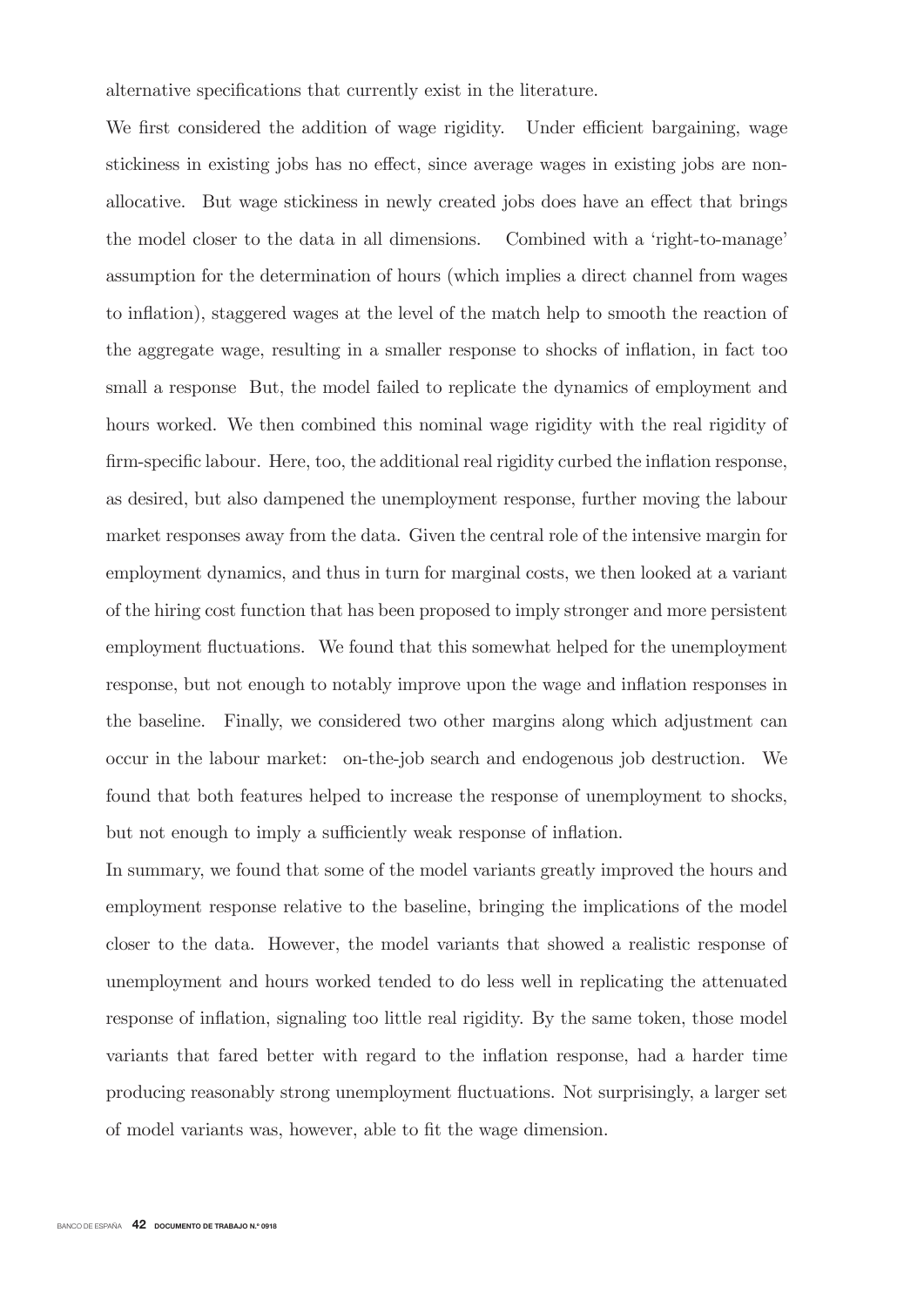More generally, our results suggest that solving employment and wage dynamics alone does not hold the key to reasonable inflation dynamics. Other approaches to modeling the labour market seem to be needed to reconcile inflation, wage and employment dynamics, or there may be a need for additional sources of real rigidity from outside of the labour market.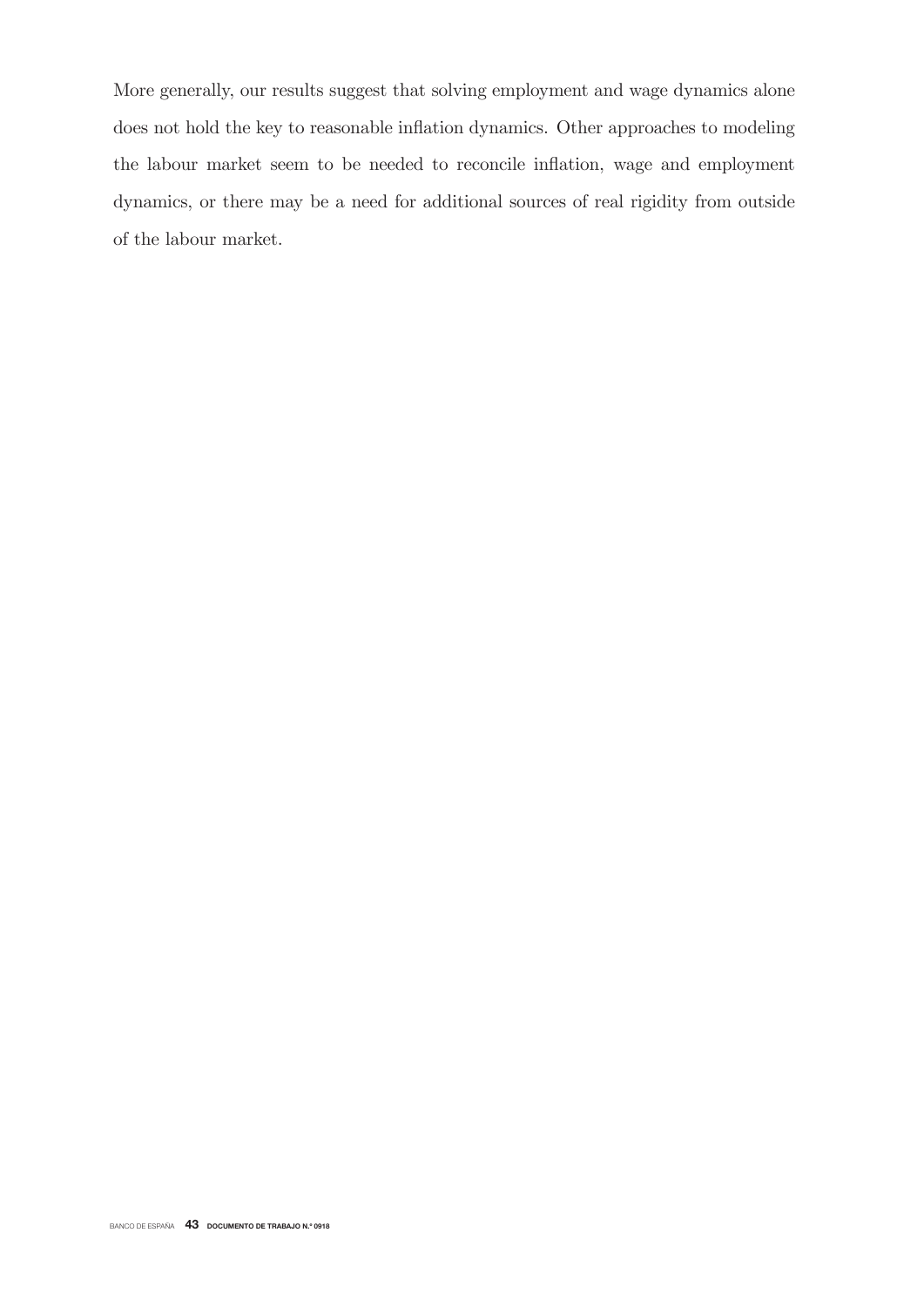# **References**

- [1] ÁLVAREZ, L., E. DHYNE, M. HOEBERICHTS, C. KWAPIL, H. LE BIHAN, P. LÜNNEMANN, F. MARTINS, R. SABBATINI, H. STAHL, P. VERMEULEN and J. VILMUNEN (2006). "Sticky prices in the euro area: a summary of new micro evidence", Journal of the European Economic Association, Vol. 4, pp. 575-584.
- [2] ANGELONI, I., A. KASHYAP, B. MOJON and D. TERLIZZESE (2003). "The output composition puzzle: a difference in the monetary transmission mechanism in the euro area and United States", Journal of Money, Credit, and Banking, Vol. 35, pp. 1265-1306.
- [3] BLANCHARD, O., and J. GALI (2006). A New Keynesian model with unemployment, National Bank of Belgium Working Paper No. 92.
- $[4]$  (2007). "Real wage rigidities and the New Keynesian model", *Journal of Money*, *Credit and Banking*, Vol. 39, pp. 35-65.
- $[5]$  (2009). "Labor Markets and Monetary Policy: A New-Keynesian Model with Unemployment", forthcoming: American Economic Journal: Macroeconomics.
- [6] BODART, V., G. DE WALQUE, O. PIERRARD, H. SNEESSENS and R. WOUTERS (2006). Nominal wage rigidities in a New Keynesian model with frictional unemployment, IZA Discussion Paper No. 2528.
- [7] BODART, V., O. PIERRARD and H. SNEESSENS (2005). Calvo wages in a search unemployment model, DNB Working Paper No. 68.
- [8] BURDA, M., and C. WYPLOSZ (1994). "Gross worker and job flows in Europe", European Economic Review, Vol. 38, pp. 1287-1315.
- [9] CHRISTIANO, L., M. EICHENBAUM and C. EVANS (2005). "Nominal rigidities and the dynamic effects of a shock to monetary policy", Journal of Political *Economy*, Vol. 113, pp. 1-45.
- [10] CHRISTOFFEL, K., J. COSTAIN, G. DE WALQUE, K. KUESTER, T. LINZ-ERT, S. MILLARD and O. PIERRARD (2009). Inflation dynamics with labour market matching: assessing alternative specifications. ECB Working Paper No. 1053.
- [11] CHRISTOFFEL, K., and K. KUESTER (2008). "Resuscitating the wage channel in models with unemployment fluctuations", Journal of Monetary Economics, Vol.  $55(5)$ , pp. 865-887.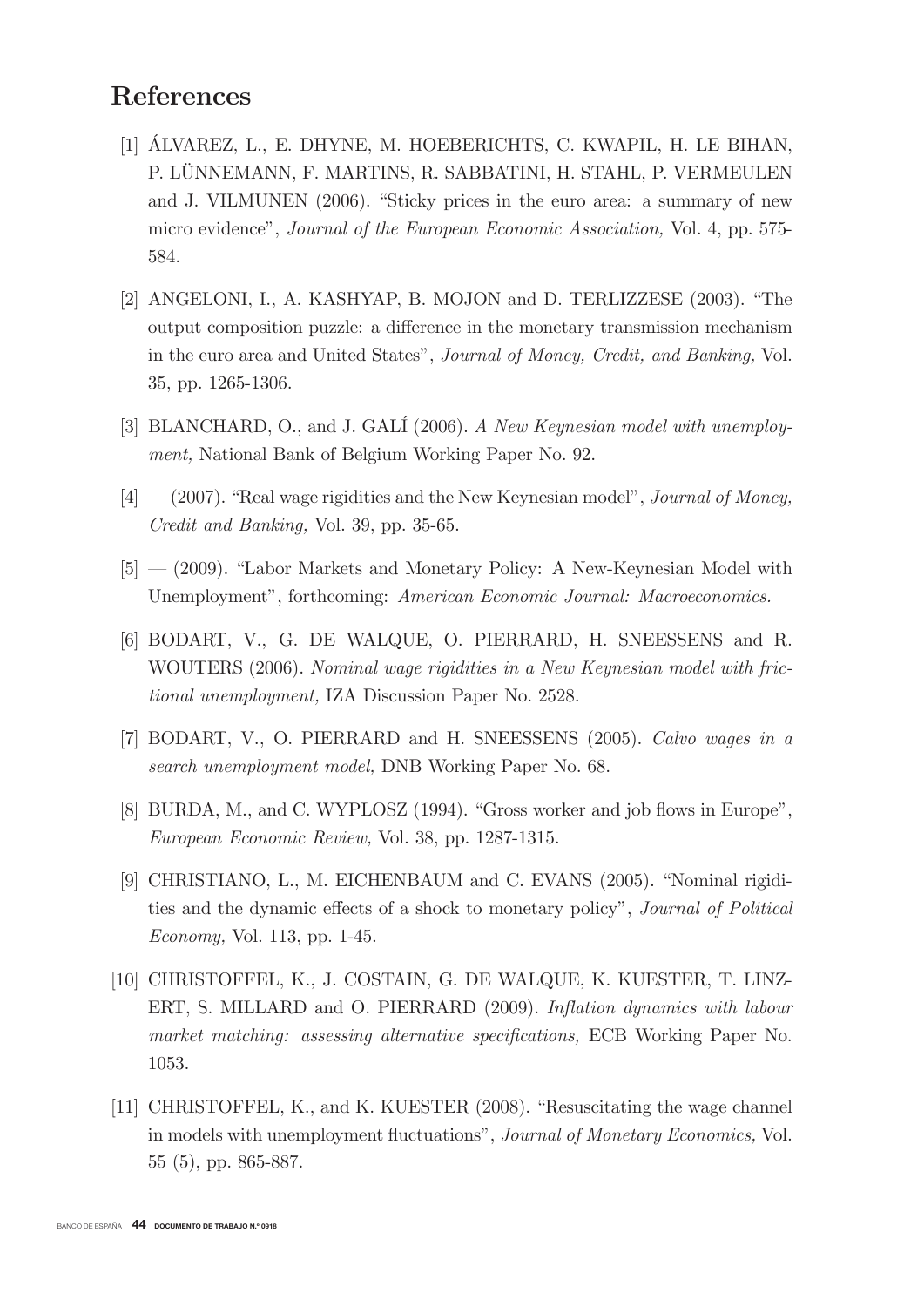- [12] CHRISTOFFEL, K., K. KUESTER and T. LINZERT (2009). "The role of labor markets for euro area monetary policy", European Economic Review, forthcoming.
- [13] CHRISTOFFEL, K., and T. LINZERT (2005). The role of real wage rigidity and labor market frictions for unemployment and inflation dynamics, ECB Working Paper No. 556.
- [14] DAVIS, S., J. HALTIWANGER and S. SCHUH (1996). Job Creation and Destruction, MIT Press, Cambridge, Mass.
- [15] DEN HAAN, W., G. RAMEY and J. WATSON (2000). "Job destruction and propagation of shocks", American Economic Review, Vol. 90, pp. 482-498.
- [16] DU CAJU, P., E. GAUTIER, D. MOMFERATOU and M. WARD-WARMEDINGER (2008). Institutional features of wage bargaining in 22 EU countries, the US and Japan, European Central Bank Working Paper No. 974.
- [17] ERCEG, C., D. HENDERSON and A. LEVIN (2000). "Optimal monetary policy with staggered wage and price contracts", Journal of Monetary Economics, Vol.  $46(2)$ , pp. 281-313.
- [18] EVERS, M., R. A. D. MOOIJ and D. J. V. VUUREN (2005). What explains the variation in estimates of labour supply elasticities?, CESifo Working Paper No. 1633.
- [19] FUJITA, S., and G. RAMEY (2007). "Job matching and propagation", *Journal* of Economic Dynamics and Control, Vol. 31 (11), pp. 3671-3698.
- [20] GERTLER, M., and A. TRIGARI (2006). Unemployment fluctuations with staggered Nash wage bargaining, NBER Working Paper No. 12498.
- [21] HALL, R. E. (2005). "Employment fluctuations with equilibrium wage stickiness". American Economic Review, Vol. 95, pp. 50-65.
- [22] KRAUSE, M., and T. LUBIK (2006). "The cyclical upgrading of labour and onthe-job search", *Labour Economics*, Vol. 13, pp. 459-477.
- $[23]$  (2007). "The (ir) relevance of real wage rigidity in the New Keynesian model with search frictions", Journal of Monetary Economics, Vol. 54, pp. 706-727.
- [24] KUESTER, K. (2007). Real price and wage rigidities in a model with matching *frictions*. European Central Bank Working Paper No. 720.
- [25] MCCALLUM, A., and F. SMETS (2008). Real wages and monetary policy transmission in the euro area, European Central Bank, mimeo.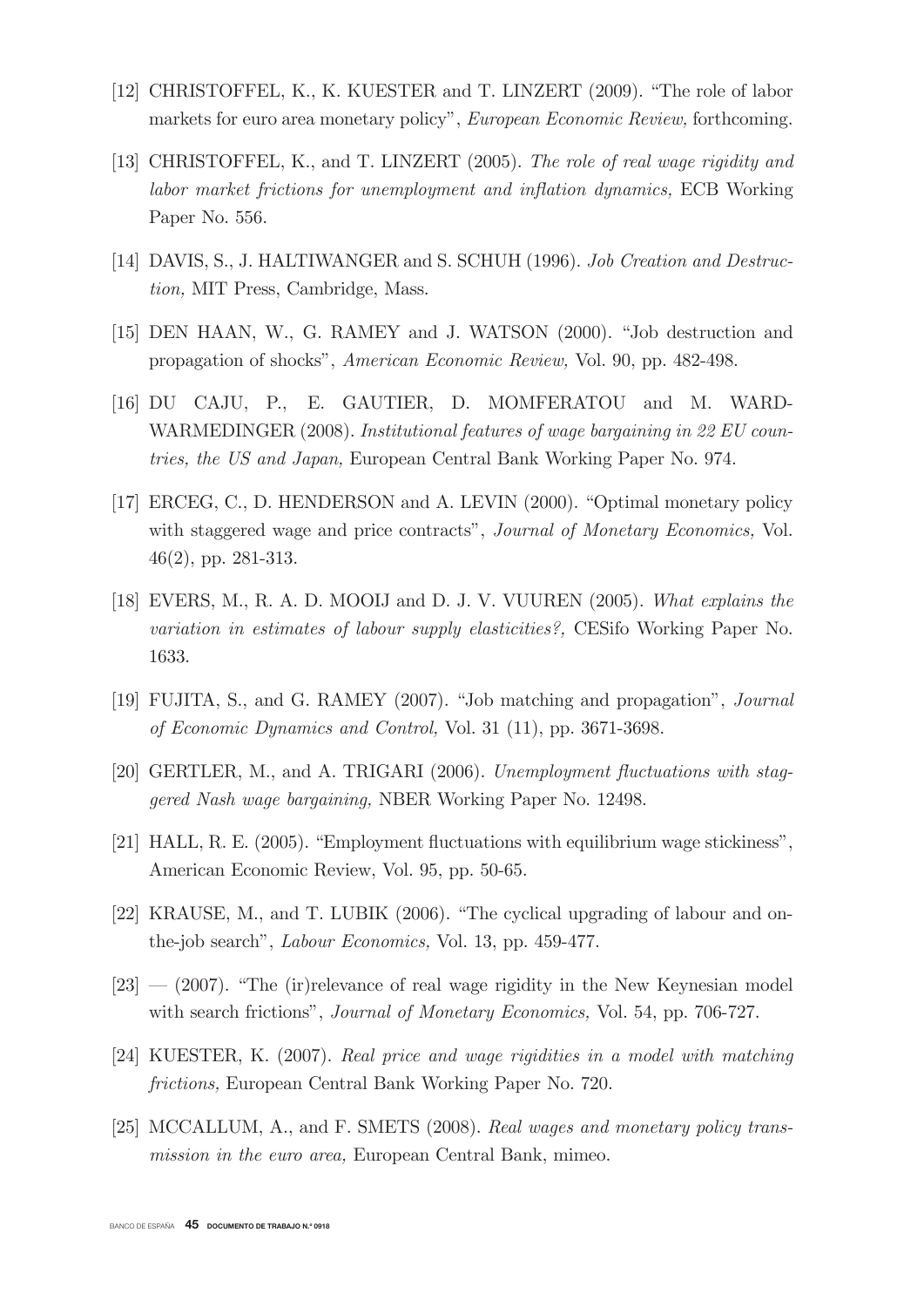- [26] MORTENSEN, D., and E. NAGYPAL  $(2007)$ . "More on unemployment and vacancy fluctuations", *Review of Economic Dynamics*, Vol. 10, pp. 327-347.
- [27] MORTENSEN, D., and C. A. PISSARIDES (1994). "Job creation and job destruction in the theory of unemployment", Review of Economic Studies, Vol. 61, pp. 397-415.
- $[28]$   $(1999)$ . "Job reallocation, employment fluctuations and unemployment", in J. Taylor and M. Woodford (eds.), *Handbook of Macroeconomics*, Vol. 1, Amsterdam, North-Holland, pp. 1171-1228.
- [29]  $PEERSMAN, G., and F. SMETS (2003). "The monetary transmission mechanism"$ in the euro area: More evidence from VAR analysis", in I. Angeloni, A. Kashyap and B. Mojon (eds.), *Monetary Policy Transmission in the Euro Area*, Cambridge University Press, Cambridge, United Kingdom.
- [30] PEERSMAN, G., and R. STRAUB (2007). Putting the New Keynesian model to a test, European Central Bank, mimeo.
- [31] PETRONGOLO, B., and C. A. PISSARIDES (2001). "Looking into the black box: A survey of the matching function", *Journal of Economic Literature*, Vol. 39, pp. 390-431.
- [32] PHILLIPS, A. W. (1958). "The relation between unemployment and the rate of change of money wage rates in the United Kingdom, 1861-1957", *Economica*, Vol. 25, pp. 283-299.
- [33] SHIMER, R. (2005). "The cyclical behaviour of equilibrium unemployment and vacancies", American Economic Review, Vol. 95, pp. 25-49.
- [34] SVEEN, T., and L. WEINKE  $(2007)$ . Inflation dynamics and labour market dynamics revisited, Kiel Institute for the World Economy Working Paper No. 1368.
- [35] THOMAS, C. (2008). Search frictions, real rigidities and inflation dynamics, Banco de España Working Paper No. 0806.
- [36] TRIGARI, A.  $(2006)$ . The role of search frictions and bargaining for inflation dynamics, IGIER Working Paper No. 304.
- $[37]$   $(2009)$ . "Equilibrium unemployment, job flows, and inflation dynamics", *Jour*nal of Money, Credit and Banking, Vol. 41 (1), pp. 1-33.
- [38] VAN ZANDWEGHE, W.  $(2009)$ . On-the-job search, sticky prices and persistence, FRB Kansas City Working Paper 09-03.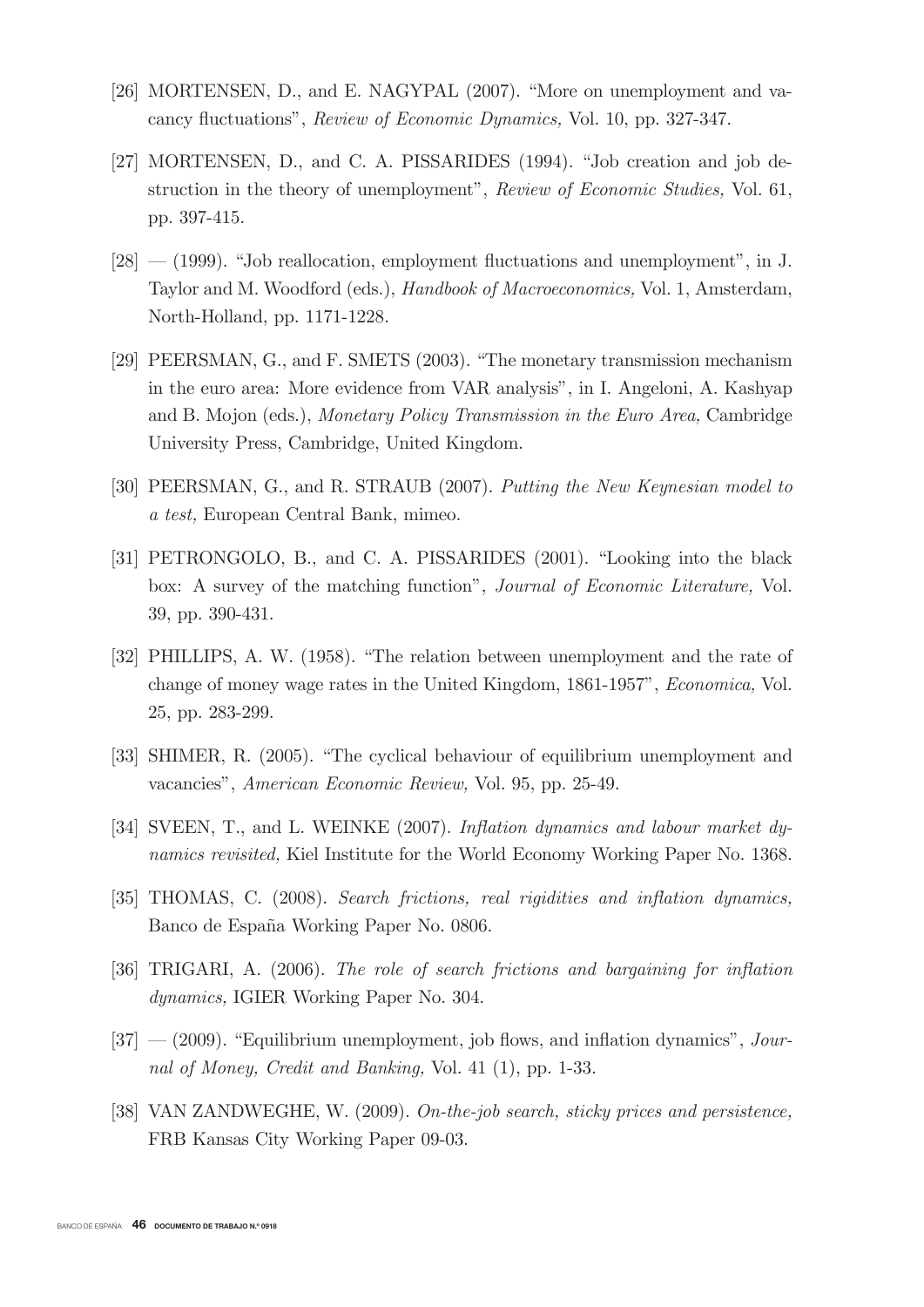- [39] WALSH, C. (2005). "Labour market search, sticky prices, and interest rate policies", Review of Economic Dynamics, Vol. 8, pp. 829-849.
- [40] WOODFORD, M. (2003). Interest and Prices, Princeton University Press, Princeton.
- [41] YASHIV, E. (2006). "Evaluating the performance of the search and matching model", European Economic Review, Vol. 50, pp. 909-936.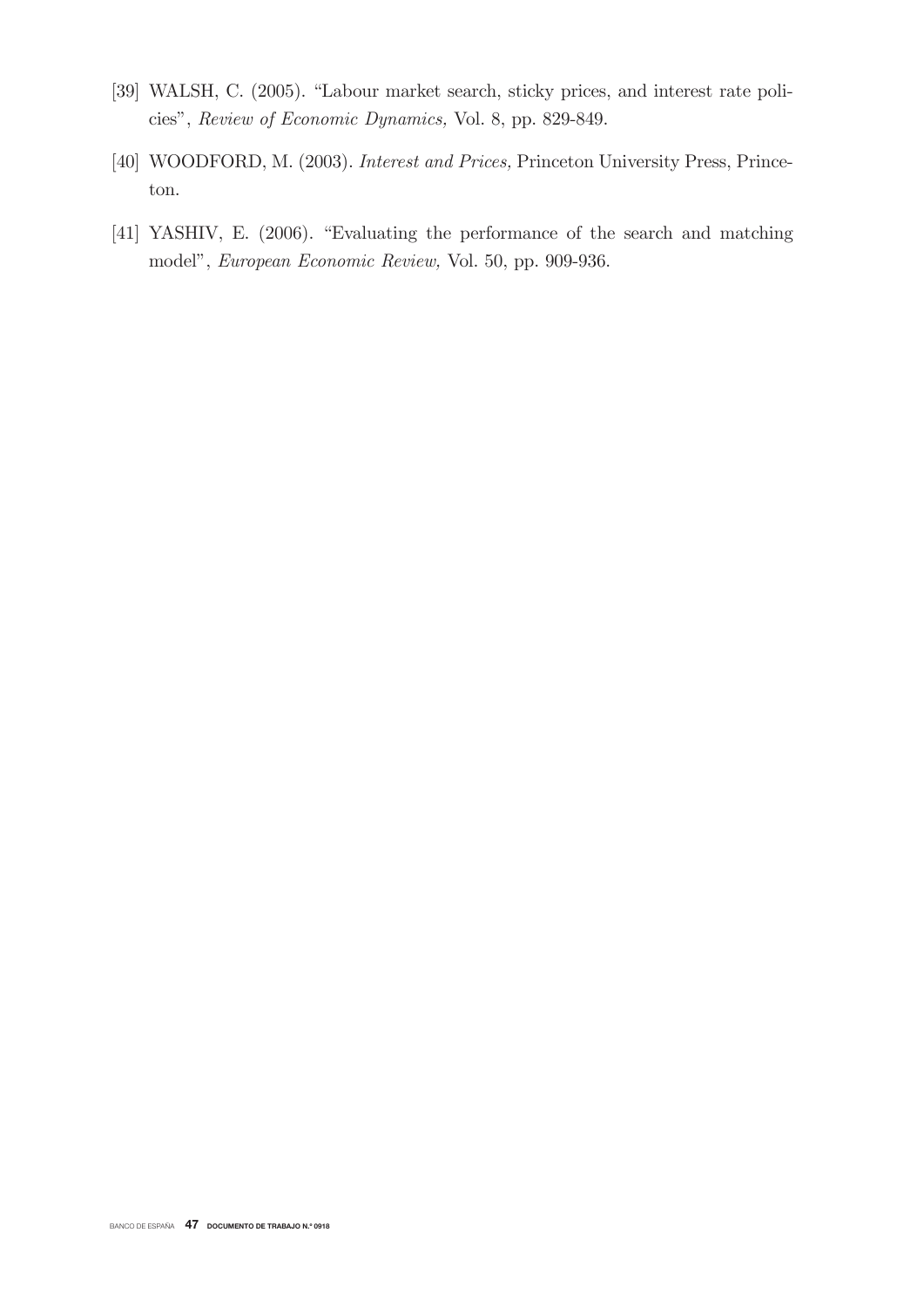|                                                                                                                   |       |                                                                       | Baseline                         |       |              |                 |                               | Sensitivity analysis            |       |              |
|-------------------------------------------------------------------------------------------------------------------|-------|-----------------------------------------------------------------------|----------------------------------|-------|--------------|-----------------|-------------------------------|---------------------------------|-------|--------------|
|                                                                                                                   |       |                                                                       | $\phi = 10, \frac{b}{wh} = 0.65$ |       |              |                 |                               | $\phi = 2, \frac{b}{wh} = 0.65$ |       |              |
|                                                                                                                   |       | Parameters                                                            |                                  |       | Steady state |                 | Parameters                    |                                 |       | Steady state |
|                                                                                                                   | Ż     |                                                                       | $\overline{c}$                   |       | $\omega$     | $\kappa$        |                               |                                 |       |              |
| Baseline (eff. barg.)                                                                                             |       | $0.373$ 1.037 0.568 0.533 0.873 0.029 1.037 0.589 0.041 0.906         |                                  |       |              |                 |                               |                                 |       |              |
| RTM bargaining                                                                                                    |       | $0.094$ 1.069 0.585 0.135 0.900 0.094 1.029 0.585 0.135               |                                  |       |              |                 |                               |                                 |       | 0.900        |
| Firm-level real rigidity                                                                                          | 0.423 | 1.036                                                                 | 0.623                            | 0.605 |              |                 | 0.959   0.078   1.036   0.645 |                                 | 0.112 | 0.992        |
| Altern. hiring costs                                                                                              | 8.887 | 1.037                                                                 | 0.568                            | 0.533 |              |                 | 0.873   0.684   1.037         | 0.589                           | 0.041 | 0.906        |
| On-the-job search                                                                                                 | 0.172 | 0.529                                                                 | 0.290                            | 0.133 |              | $0.446$   0.013 | 0.529                         | 0.301                           | 0.010 | 0.462        |
| Endog. separation                                                                                                 |       | $0.295$ 1.254 $0.613$ $0.421$ $0.930$ $0.032$ $0.998$ $0.598$ $0.046$ |                                  |       |              |                 |                               |                                 |       | 0.909        |
| Table 6: SELECTED PARAMETERS AND AND STEADY-STATE VALUES. From left to right: baseline                            |       |                                                                       |                                  |       |              |                 |                               |                                 |       |              |
| calibration; sensitivity analysis with lower disutility of work, $\phi = 2$ . Shown are the steady-state          |       |                                                                       |                                  |       |              |                 |                               |                                 |       |              |
| vacancy posting costs, $\kappa$ , the scaling parameter for the disutility of work, $\chi$ , and implied level of |       |                                                                       |                                  |       |              |                 |                               |                                 |       |              |
| unemployment benefits, b. The table further shows the steady-state values of the asset value of a                 |       |                                                                       |                                  |       |              |                 |                               |                                 |       |              |

 $= 0.5$  $j$  ob,  $J$ , and the steady-state value of wages,  $w$ . Top row: baseline model with efficient bargaining (EB) Then: right-to-manage bargaining (RTM); the respective steady states and parameters are identical for the versions with sticky wages. Then: real rigidities arising at the firm-level due to firm-specific labour; alternative hiring costs; on-the-job search and endogenous separation. Relative In the endogenous search specification, the baseline case sets the standard deviation of idiosyncratic productivity to  $\sigma_z$ to the baseline, each of the models changes one feature at a time. 2, we set  $\sigma_z = 0.02$ . for  $\phi = 2$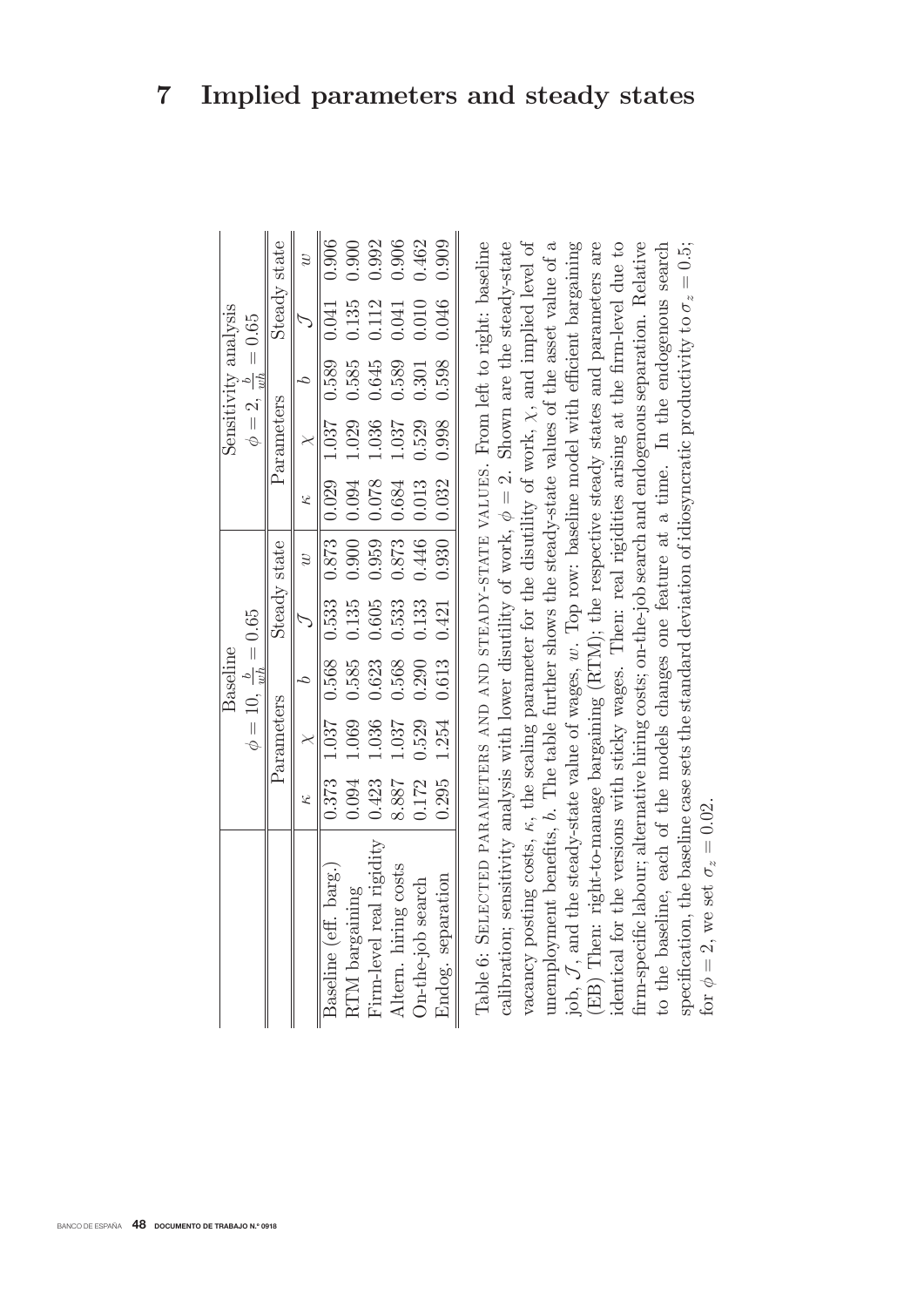## **BANCO DE ESPAÑA PUBLICATIONS**

## WORKING PAPERS<sup>1</sup>

- 0801 ENRIQUE BENITO: Size, growth and bank dynamics.
- 0802 RICARDO GIMENO AND JOSÉ MANUEL MARQUÉS: Uncertainty and the price of risk in a nominal convergence process.
- 0803 ISABEL ARGIMÓN AND PABLO HERNÁNDEZ DE COS: Los determinantes de los saldos presupuestarios de las Comunidades Autónomas.
- 0804 OLYMPIA BOVER: Wealth inequality and household structure: US vs. Spain.
- 0805 JAVIER ANDRÉS, J. DAVID LÓPEZ-SALIDO AND EDWARD NELSON: Money and the natural rate of interest: structural estimates for the United States and the euro area.
- 0806 CARLOS THOMAS: Search frictions, real rigidities and inflation dynamics.
- 0807 MAXIMO CAMACHO AND GABRIEL PEREZ-QUIROS: Introducing the EURO-STING: Short Term INdicator of Euro Area Growth.
- 0808 RUBÉN SEGURA-CAYUELA AND JOSEP M. VILARRUBIA: The effect of foreign service on trade volumes and trade partners.
- 0809 AITOR ERCE: A structural model of sovereign debt issuance: assessing the role of financial factors.
- 0810 ALICIA GARCÍA-HERRERO AND JUAN M. RUIZ: Do trade and financial linkages foster business cycle synchronization in a small economy?
- 0811 RUBÉN SEGURA-CAYUELA AND JOSEP M. VILARRUBIA: Uncertainty and entry into export markets.
- 0812 CARMEN BROTO AND ESTHER RUIZ: Testing for conditional heteroscedasticity in the components of inflation.
- 0813 JUAN J. DOLADO, MARCEL JANSEN AND JUAN F. JIMENO: On the job search in a model with heterogeneous jobs and workers.
- 0814 SAMUEL BENTOLILA, JUAN J. DOLADO AND JUAN F. JIMENO: Does immigration affect the Phillips curve? Some evidence for Spain.
- 0815 ÓSCAR J. ARCE AND J. DAVID LÓPEZ-SALIDO: Housing bubbles.
- 0816 GABRIEL JIMÉNEZ, VICENTE SALAS-FUMÁS AND JESÚS SAURINA: Organizational distance and use of collateral for business loans.
- 0817 CARMEN BROTO, JAVIER DÍAZ-CASSOU AND AITOR ERCE-DOMÍNGUEZ: Measuring and explaining the volatility of capital flows towards emerging countries.
- 0818 CARLOS THOMAS AND FRANCESCO ZANETTI: Labor market reform and price stability: an application to the Euro Area.
- 0819 DAVID G. MAYES, MARÍA J. NIETO AND LARRY D. WALL: Multiple safety net regulators and agency problems in the EU: Is Prompt Corrective Action partly the solution?
- 0820 CARMEN MARTÍNEZ-CARRASCAL AND ANNALISA FERRANDO: The impact of financial position on investment: an analysis for non-financial corporations in the euro area.
- 0821 GABRIEL JIMÉNEZ, JOSÉ A. LÓPEZ AND JESÚS SAURINA: Empirical analysis of corporate credit lines.
- 0822 RAMÓN MARÍA-DOLORES: Exchange rate pass-through in new Member States and candidate countries of the EU.
- 0823 IGNACIO HERNANDO, MARÍA J. NIETO AND LARRY D. WALL: Determinants of domestic and cross-border bank acquisitions in the European Union.
- 0824 JAMES COSTAIN AND ANTÓN NÁKOV: Price adjustments in a general model of state-dependent pricing.
- 0825 ALFREDO MARTÍN-OLIVER, VICENTE SALAS-FUMÁS AND JESÚS SAURINA: Search cost and price dispersion in vertically related markets: the case of bank loans and deposits.
- 0826 CARMEN BROTO: Inflation targeting in Latin America: Empirical analysis using GARCH models.
- 0827 RAMÓN MARÍA-DOLORES AND JESÚS VAZQUEZ: Term structure and the estimated monetary policy rule in the eurozone.
- 0828 MICHIEL VAN LEUVENSTEIJN, CHRISTOFFER KOK SØRENSEN, JACOB A. BIKKER AND ADRIAN VAN RIXTEL: Impact of bank competition on the interest rate pass-through in the euro area.
- 0829 CRISTINA BARCELÓ: The impact of alternative imputation methods on the measurement of income and wealth: Evidence from the Spanish survey of household finances.
- 0830 JAVIER ANDRÉS AND ÓSCAR ARCE: Banking competition, housing prices and macroeconomic stability.
- 0831 JAMES COSTAIN AND ANTÓN NÁKOV: Dynamics of the price distribution in a general model of state-dependent pricing.

j

**<sup>1.</sup>** Previously published Working Papers are listed in the Banco de España publications catalogue.